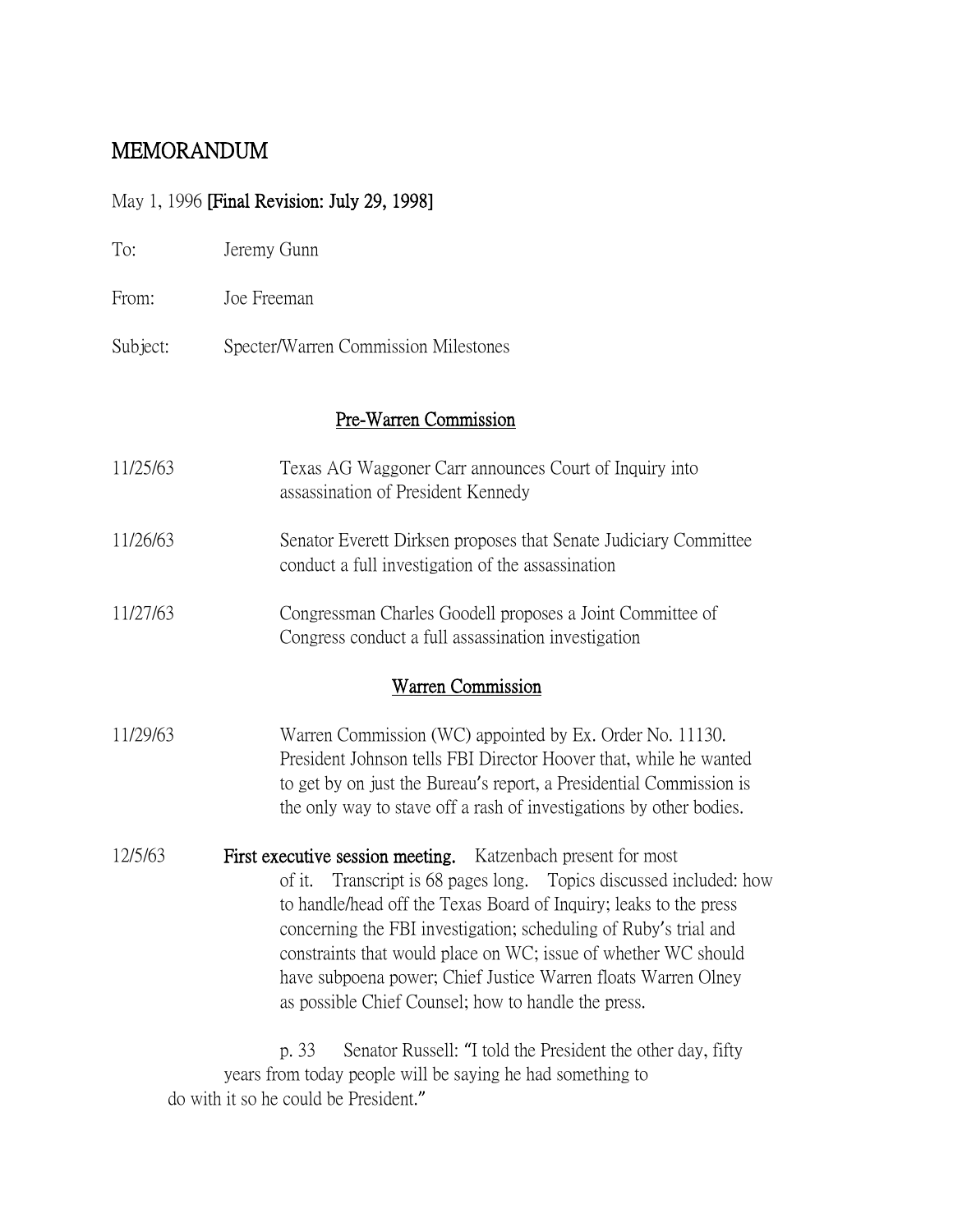| 12/6/63                     | <b>Executive session.</b> Twenty-six pages in length. Olney out,<br>Rankin in (honorable mention to Lloyd Cutler and others). |                                                                                                                                                                                                                                                                                                                                                                                                                                                                                                                                                                                                                                                                                                                                    |       |  |
|-----------------------------|-------------------------------------------------------------------------------------------------------------------------------|------------------------------------------------------------------------------------------------------------------------------------------------------------------------------------------------------------------------------------------------------------------------------------------------------------------------------------------------------------------------------------------------------------------------------------------------------------------------------------------------------------------------------------------------------------------------------------------------------------------------------------------------------------------------------------------------------------------------------------|-------|--|
|                             |                                                                                                                               | Immunity power discussed, as is letter to Texas AG Waggoner                                                                                                                                                                                                                                                                                                                                                                                                                                                                                                                                                                                                                                                                        | Carr, |  |
| re: Texas Board of Inquiry. |                                                                                                                               |                                                                                                                                                                                                                                                                                                                                                                                                                                                                                                                                                                                                                                                                                                                                    |       |  |
| 12/9/63                     |                                                                                                                               | Commission receives FBI report on assassination w/cover letter<br>from Deputy AG Katzenbach.<br>ALSO on 12/9: Henry Suydam of LIFE Magazine calls office of                                                                                                                                                                                                                                                                                                                                                                                                                                                                                                                                                                        |       |  |
|                             |                                                                                                                               | Earl Warren, offering the Commission the Zapruder film.                                                                                                                                                                                                                                                                                                                                                                                                                                                                                                                                                                                                                                                                            |       |  |
| 12/12/63                    |                                                                                                                               | Letter from Earl Warren to Henry Suydam of LIFE, expressing<br>thanks for call of 12/9 and indicating interest in securing the<br>Zapruder film for the Commission.                                                                                                                                                                                                                                                                                                                                                                                                                                                                                                                                                                |       |  |
| 12/16/63                    |                                                                                                                               | Executive session.<br>Sixty-one pages. J. Lee Rankin sworn in as<br>Chief Counsel; Commission signs off on Rankin choice of<br>Adams and Jenner as senior counsel. Members have had some<br>time to look over FBI report; their reaction is skeptical and<br>Rankin goes so far as to suggest that WC may need some<br>investigative staff of its own to handle "tender spots": areas<br>where the credibility or performance of existing agencies may<br>be open to question. Other topics include: when to go to Texas;<br>how to handle potential VIP witnesses like Jackie Kennedy, the<br>Connallys and LBJ. McCloy, in particular, feels strongly that<br>the Commission must speak with Jackie as soon as possible (p. 55). |       |  |
|                             |                                                                                                                               | Dulles distributes his history of previous U.S. assassinations.                                                                                                                                                                                                                                                                                                                                                                                                                                                                                                                                                                                                                                                                    |       |  |
|                             | p.12                                                                                                                          | Boggs: "There's nothing in there [FBI report] about Gov.<br>Connally."<br>Warren: "No."                                                                                                                                                                                                                                                                                                                                                                                                                                                                                                                                                                                                                                            |       |  |
|                             |                                                                                                                               | Cooper: "And whether or not they found any bullets<br>in him."                                                                                                                                                                                                                                                                                                                                                                                                                                                                                                                                                                                                                                                                     |       |  |
|                             |                                                                                                                               | McCloy: "This bullet business leaves me confused."<br>Warren: "It's totally inconclusive."<br>Russell: "They couldn't find where one bullet came out<br>that struck the President and yet they found a<br>bullet in the stretcher."                                                                                                                                                                                                                                                                                                                                                                                                                                                                                                |       |  |
|                             | p. 55                                                                                                                         | McCloy: "She's [Jackie Kennedy] the chief witness as to                                                                                                                                                                                                                                                                                                                                                                                                                                                                                                                                                                                                                                                                            |       |  |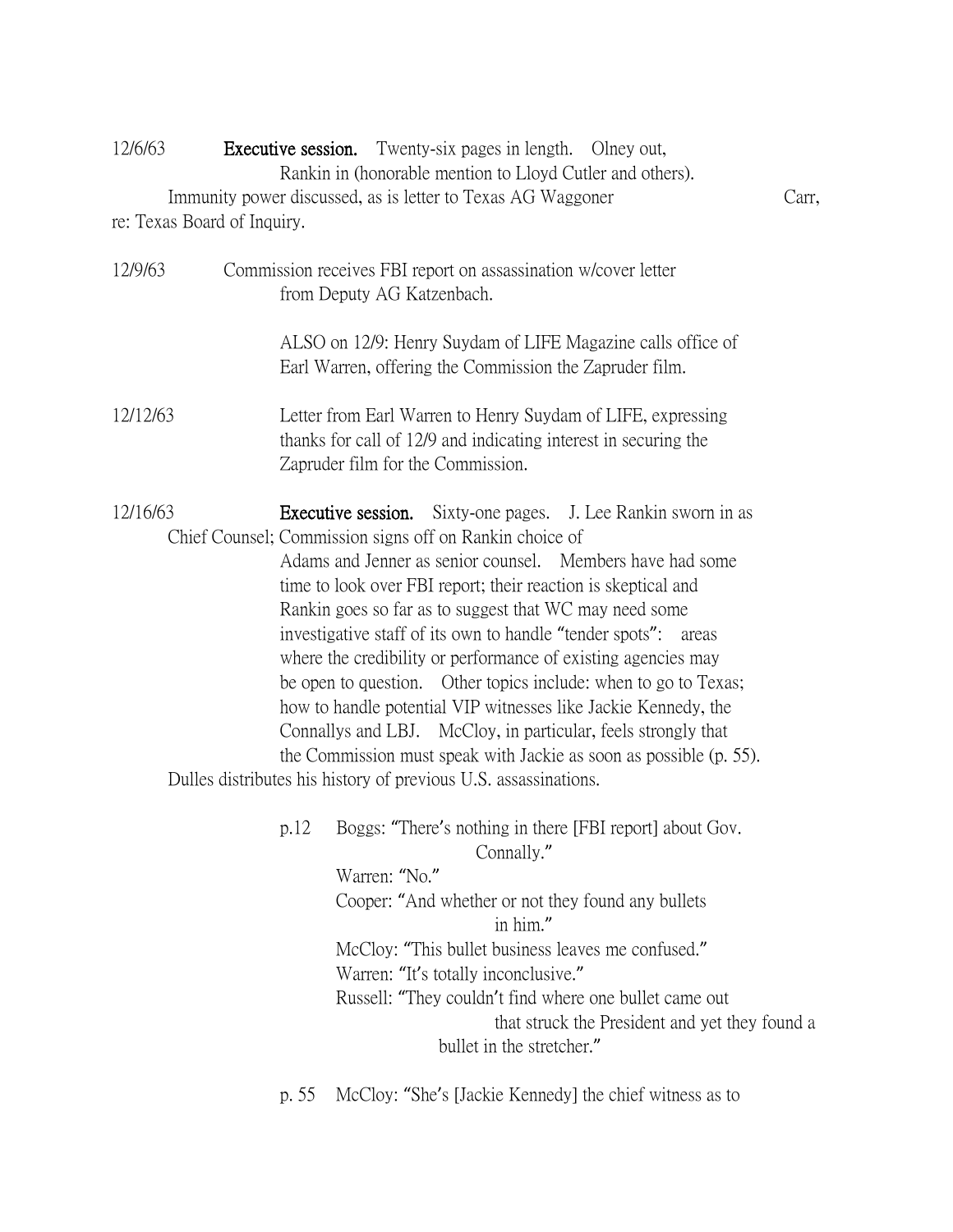|          | how those bullets hit her husband. She saw both<br>of them."                 |
|----------|------------------------------------------------------------------------------|
|          | "Yes, there's no question about that."<br>Russell:                           |
|          | McCloy: "This is looming up as the most confusing thing                      |
|          | that we've got."                                                             |
|          | Warren: "I wonder if the report we get from the Secret                       |
|          | Service wouldn't pretty much clear that up.<br>If it                         |
|          | doesn't, good Lord, what can they report to us on                            |
|          | that will help us? They were there, right at the car,                        |
|          | and know exactly what happened.                                              |
|          | "Well, this FBI report doesn't clear it up."<br>Boggs:                       |
|          | "It doesn't do anything."<br>Warren:                                         |
|          | "It raises a lot of new questions in my mind."<br>Boggs:                     |
|          |                                                                              |
| 12/18/63 | Secret Service submits report to Commission.                                 |
| 12/20/63 | Per its request, the Commission begins receiving the raw FBI                 |
|          | investigative reports upon which the 12/9 Report was based.                  |
| 1/2/64   | Arlen Specter forwards cover letter and resume to Commission.                |
|          |                                                                              |
| 1/9/64   | Hiring of Arlen Specter announced. FBI SAC Philadelphia                      |
|          | forwards biographical sketch of Specter to Director Hoover.                  |
|          |                                                                              |
| 1/13/64  | FBI forwards Supplemental Report to WC                                       |
| 1/20/64  | Chief Justice attends first formal staff meeting at which Specter and        |
|          | other new hires are present. Depending on which recollection you<br>believe, |
|          | either Warren or Rankin tells lawyers: "Your only client is<br>the truth."   |
|          |                                                                              |
| 1/21/64  | <b>Executive session.</b> One hundred and twenty-six pages.<br>The           |
|          | structure of the Commission's inquiry begins to take shape:                  |
|          | six areas of inquiry, completion of staffing, setting up of subject          |
|          | teams composed of one senior and one junior counsel, June                    |
|          | 1st target date for completion, etc. Other discussion items:                 |
|          | Jackie Kennedy's potential testimony, press relations, differences           |
|          | between FBI/USSS estimates on distances in Dealey Plaza,                     |
|          | protection of Oswald's body (and fear of move to exhume and                  |
|          |                                                                              |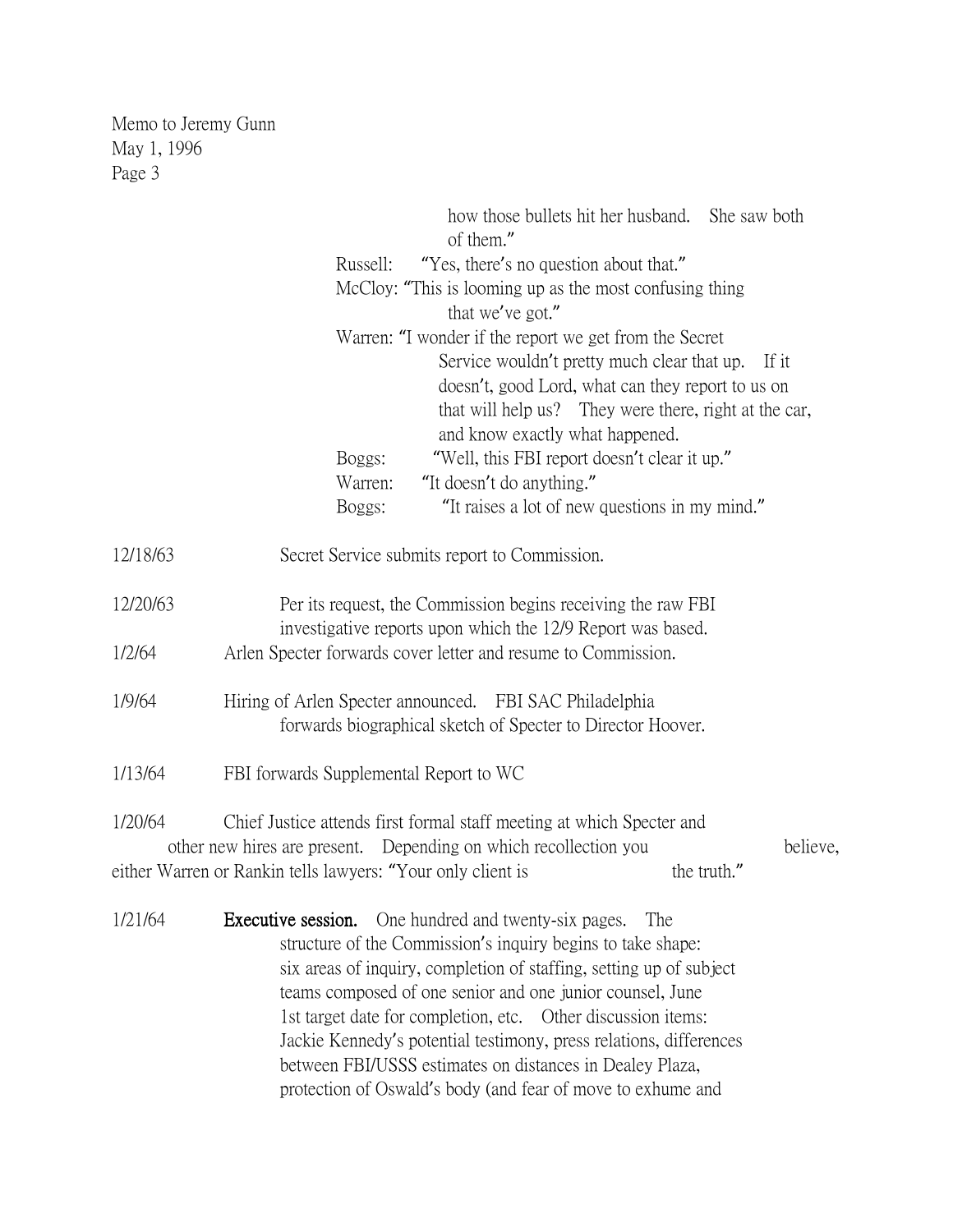cremate him), negotiations with Marina's lawyer (re: upcoming testimony), protective custody of Marina, approach to Soviet Union for records, Ruby trial, etc. There is an obscure passage, reproduced below, which suggests that the Commission had physical possession of the autopsy photos at this point. p. 20 McCloy: "...let's find out about these wounds, it is just as confusing now as could be. It left my mind muddy as to what really did happen... why did the FBI report come out with something which isn't consistent with the autopsy when we finally see the autopsy?" p. 35 McCloy: "They [unclear what this pronoun references - perhaps FBI or other agency documents] talk about the colored photographs of the President's body -- do we have those?" [again, does 'those' refer to the reports or to the photographs?]. Rankin: "Yes, it is part of it, a small part of it." McCloy: "Are they here?" Rankin: "Yes. But we don't have the minutes of the autopsy, and we asked for that..." 1/22/64 Executive Session. This was an unplanned, emergency session called to discuss an alert from Texas AG Waggoner Carr, re: allegation that Oswald was an FBI informant. Meeting lasted from 5:30 PM until after 7:00 PM. Decision was made to have relevant Texas officials come to Washington to speak with WC staff. This took place two days later, on 1/24. 1/23/64 Specter/Adams memo to Rankin: "Statement of Objectives and Problems in Response to Your Request of January 22, 1964." Attached to this two-paragraph memo is a four-page

> "Memorandum of Things to Be Done and Some of the Problems Involved." The latter list includes "(f) Further viewing and analysis

"Revised Outline of Subject Matter of Phase I" and a two-page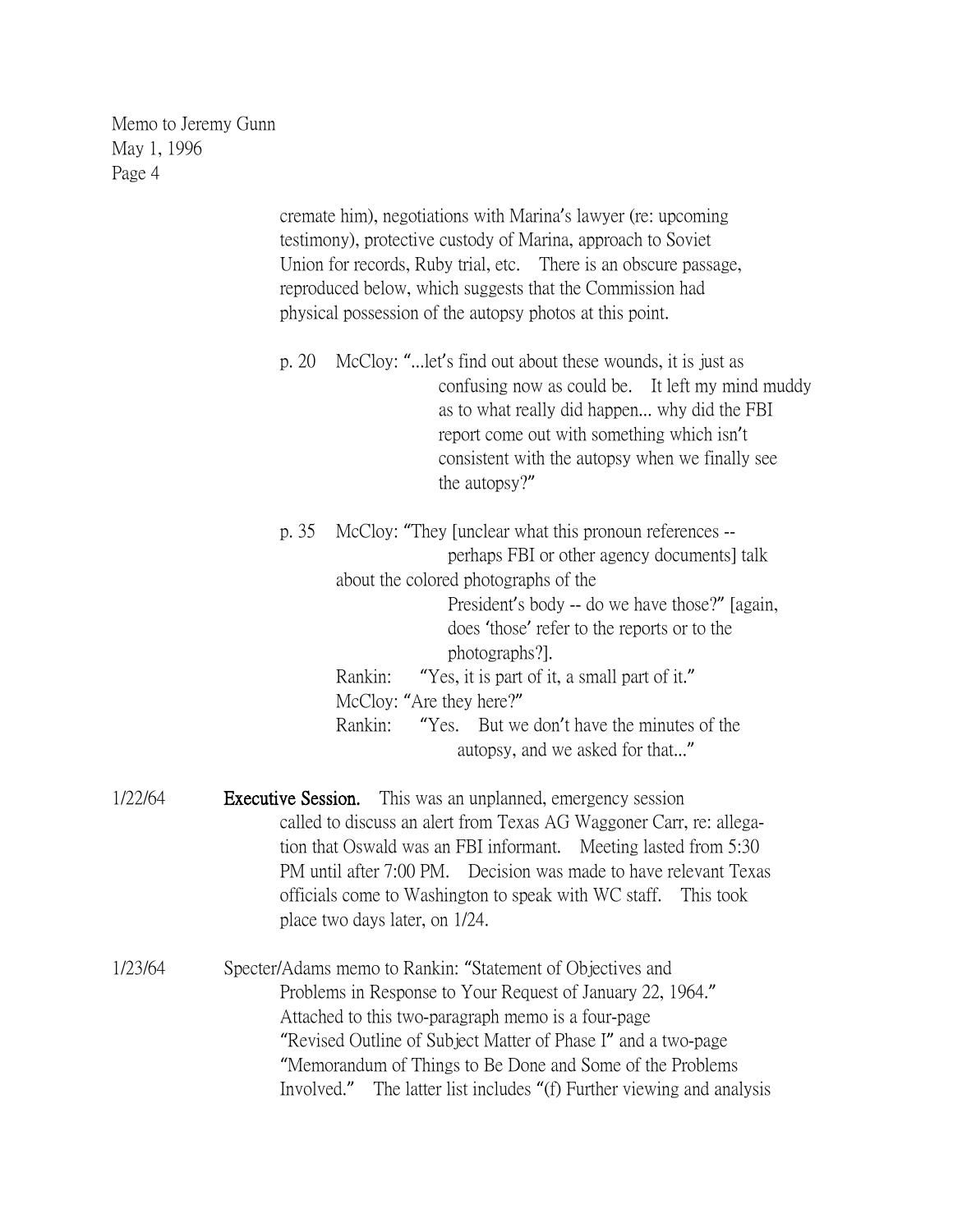> of the moving pictures of the actual happening and of the reconstructions." This suggests that Specter may already have seen a copy of the Zapruder film. Note also the next item: "(g) There would seem to be a considerable amount of confusion as to the actual path of the bullets which hit President Kennedy, particularly the one which entered the right side of his back."

1/27/64 Executive session. Eighty-five pages. Since the executive session of the 22nd, the Oswald-as-FBI-informant issue had risen to prominence in the media. The Commission spent a great deal of time discussing allegations published in the Houston Post ("Os- wald Rumored as Informant for U.S.", by Lonnie Hudkins, January 1, 1964), and subsequently recycled in the *Nation* (Harold Feldman's article "Oswald and the FBI" ran in the magazine's 1/27 issue, which was available on newstands on 1/24) and N.Y. Times, that Oswald was an FBI informant. Members wrestled with the difficulty of getting to the truth of the allegation: it was in the context of this discussion that Allen Dulles made his nowfamous remark about how he would expect an agent, or even

J. Edgar Hoover, might lie about the matter under oath. More generally, frustration with the FBI continues to manifest itself. Frustration is also voiced about the likelihood of getting to the truth regarding Oswald's stay in the Soviet Union. Discussion reflects increasing focus on specific investigative areas, including the autopsy/medical evidence. Members are still confused by differences between the FBI report and the autopsy, and Rankin raises what will become and remain a key problem: the location of the back/shoulder wound. In the passage reproduced below, Rankin refers to a "picture" of the back wound; since the Rydberg drawings have not been made at this point, it would seem that Rankin must be referencing one of two things: an autopsy photo, or the autopsy face sheet. Also, Rankin references the confusion over which stretcher CE 399 was on.

p. 171 Rankin: "Part of our difficulty in regard to it is that they [the FBI] have no problem. They have decided that it is Oswald who committed t he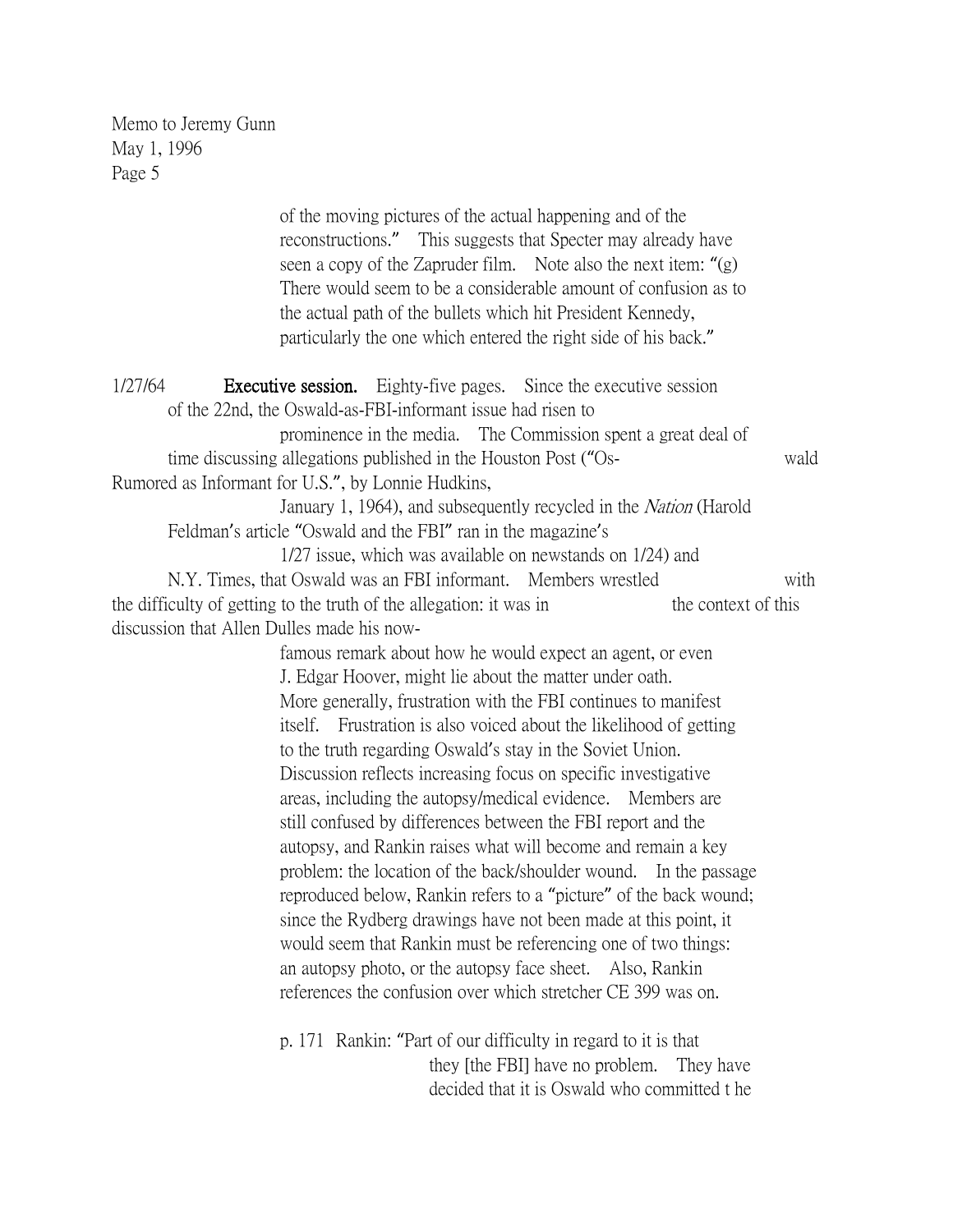> assassination, they have decided that no one else was involved, they have decided -- Russell: "They have tried the case and reached a verdict in every aspect." Boggs: "You have put your finger on it." McCloy: "They are a little less certain in the supplementals than they were in the first." Rankin: "Yes, but they are still there. They have decided the case, and we are going to have maybe a thousand further inquiries... And I think their reaction probably would be, 'Why do you want all that? It is clear'." Russell: " 'You have our statement, what else do you need.' " McCloy: "Yes, 'We know who killed cock robin'..." p. 193 Rankin: "Then there is a great range of material in regard to the wounds, and the autopsy and this point of exit or entrance of the bullet in the front of the neck, but with the elevation the shot must have come from, and the angle, it seems quite apparent now, since we have the picture of where the bullet entered in the back, that the bullet entered below

 the shoulder blade to the right of the backbone, which is below the place where the picture shows the bullet come out in the neckband of the shirt in front..."

ALSO on 1/27: Epstein states that this is the date on which WC staffers Specter, Redlich and Eisenberg first meet with FBI personnel Shaneyfelt and Gauthier and USSS Inspector Kelley to conduct a frame-by-frame analysis of the Zapruder film (*The Assassination Chronicles:* Inquest, p. 123).

| 1/30/64 | Five-page Specter memo to Rankin: "Suggestions on Questioning |        |
|---------|---------------------------------------------------------------|--------|
|         | of Marina Oswald in Response to Your Memorandum of January    | 29th." |

1/31/64 One-page Specter memo to Rankin: "Comments on Pages 47-57 of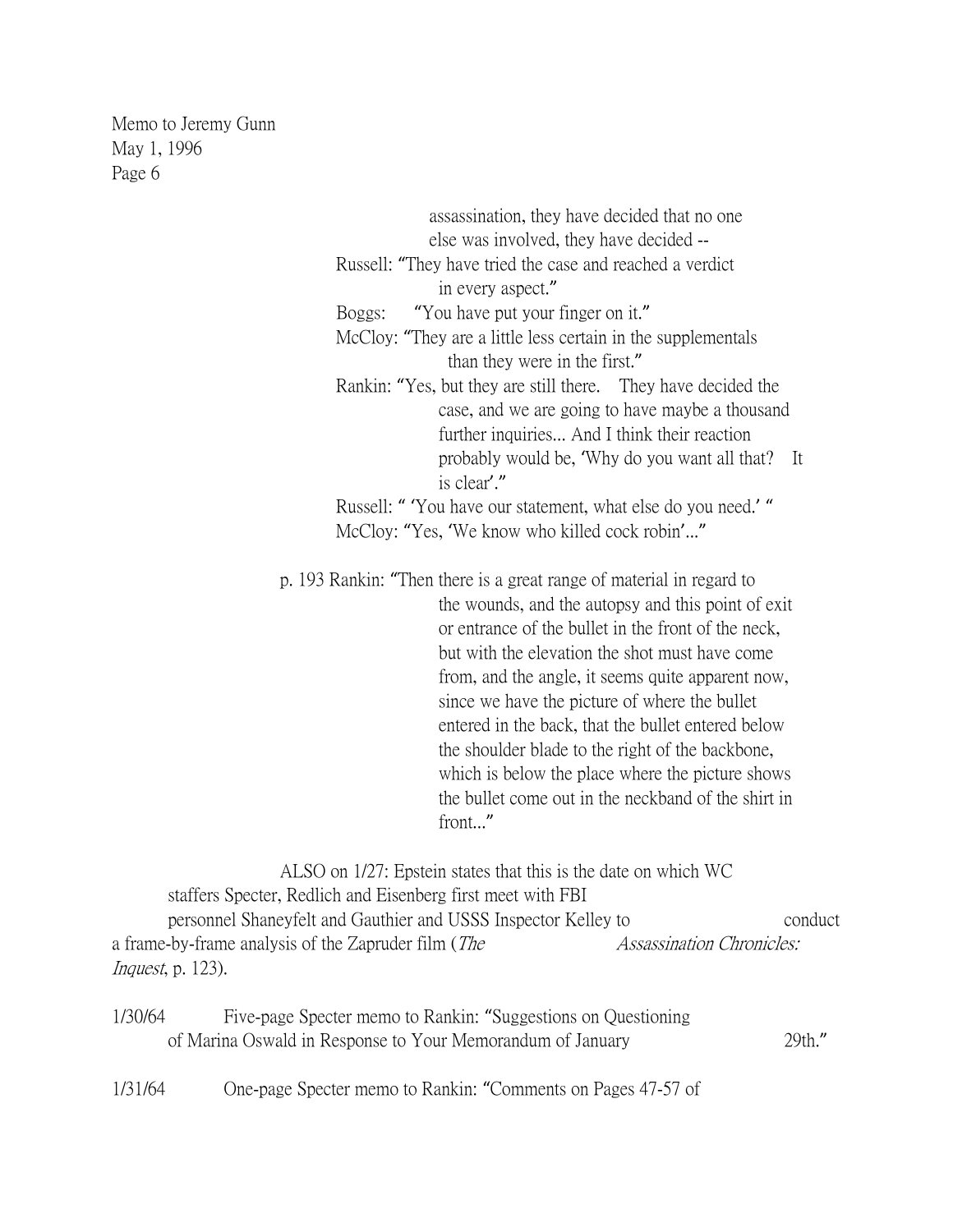|         | Proposed Questioning of Marina Oswald."                                                                                                                                                                                                                                                                                                                                                                                                                                                                                                                                                                                                                                                                                                                                                                                                                                                                                                                                                                |
|---------|--------------------------------------------------------------------------------------------------------------------------------------------------------------------------------------------------------------------------------------------------------------------------------------------------------------------------------------------------------------------------------------------------------------------------------------------------------------------------------------------------------------------------------------------------------------------------------------------------------------------------------------------------------------------------------------------------------------------------------------------------------------------------------------------------------------------------------------------------------------------------------------------------------------------------------------------------------------------------------------------------------|
| 2/3/64  | First Commission hearing; Commission and staff would take<br>testimony from 552 witnesses: 94 before members of the<br>Commission, 395 before WC staff attorneys, 61 by affidavit and<br>two by statement.                                                                                                                                                                                                                                                                                                                                                                                                                                                                                                                                                                                                                                                                                                                                                                                             |
| 2/6/64  | Staff meeting, allegedly heated, at which Marina Oswald's<br>recent testimony was discussed; some staff lawyers argued for<br>further questioning.                                                                                                                                                                                                                                                                                                                                                                                                                                                                                                                                                                                                                                                                                                                                                                                                                                                     |
| 2/19/64 | Specter memo to Rankin: "Comprehensive Memorandum on Phase<br>I." (The memorandum itself is dated 2/18; forwarding/cover<br>memo is dated $2/19$ .)                                                                                                                                                                                                                                                                                                                                                                                                                                                                                                                                                                                                                                                                                                                                                                                                                                                    |
|         | Subtitled "The Assassination: President Kennedy's Agenda and<br>Activities From Planning the Dallas Trip Through Autopsy," this<br>106-page document lays out what Specter and the Commission<br>know at this date and what remains to be done. The first 27 pages<br>review trip planning and chronicle in great detail all the newspaper<br>articles concerning the trip, Dallas motorcade route, etc. Pages 28<br>through 37 take the reader up to the moment of the assassination,<br>recounting the arrival in Dallas, the make-up and route of the<br>motorcade, etc. On page 36, under the heading "6. Speed of the<br>Motorcade," Specter recounts MPH estimates and then states:<br>"Efforts have been made to ascertain a more exact<br>calculation of speed by viewing the films taken by<br>Mr. Abraham Zapruder and Mr. Orville O. Nix.<br>Those<br>calculations are as of this moment incomplete because<br>the precise positions of the President's automobile have<br>not been fixed." |
|         | Study of the Zapruder and Nix films is referenced again on page<br>39, where Specter also states: "The original of the Zapruder film<br>has been requested." It's clear that much more study of the film<br>evidence is intended; it is less clear how much has already gone                                                                                                                                                                                                                                                                                                                                                                                                                                                                                                                                                                                                                                                                                                                           |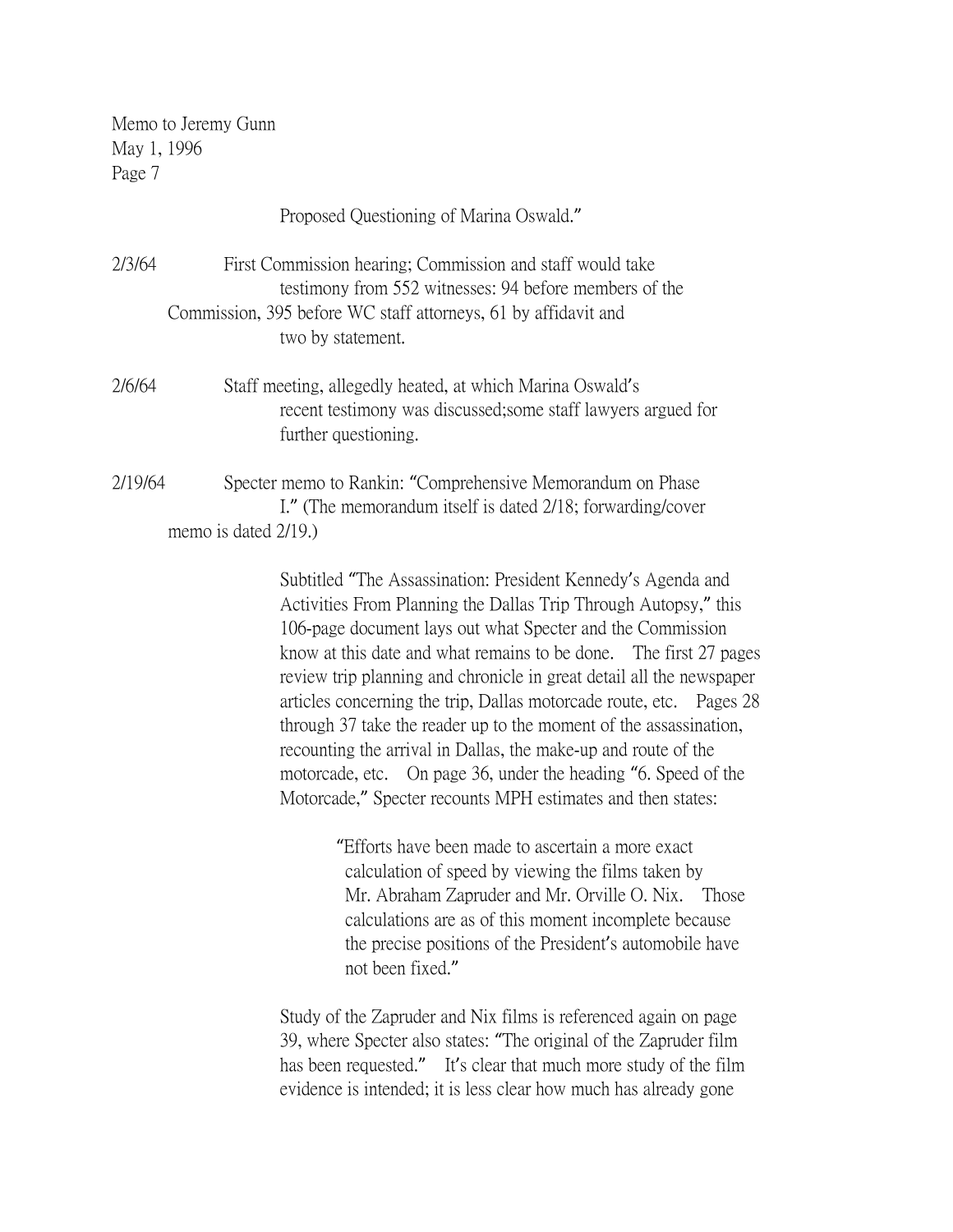> on: "...at the time of this writing that supplemental viewing remains to be conducted."

Pages 40-54 recount eyewitness testimony from Dealey Plaza - motorcade participants as well as bystanders -- including the witnesses who would testify before the Commission (under Specter's questioning) on March 9th and 10th. Pages 58-70 reference the treatment of the President at Parkland; pages 70- 74 reference Connally's treatment. Pages 74-80 recount the activities of the rest of the Presidential party at Parkland, departure back to Love Field, President Johnson's swearing in, etc. Specter recapitulates the autopsy report beginning on page 80. Pages 89-100 address the disposition of the President's clothing, the Presidential car and the bullets. In the memo's recommendations section (p. 100-106), Specter lists individuals he believes should testify before the Commission. He stresses his belief that various VIP witnesses whose recollections of the assassination had yet to be recorded (Jackie Kennedy, LBJ and Mrs. Johnson, Gov. and Nellie Connally) should be contacted: "It is crucial that the Commission demonstrate that it is obtaining all the information from all the sources... it is recommended... that these five key individuals give depositions under oath in a question and answer form to be stenographically transcribed" (p. 101, emphasis in original). Under the heading "Further Fact Finding", Specter reiterates: "The original Zapruder film should be viewed" (p. 103). The single-bullet theory has not yet made its appearance, but his recommendations include further research into "what paths the bullets took in the bodies of President Kennedy and Governor Connally. The probable reaction time of Governor Connally should be ascertained, if possible, to best determine the time sequence of the shots" (p. 104). Specter also recommends, under "(g) Further medical data to be obtained as follows:", securing the autopsy photos (which he calls

"pictures") and X-rays (emphasis in original, p. 104).

2/24/64 Executive session. Six pages, re: Marina disclosure of Oswald threat to Nixon, Oswald/FBI informant, Hosty name being left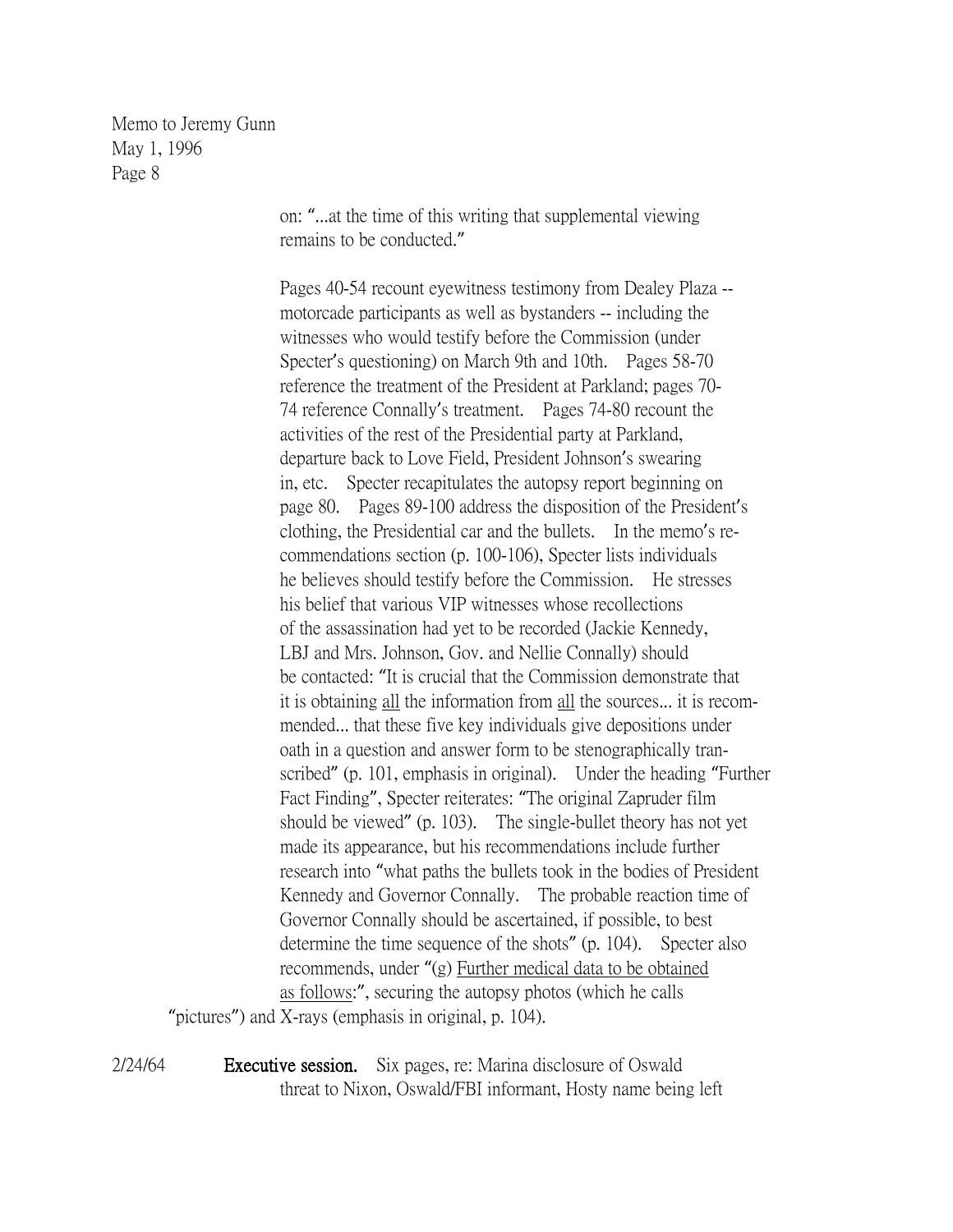|                        | off the FBI transcript of Oswald's address book, etc. Reference<br>is made to the comprehensive staff memos (like Specter's) being<br>submitted.                                                                                                                                                                                                                                                                                                                                                                                                                                                          |         |
|------------------------|-----------------------------------------------------------------------------------------------------------------------------------------------------------------------------------------------------------------------------------------------------------------------------------------------------------------------------------------------------------------------------------------------------------------------------------------------------------------------------------------------------------------------------------------------------------------------------------------------------------|---------|
| 2/25/64                | Rankin responds to Specter's memo of 2/19 with a two-page<br>memo of his own.<br>The memo instructs Specter to take seven<br>specific steps: 1) prepare questions for the five VIP witnesses,                                                                                                                                                                                                                                                                                                                                                                                                             |         |
|                        | 2) be responsible for taking the testimony the Commission                                                                                                                                                                                                                                                                                                                                                                                                                                                                                                                                                 |         |
|                        | eventually hears on March 9th and 10th from the Secret Service                                                                                                                                                                                                                                                                                                                                                                                                                                                                                                                                            | agents  |
|                        | and Dealey Plaza/TSBD rifle witnesses; in this regard,<br>Rankin requests a                                                                                                                                                                                                                                                                                                                                                                                                                                                                                                                               |         |
|                        | memo, re: evidence Specter expects to elicit,<br>3) prepare a similar memo for the autopsy doctors; Specter is                                                                                                                                                                                                                                                                                                                                                                                                                                                                                            |         |
|                        | instructed to consult with Redlich on this subject and Rankin also                                                                                                                                                                                                                                                                                                                                                                                                                                                                                                                                        |         |
|                        | suggests that the autopsy doctors should be interviewed before                                                                                                                                                                                                                                                                                                                                                                                                                                                                                                                                            | their   |
|                        | testimony (see 3/12), 4) prepare questions for Yarborough,                                                                                                                                                                                                                                                                                                                                                                                                                                                                                                                                                |         |
|                        | O'Donnell, Powers and Carter, 5) prepare to go to Texas in mid-<br>March and take depositions of various witnesses Specter recom-<br>mended be deposed in his memo, 6) work with Redlich, Eisenberg<br>and Belin on ballistics; Rankin also states that Specter should<br>"consult with Mr. Willens as to the necessary steps to obtain the<br>material set forth in subsection G on page 104 [which, as noted<br>above, references the autopsy photos and X-rays, among<br>other items]," 7) instructs Specter to, again, consult Willens on<br>other evidentiary items Specter recommended be obtained. |         |
| <i>Jury</i> , p. 304). | ALSO 2/25/63: Herbert Orth of <i>Life</i> magazine delivers original<br>Zapruder film to the Commission (Belin, November 22, 1963: You                                                                                                                                                                                                                                                                                                                                                                                                                                                                    | Are the |
| 2/28/64                | Specter memo to Rankin: "Written Material Requested in Your<br>Memorandum of February 25, 1964." This eight-page memo<br>outlines questions to be asked of the Secret Service agents and<br>TSBD rifle witnesses who will testify on March 9th and 10th.                                                                                                                                                                                                                                                                                                                                                  |         |
| $3/3 - 4/64$           | Specter interviews Secret Service agents who will testify on 3/9.                                                                                                                                                                                                                                                                                                                                                                                                                                                                                                                                         |         |
| 3/9/64                 | Specter conducts questioning of Secret Service agents Kellerman,                                                                                                                                                                                                                                                                                                                                                                                                                                                                                                                                          |         |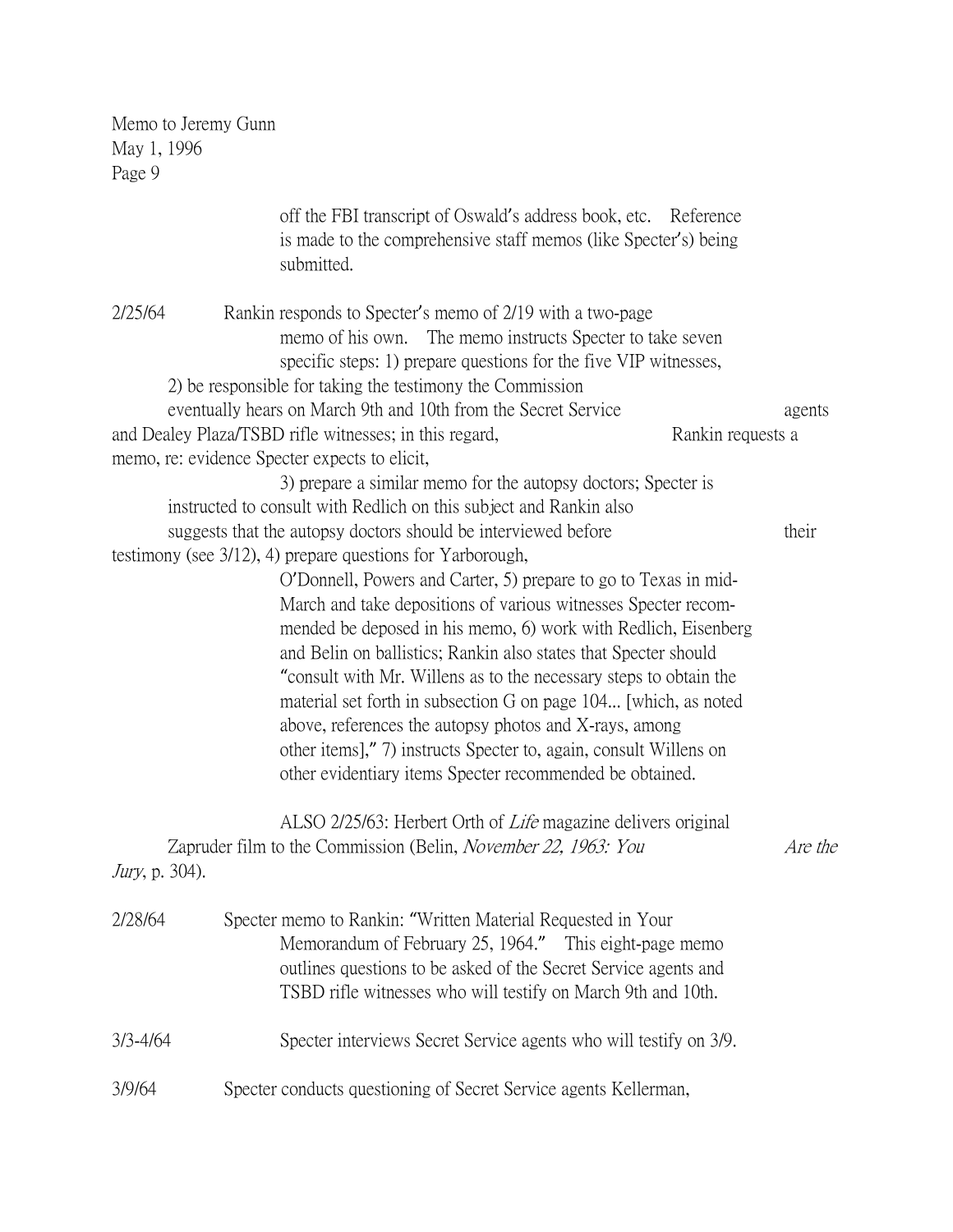|         |            | Greer, Hill and Youngblood during their testimony before the<br>Commission.                                                                                                                                                                                                                                                                                                                                                                                                                                                                                                                                                                                                                                                                                                     |
|---------|------------|---------------------------------------------------------------------------------------------------------------------------------------------------------------------------------------------------------------------------------------------------------------------------------------------------------------------------------------------------------------------------------------------------------------------------------------------------------------------------------------------------------------------------------------------------------------------------------------------------------------------------------------------------------------------------------------------------------------------------------------------------------------------------------|
| 3/10/64 |            | Specter conducts questioning of Dealey Plaza witnesses Robert Hill<br>Jackson, Arnold Rowland, James Worrell and Amos Euins during<br>their testimony before the Commission.                                                                                                                                                                                                                                                                                                                                                                                                                                                                                                                                                                                                    |
| 3/11/64 |            | Specter memo to Rankin: "Witnesses Who Testified Before the<br>Commission on March 9 and 10, 1964." This 3-page memo sum-<br>marizes testimony of witnesses Specter had questioned on 3/9<br>Specter notes discrepancies in testimony and 3/3<br>and $3/10$ .<br>interviews of Secret Service agents; he also notes that no pre-<br>testimony interviews were conducted of Dealey Plaza/TSBD<br>rifle witnesses.                                                                                                                                                                                                                                                                                                                                                                |
|         |            | ALSO 3/11: Specter and Joseph Ball interview Galloway, Humes<br>and Boswell at Bethesda. The interview lasts approximately two<br>Specter and Ball ask Humes and Boswell to prepare what<br>hours.<br>becomes the Rydberg drawings. According to a mid-1970's inter-<br>view Specter gave to Tom Snyder, this interview is where the<br>single-bullet theory began to take shape:<br>"The first real inkling that I got of the single-bullet"<br>conclusion [Specter indicates that he prefers the term<br>'conclusion' to that of 'theory'] came when I was questioning                                                                                                                                                                                                        |
|         | Dr. Humes. | I had one brief session with Dr. Humes,<br>who was the chief autopsy surgeon, at the Bethesda<br>Hospital on the Friday preceding the Monday when<br>he testified before the Warren Commission. I only saw<br>him one afternoon and did that in order to get an idea as<br>to his testimony generally and to tell him about the pro-<br>cedures. Up to that time the general thought had been<br>that the first shot had hit the President in the neck, and<br>the second shot had hit Governor Connally, and the third<br>shot had hit the President in the head [Specter indicates]<br>that he and Humes had a discussion of the path of the<br>bullet through the President's body, the deduced trajectory<br>of the shot, etc., and that] the first thought that came to my |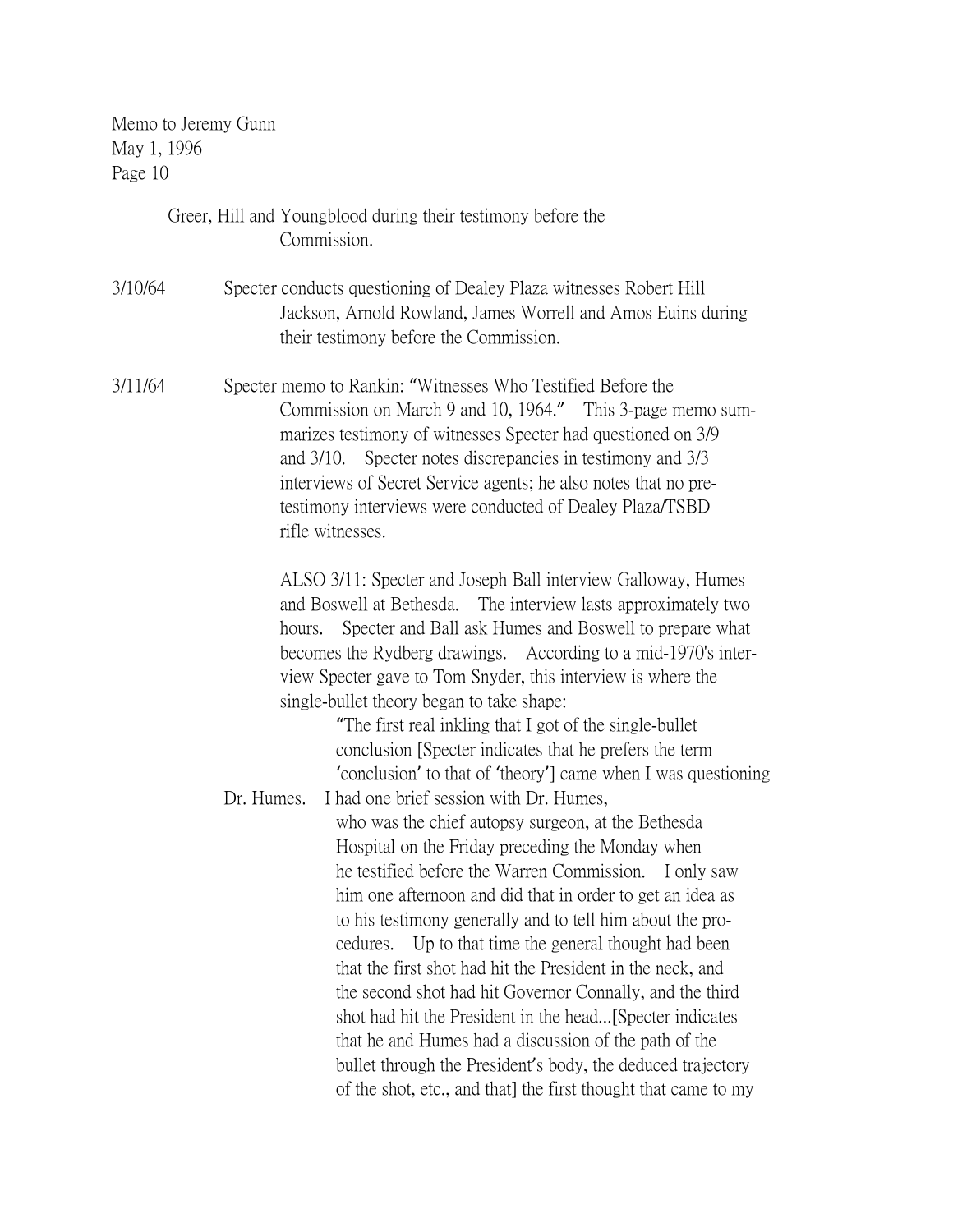|         | the bullet? | mind [was] where did the bullet go? What happened to<br>Where did it go and that's when we started to<br>explore the possibility that it had hit Governor Connally."                                                                                                                                                                                                                                                                                                                                                                                                                                                                                                                                                                                                                                                                                                                                                                                                                                                               |  |
|---------|-------------|------------------------------------------------------------------------------------------------------------------------------------------------------------------------------------------------------------------------------------------------------------------------------------------------------------------------------------------------------------------------------------------------------------------------------------------------------------------------------------------------------------------------------------------------------------------------------------------------------------------------------------------------------------------------------------------------------------------------------------------------------------------------------------------------------------------------------------------------------------------------------------------------------------------------------------------------------------------------------------------------------------------------------------|--|
|         |             | This rendition would also be consistent with Epstein's citing of<br>"early March" as the period in which the single-bullet theory began<br>to evolve ( <i>Inquest</i> ).                                                                                                                                                                                                                                                                                                                                                                                                                                                                                                                                                                                                                                                                                                                                                                                                                                                           |  |
| 3/12/64 |             | Specter memo to Rankin: "Interview of Autopsy Surgeons." This<br>one-and-a-half page memo summarizes the interview of the day<br>before. It makes no mention of the single-bullet theory but it does                                                                                                                                                                                                                                                                                                                                                                                                                                                                                                                                                                                                                                                                                                                                                                                                                               |  |
|         |             | state that Humes and Boswell "said it was their current opinions<br>that the bullet passed in between two major muscle strands in the<br>President's back and continued on a downward flight and exited<br>through his throat. They noted, at the time of the autopsy, some<br>bruising of the internal parts of the President's body in that area<br>but tended to attribute that to the tracheotomy at that time." This<br>summary memo is instructive in that it suggests that the transit<br>theory for the bullet that entered the President's back may have<br>developed <i>after</i> the autopsy (ie., after Humes' call to Dr. Perry of<br>Parkland Hospital) instead of <i>during the course of</i> the autopsy itself.<br>Lifton discusses all this in <i>Best Evidence</i> . Later, in his 1966 interview<br>with Fonzi (see below), Specter supports the contention that the<br>probability of the bullet having transited the President's body was<br>a conclusion which was drawn during the autopsy and subsequent- |  |
|         |             | ly ratified by the call with Perry. In the context of a discussion<br>regarding the Sibert-O'Neill report and it's non-transit conclusion,<br>Specter tells Fonzi:                                                                                                                                                                                                                                                                                                                                                                                                                                                                                                                                                                                                                                                                                                                                                                                                                                                                 |  |
|         |             | " that was before they cut into the President to see the<br>path that was later detected in the President's neck.                                                                                                                                                                                                                                                                                                                                                                                                                                                                                                                                                                                                                                                                                                                                                                                                                                                                                                                  |  |

path that was later detected in the President's neck... Humes talked to Perry, the surgeon at Dallas, on the telephone Saturday morning and then, by that time, Humes had also cut into the President and found... the physical evidence that the bullet passed through the President's neck [emphasis added]."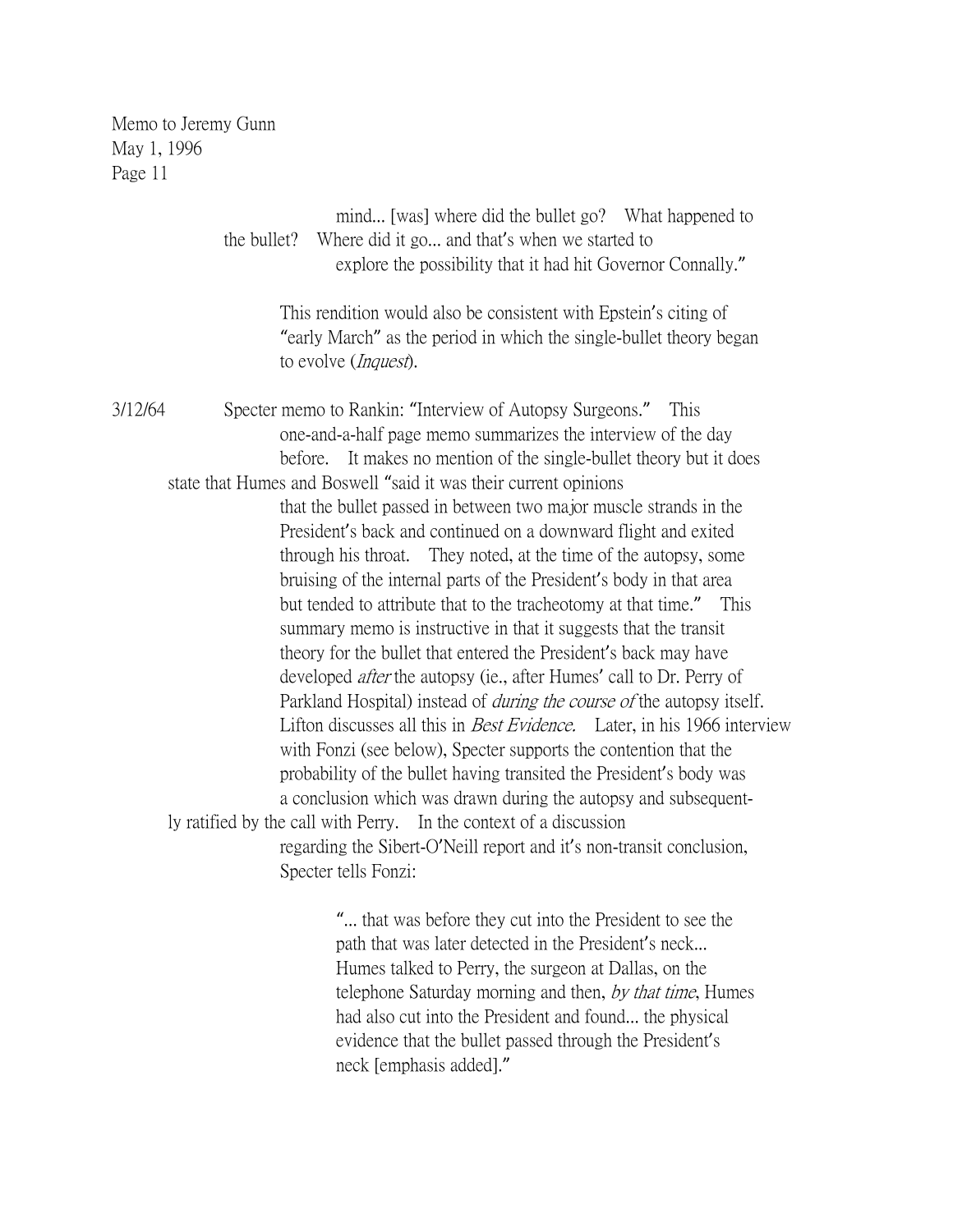|         | ALSO 3/12: Specter interviews FBI agents Sibert and O'Neill for<br>about forty-five minutes and drafts a memo to Rankin of the same<br>date, "Interview of FBI Agents Present at Autopsy." Specter<br>questions the agents about "the portions of the FBI report which<br>Kellerman and Greer have repudiated."                                                                                                                                                                                                                                                                                                                                                                                                                                   |
|---------|---------------------------------------------------------------------------------------------------------------------------------------------------------------------------------------------------------------------------------------------------------------------------------------------------------------------------------------------------------------------------------------------------------------------------------------------------------------------------------------------------------------------------------------------------------------------------------------------------------------------------------------------------------------------------------------------------------------------------------------------------|
|         | ALSO 3/12: Ruby trial ends in Dallas.                                                                                                                                                                                                                                                                                                                                                                                                                                                                                                                                                                                                                                                                                                             |
| 3/13/64 | WC long-distance telephone call sheet references a Specter-Humes<br>call on this date.                                                                                                                                                                                                                                                                                                                                                                                                                                                                                                                                                                                                                                                            |
| 3/16/64 | Specter questions Humes, Boswell and Finck during their<br>testimony before the Commission.                                                                                                                                                                                                                                                                                                                                                                                                                                                                                                                                                                                                                                                       |
|         | The single-bullet theory makes its first public appearance in<br>the following historic passage (WC Hearings: Volume II, p. 375):                                                                                                                                                                                                                                                                                                                                                                                                                                                                                                                                                                                                                 |
|         | Specter: "Now assuming that there were only three<br>missiles fired, and bearing in mind the positions<br>of President Kennedy and Governor Connally<br>do you have an opinion as to the source of the mis-<br>siles which inflicted the wound on President<br>Kennedy and the wound in Governor Connally's<br>chest?"<br>Humes: "Yes this missile struck no bony structures in<br>traversing the body of the late President it was<br>moving at its exit from the President's body at<br>great speed Governor Connally is sitting directly<br>in front of the late President and [I] suggest the<br>possibility that this missile, having traversed the<br>low neck of the late President, in fact traversed<br>the chest of Governor Connally." |

Humes is not postulating a full-blown single-bullet theory here, in that a page later Humes states that he thinks it "extremely unlikely" that this same bullet -- even if it traversed the President's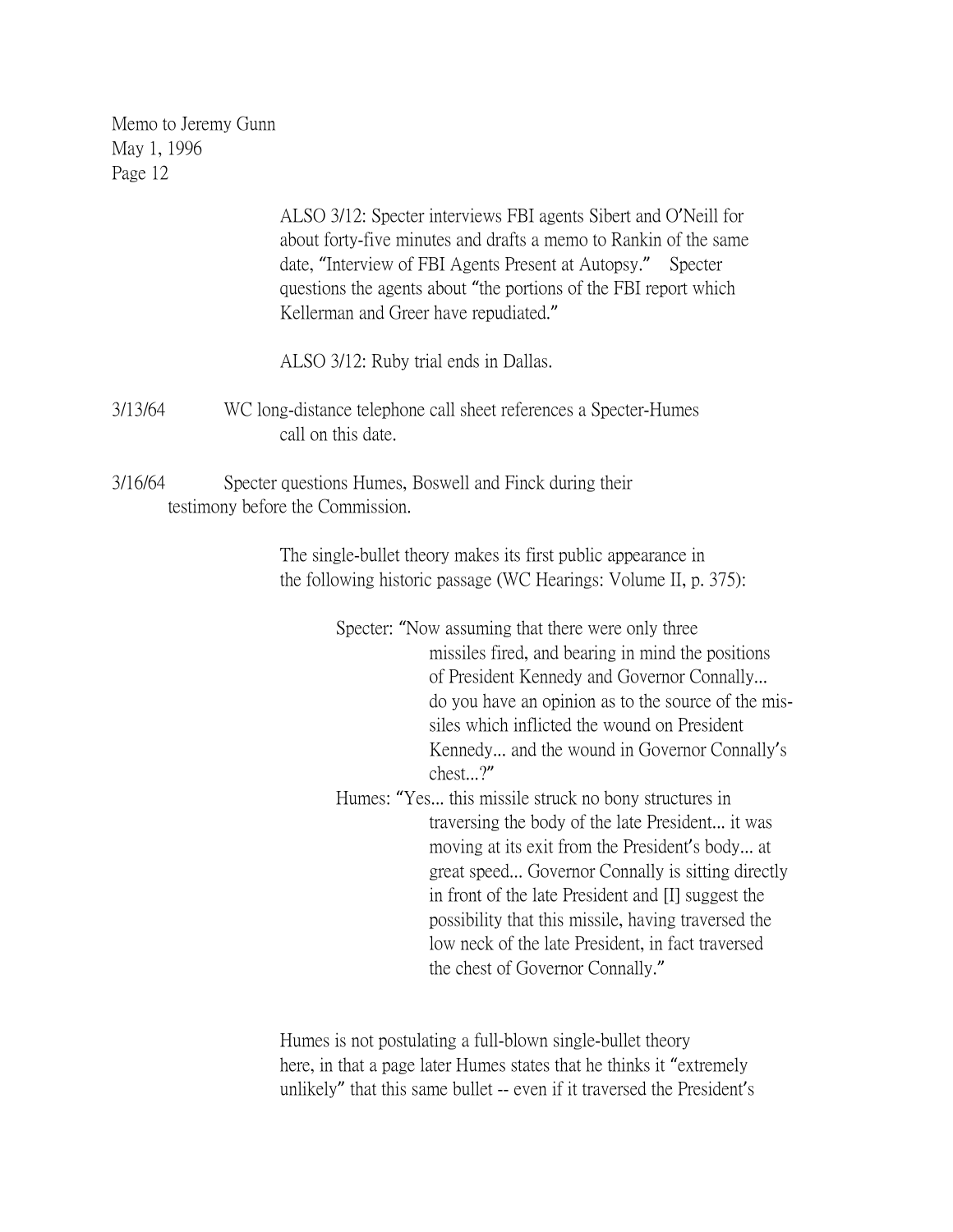> neck, the Governor's chest and the Governor's wrist -- could also have caused the Governor's thigh wound.

ALSO 3/16: Specter leaves late that day for Dallas, via Chicago and Kansas City. Between 3/20 and 3/25 he deposes or interviews 29 people, as follows:

Parkland Hospital Doctors

Akin, Bashour, Baxter, Carrico, Curtis, Clark, Dulaney, Giesecke, Gregory, Hunt, Jenkins, Jones, McClelland, Perry, Peters, Salyer, Shaw, Shires and White

#### Other Parkland Personnel (stretchers and bullets)

|         | Diana Bowron                                                                                                                         |
|---------|--------------------------------------------------------------------------------------------------------------------------------------|
|         | R.J. Jimison                                                                                                                         |
|         | Margaret Henchliffe                                                                                                                  |
|         | Doris Mae Nelson                                                                                                                     |
|         | Henrietta Ross                                                                                                                       |
|         | Ruth Standridge                                                                                                                      |
|         | Darrell Tomlinson                                                                                                                    |
|         | Jane Wester                                                                                                                          |
|         | Also: Parkland Hospital Administrator Charles Price                                                                                  |
|         | Other: Jean Hill $(3/24)$                                                                                                            |
| 3/17/64 | One-page Specter memo to Jenner and Liebeler asking them to<br>ask the Paines what newspapers Oswald read or subscribed to.          |
| 3/26/64 | Specter returns to Baltimore/Washington                                                                                              |
| 3/30/64 | Specter conducts questioning of Drs. Carrico and Perry during<br>their testimony before the Commission.                              |
| 3/31/64 | Five (5) Specter memos to Rankin, re: suggested questions for VIP<br>witnesses Gov. Connally, Mrs. Connally, President Johnson, Mrs. |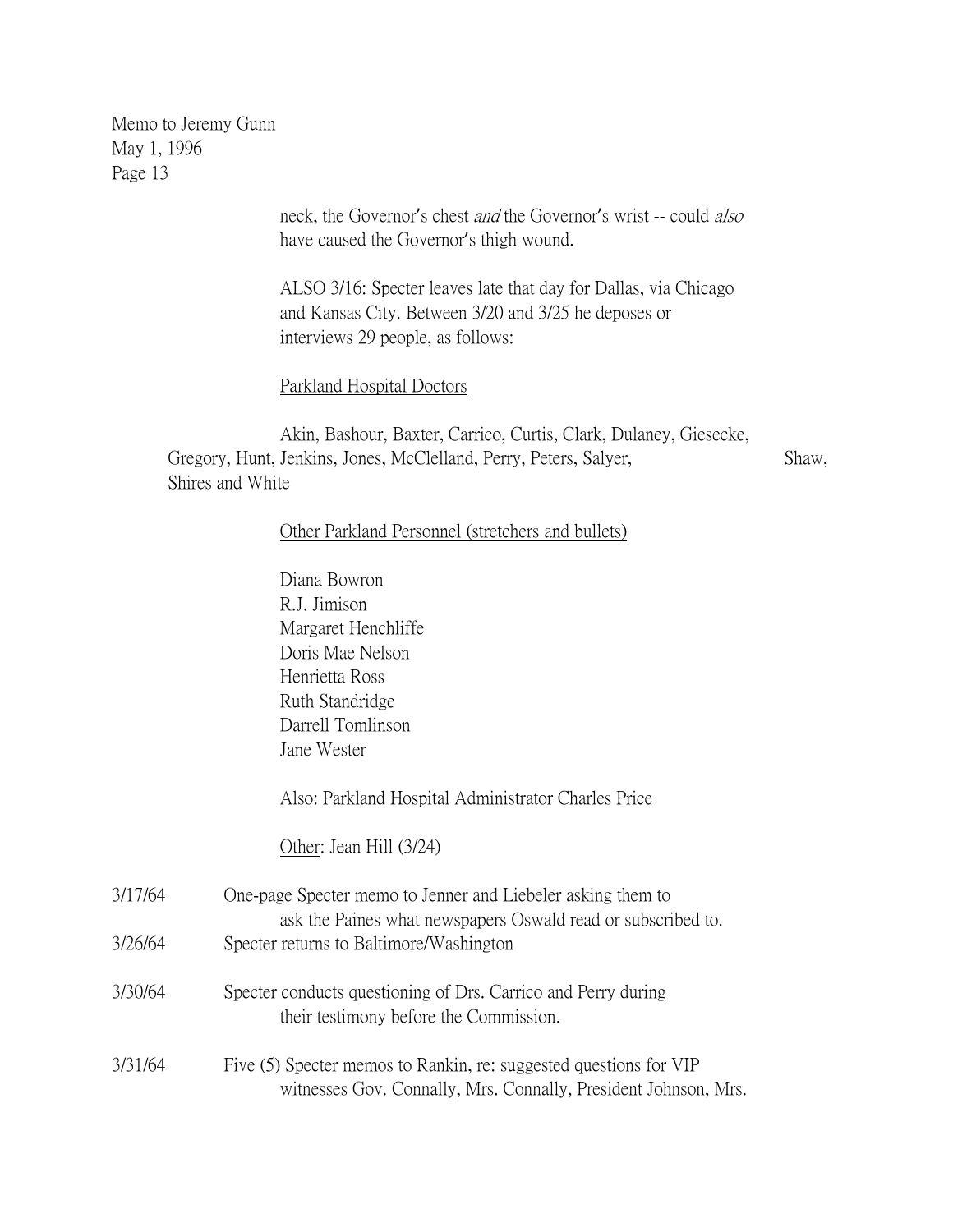|         | Johnson and Jackie Kennedy, respectively -- 372 questions in all.<br>In an 11/3/66 interview with author Richard J. Whalen, Specter<br>characterized the questions he drafted for Mrs. Kennedy as a<br>list "that would choke a horse."                                                                                                                                                                                                                                                                                                              |
|---------|------------------------------------------------------------------------------------------------------------------------------------------------------------------------------------------------------------------------------------------------------------------------------------------------------------------------------------------------------------------------------------------------------------------------------------------------------------------------------------------------------------------------------------------------------|
| 4/9/64  | Letter from Rankin to J. Edgar Hoover, re: request for FBI<br>examination of Connally's clothing:                                                                                                                                                                                                                                                                                                                                                                                                                                                    |
|         | "We are interested to know if all of the holes could have<br>been made by one missile. The theory has been advanced<br>that the bullet entered Governor Connally's back, exited<br>from his lower chest, entered the dorsal aspect of his<br>Wrist, exited from the volar or underside of his wrist, and<br>then entered his left thigh."                                                                                                                                                                                                            |
|         | There is no mention of such a missile having previously struck<br>the President.                                                                                                                                                                                                                                                                                                                                                                                                                                                                     |
|         | ALSO 4/9: Specter/Adams memo to Rankin, re: interviews of<br>Clifford Carter, Dave Powers and Sen. Yarborough. The memo<br>suggests that Ken O'Donnell doesn't much want to be interviewed.<br>Specter also reiterates his view that VIPs should not only be<br>interviewed, but that their testimony should be taken by the<br>Commission. A subsequent memo (see 4/20) makes clear that<br>Yarborough, at least, was interviewed on this date.                                                                                                     |
| 4/10/64 | Redlich memo to Rankin, "Commission and Staff Action for<br>Completion of Investigation."                                                                                                                                                                                                                                                                                                                                                                                                                                                            |
|         | Item "V" on page 3 of this memo is "Completion of Examina-<br>tion of the Films of the Assassination and Further Investigatory<br>Work Resulting Therefrom." This memo indicates that the viewing<br>of the Zapruder slides was scheduled for April 14. Redlich refer-<br>ences that, for the planned reenactment in Dallas, staff plan to<br>ask the FBI to provide dummies that could be marked by the<br>Bethesda doctors "with the exit and entry points of the first bullet<br>that hit President Kennedy and the bullet that hit Governor Con- |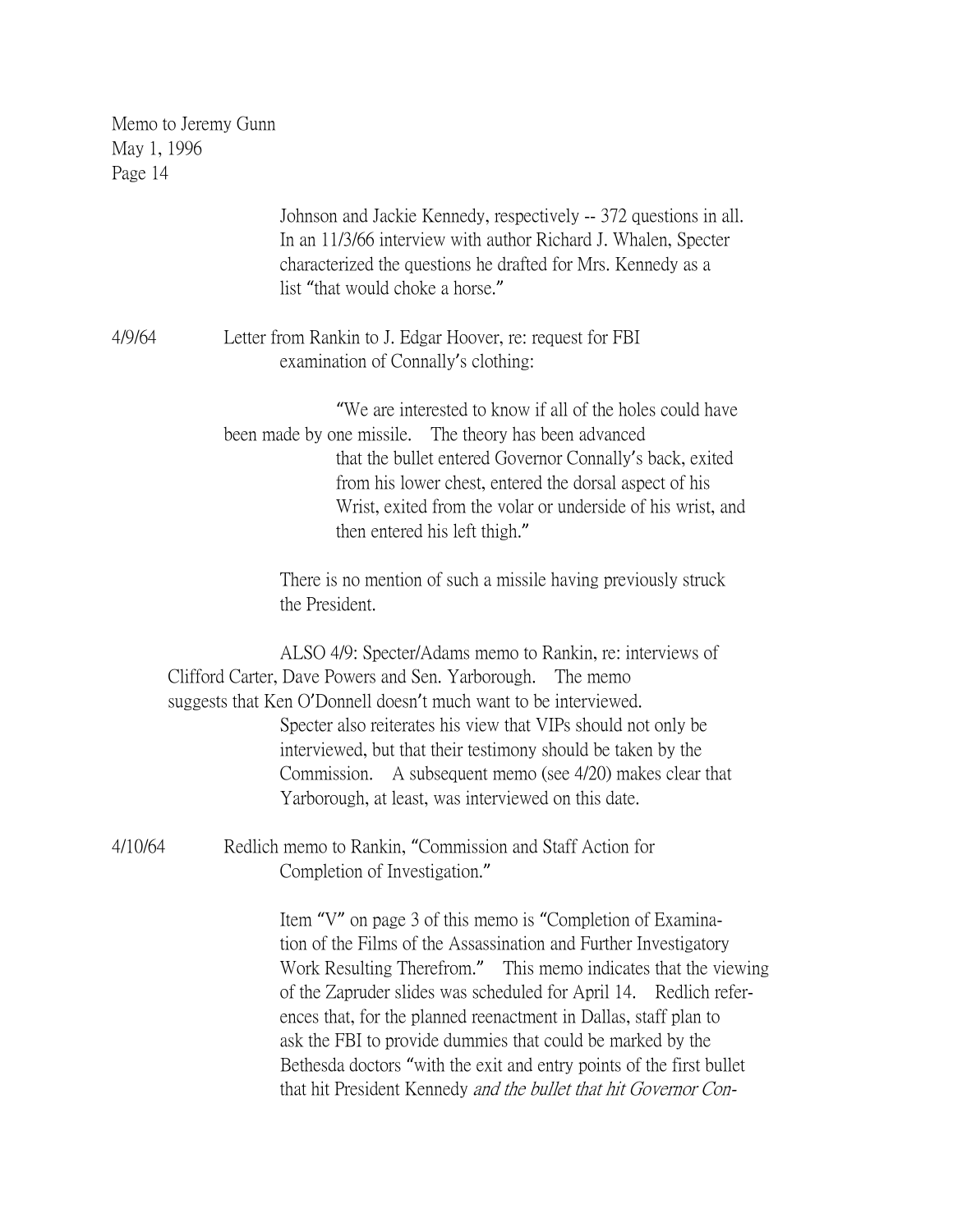|                                                   |        |                                                                 | <i>nally</i> [emphasis added]." While open to interpretation, this<br>line clearly suggests that Redlich, at least at this still-early juncture,<br>believes that Connally was hit by a different bullet than the one<br>that caused the President's back/throat wound.                                                                                                                                                                                                                                                                                                                                                                                                                                                                   |                               |          |
|---------------------------------------------------|--------|-----------------------------------------------------------------|-------------------------------------------------------------------------------------------------------------------------------------------------------------------------------------------------------------------------------------------------------------------------------------------------------------------------------------------------------------------------------------------------------------------------------------------------------------------------------------------------------------------------------------------------------------------------------------------------------------------------------------------------------------------------------------------------------------------------------------------|-------------------------------|----------|
| 4/14/64<br>staff, Specter, Redlich and Eisenberg. | shots. | Messrs. Kelley and Howlett from the Secret Service and,<br>This | A "conference" is held to view the Zapruder file, re: timing of<br>What we know of this conference comes from a 4/22<br>memo for the record authored by Melvin Eisenberg who, along<br>with Redlich, were also heavily involved with the issue.<br>or may not be of significance that the memo summarizing this<br>conference is not written until after a <i>second</i> conference on 4/21.<br>Attendees on 4/14 were Humes, Boswell, Finck, Drs. Light and<br>Olivier from Edgewood Arsenal, Messrs. Malley, Gauthier and<br>Shaneyfelt from the FBI (along with two other unidentified FBI                                                                                                                                             | It may<br>from the Commission | agents), |
|                                                   |        |                                                                 | group not only had the original Life version of the Zapruder<br>film but also slides of various frames which Life had prepared.<br>The possibility that Gov. Connally's chest wounds were caused<br>by the bullet that passed through the President's back/neck is<br>clearly under consideration at this meeting, but so is the possibility<br>that the Governor's wrist wound was caused by a separate (the<br>second) bullet. In a section laying out what Eisenberg describes<br>as "the consensus of the meeting," he writes:                                                                                                                                                                                                        |                               |          |
|                                                   |        |                                                                 | "(c) The velocity of the first bullet would have been little<br>diminished by its passage through the President. Therefore,<br><i>if</i> Governor Connally was in the path of the bullet it would<br>have struck him and <i>(probably)</i> caused the wounds he sus-<br>tained in his chest cavity. Strong indications that this<br>occurred are provided by the facts that (1) the bullet<br>recovered from Governor Connally's stretcher <i>does not</i><br><i>appear to have penetrated a wrist</i> and (2) if the first bullet did<br>not hit Governor Connally, it should have ripped up the car,<br>but apparently did not. Since the bullet recovered from the<br>Governor's stretcher does not appear to have penetrated a wrist, |                               |          |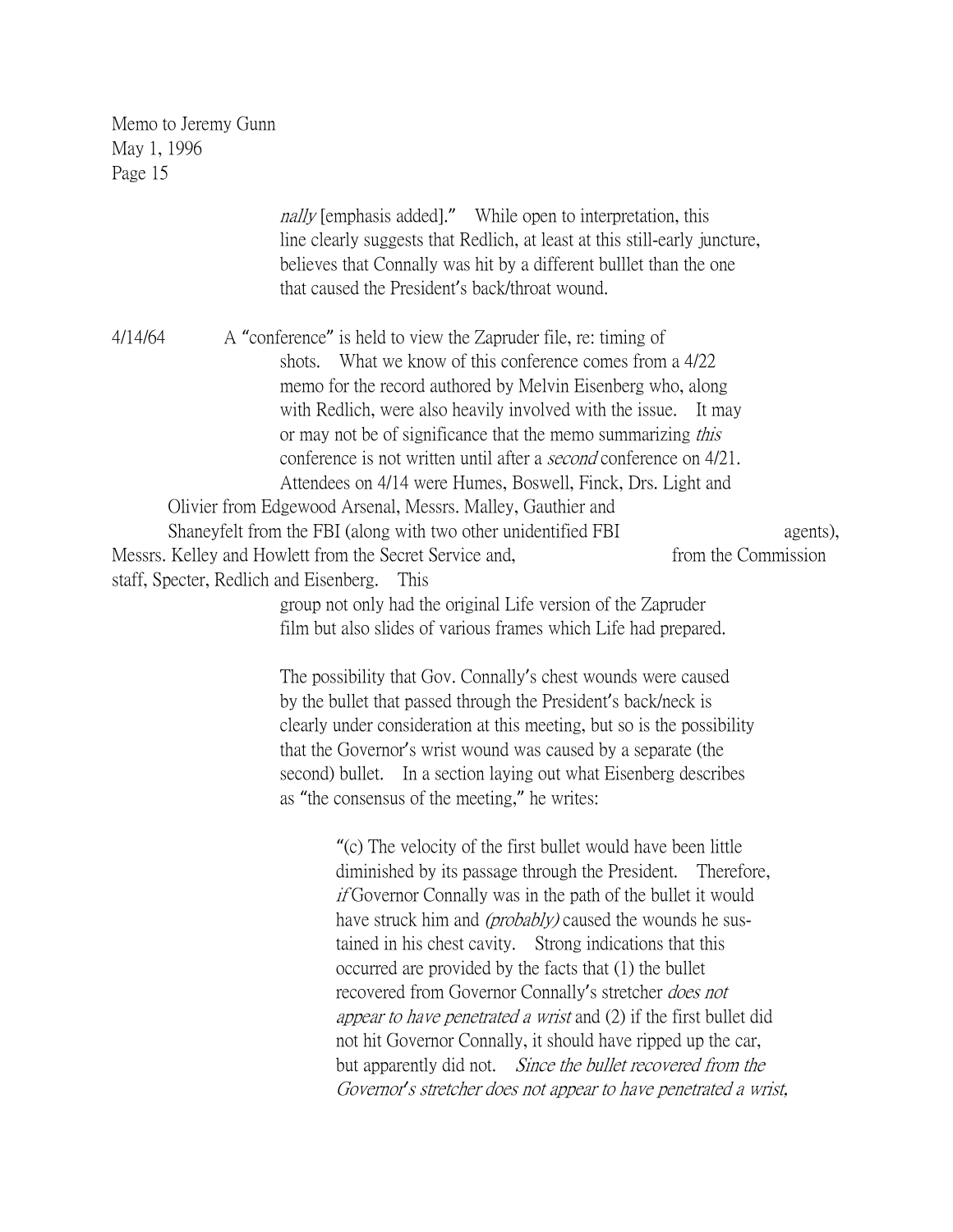> if he was hit by this (the first) bullet, he was probably also hit by the second bullet.*"* [emphasis added]

Later in the memo, Eisenberg notes Specter's divergence from the meeting's consensus on the issue of when Connally could have sustained his chest wounds:

> "(I) After Governor Connally straightened up at frames 224-26 he starts a turn to the right. As a result of this turn, at no time after frame 236 was Governor Connally in a position such that a bullet fired from the probable site of the assassin would have caused the wound in the chest cavity which Governor Connally sustained - that is, after frame 236, the Governor presented a side view to the assassin rather than a back view.\*"

At the bottom of the page, Eisenberg's asterisk is explained: "Mr. Specter disagrees with this, and feels the Governor was in a position to receive the chest wound up to 242." Eisenberg also writes:

> "(j) It is not possible to say whether prior to 236 Governor Connally was ever in a position such that one bullet could have caused the five wounds he sustained."

It should also be noted that the above observation is made before the Dallas reenactment.

Notable by its absence in this memo is the single-bullet theory: at no point in this document is it posited or even suggested that one bullet caused both the President's back/neck wound and all of Gov. Connally's wounds.

The FBI's read on this conference was reflected in a two-page memo from A. Rosen to Alan Belmont, dated the following day. The second page of the memo is essentially a recapitulation of comments ascribed to Humes, re: path of bullets: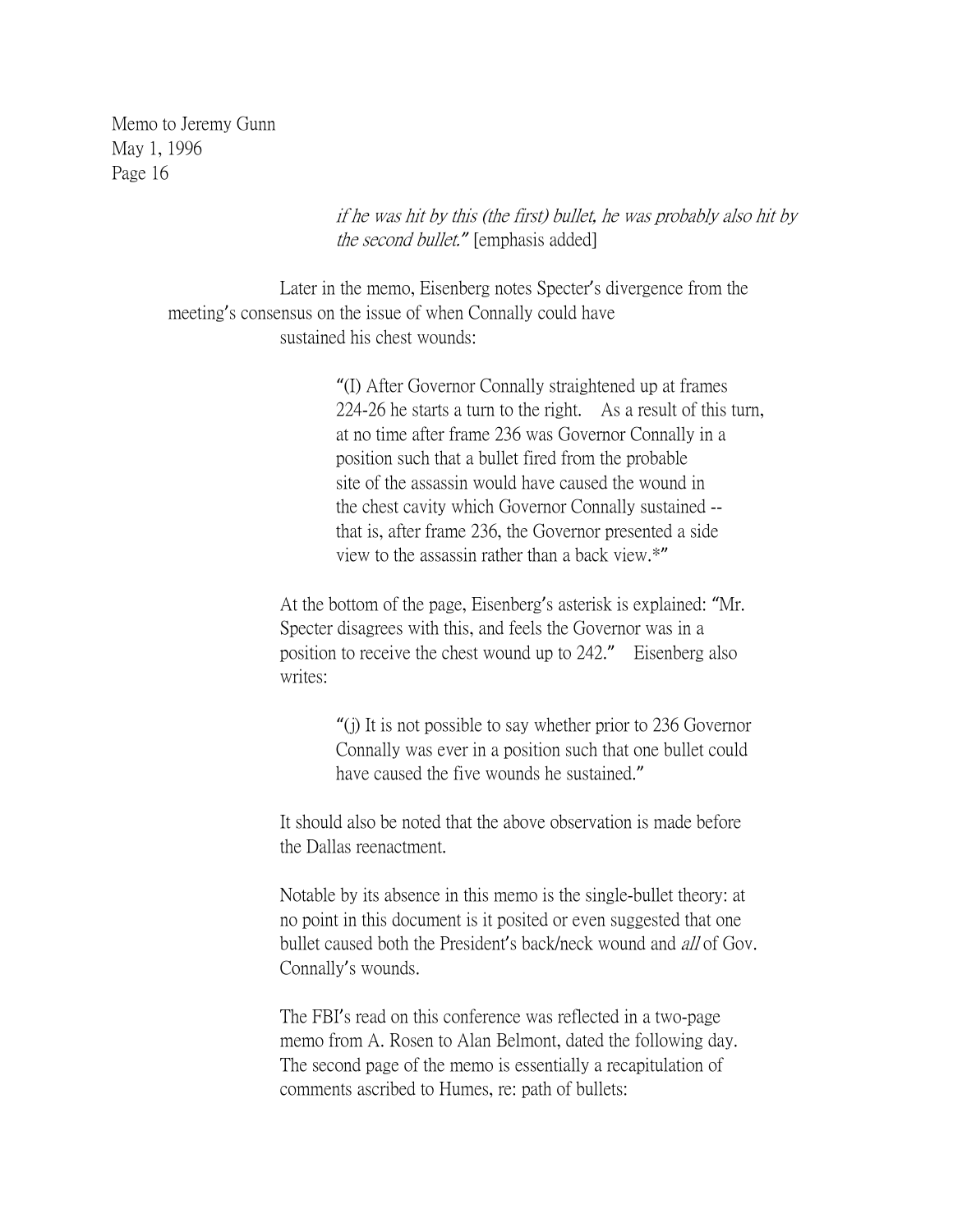"During this session Commander James J. Hughes advanced the theory that the first shot entered the President's body in the rear... and exited in the front without encountering any bone or other objects which slowed the bullet to any degree. Commander Humes was of the opinion the bullet continued and struck Governor Connelley [sic -- Hoover's marginalia on memo comments that "Malley should know how to spell Gov. Connally's name."] in the back... Commander Humes stated that here again, based on medical reports received from doctors in Texas who examined Governor Connelley [sic], the bullet met with no serious obstruction and passed through the body, merely grazing one of the rib bones. It was Commander Humes' opinion that the bullet from the first shot apparently lodged in some manner in the clothing of Governor Connelley [sic] and this bullet is the one found on the stretcher on which Governor Connelley [sic] was brought to Parkland Hospital... Commander Humes states this bullet was not damaged in any way and it is for is for this reason that the first shot definitely passed through both both the body of the President and Governor Connellley [sic]. In explaining his feelings concerning his theory, Commander Humes stated that another shot is believed to have hit the right wrist of Governor Connelley [sic] with such an impact that it caused the bullet to break into many fragments and he noted that many fragments were found in the wrist area of Governor Connelley [sic] as well as in the thigh of thigh of the left leg.... The other doctors present did not completely confirm the theory of Commander Humes but felt... that there was a possibility this theory was correct. Staff members of the Commission gave no indication what

additional action they planned relative to this theory." Again, it should be noted that Humes as cited here is not talking about the *full-blown* single-bullet theory, since he posits that Gov. Connally's wrist wounds (and perhaps his thigh wound, as well) were caused by a separate bullet than the one that he believes caused the President's back/neck wound as well as Gov. Connally's chest wound.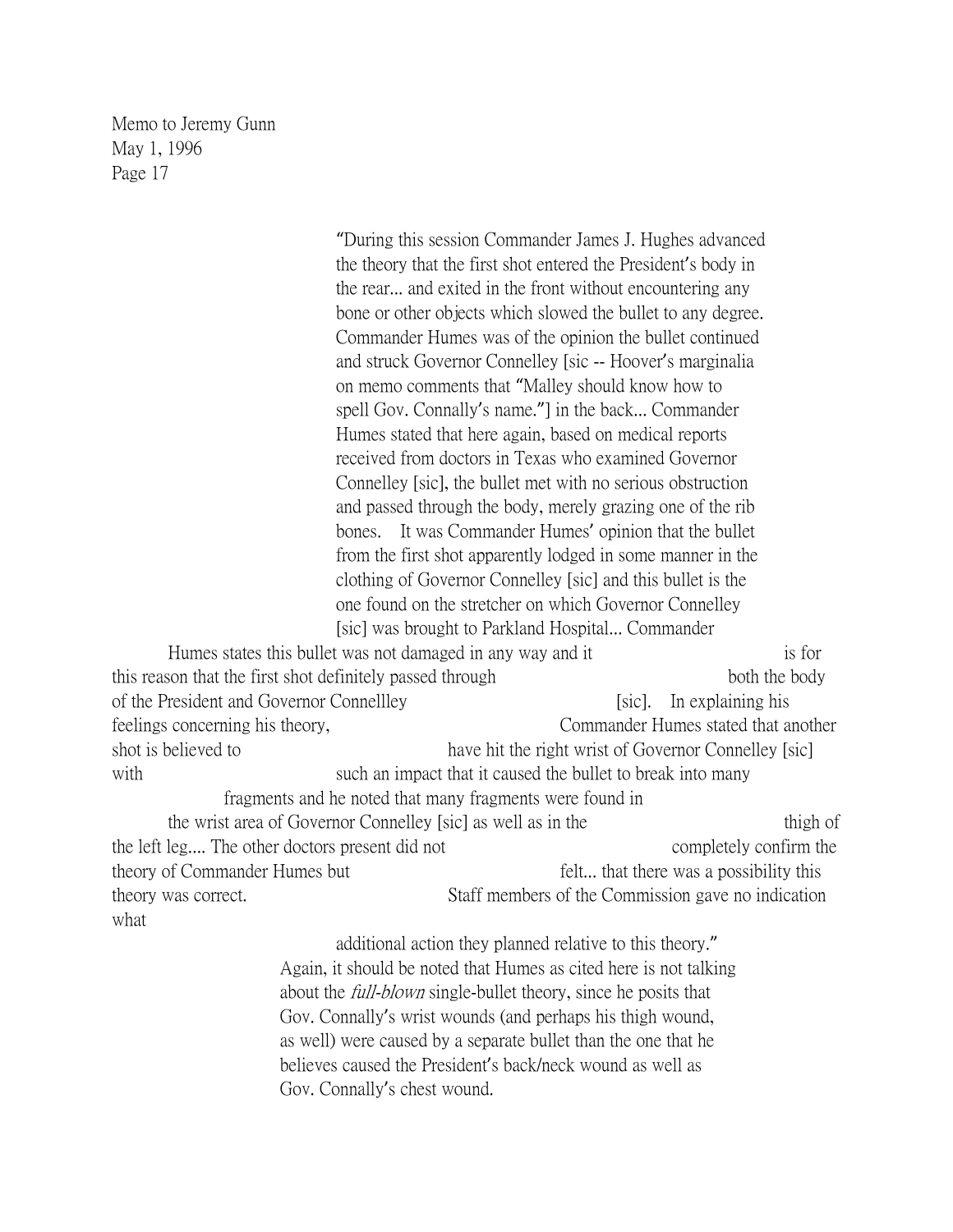4/15/64 WC phone log indicates Specter spoke with Parkland Hospital Administrator Charles Price on this date. ALSO on 4/15: Rosen memo to Belmont, re: FBI take on 4/14 conference, cited above.

4/16/64 Two-page Specter memo to Rankin, "Remaining Work in Area I."

Item 1, "Obtain accounts of assassination from the eyewitness celebrities." Specter is still advocating that VIP witnesses testify, though he is now recommending that affidavits are sufficient for Clifford Carter and Dave Powers. He references that Gov. and Mrs.

Connally are slated to testify on 4/21.

Item 2, "Obtain further medical evidence." Under this heading, Specter states that "Photographs and X-rays of the autopsy should be examined to make certain of the accuracy of the artist's drawings of President Kennedy's wounds." Specter returns to this theme with a vengeance on 4/30. Reference is also made to the upcoming testimony of Drs. Gregory and Shaw. Specter also notes that it might be a good idea to take depositions from Parkland medical personnel who were unavailable when he was in Dallas: Drs. Seldin and Crenshaw and David Sanders.

| 4/20/64 | Two-page Specter memo to Rankin, "Interview of Senator"  |
|---------|----------------------------------------------------------|
|         | Yarborough." Interview summary; at the end of it Specter |
|         | recommends Yarborough be called to testify.              |

4/21/64 Specter conducts questioning of Drs. Shaw and Gregory, as well as Governor and Mrs. Connally, during their testimony before the Commission.

ALSO on 4/21: a second documented conference is held to view the Zapruder film, re: impact of first and second bullets. Eisenberg's memo for the record is, like his earlier one, dated 4/22. Repeat participants from 4/14 were: Drs. Olivier and Light from Edgewood Arsenal, Messrs. Gauthier and Shaneyfelt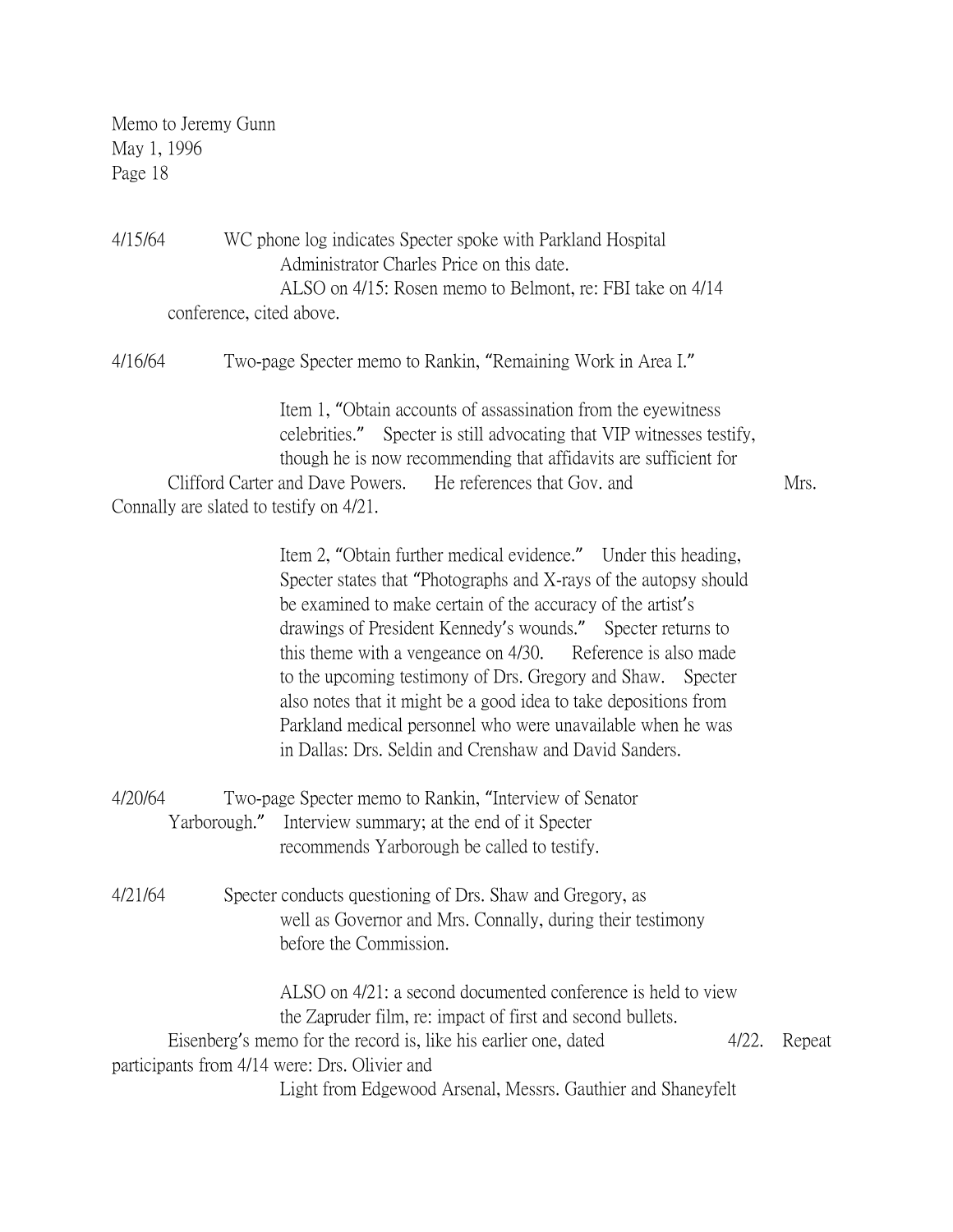> from the FBI (accompanied this time by only one unidentified agent), and WC staffers Redlich, Specter and Eisenberg. New participants at the second conference were Dr. Dolce from Edgewood, Drs. Gregory and Shaw from Parkland (present for their testimony before the Commission that same day) and David Belin from the WC staff. Described as joining the conference "later in the proceedings" were Rankin, Commissioner McCloy and Gov. and Mrs. Connally. Once again, Eisenberg's memo lays out "the consensus of the meeting." Once again, the consensus includes a conclusion that "at no time after frame 236 was Governor Connally in a position such that a bullet fired from the probable site of the assassin would have caused the wound in the chest cavity...". Once again, Specter's dissent from this conclusion is referenced via an asterisk. Eisenberg cites Connally as "positive that he was hit after he heard the first shot, i.e., by the second shot, and by that shot only." Eisenberg also cites Drs. Light and Dolce "as being very strongly of the opinion that Connally had been hit by two different bullets, principally on the ground that the bullet recovered from Connally's stretcher could not have broken his radius without suffering more distortion." Dr. Olivier, however, "withheld a conclusion" pending the upcoming tests on animal tissue.

4/22/64 One-page Specter memo to Rankin, "Information Requested in Your Memorandum of April 16, 1964." This is a short update on the status of Specter's part of the investigation. In it he references that he expects to begin writing the first draft of the report in his area during the week of May 4th.

> ALSO on 4/22: Eisenberg writes his two memos for the record, re: conferences on Zapruder film.

ALSO on 4/22: The FBI replies to Rankin's letter of 4/9, re: testing of Governor Connally's clothing. The Bureau's conclusion: "It was not possible from an examination of the clothing to determine whether or not all of the holes were made by the same projectile or projectile fragments."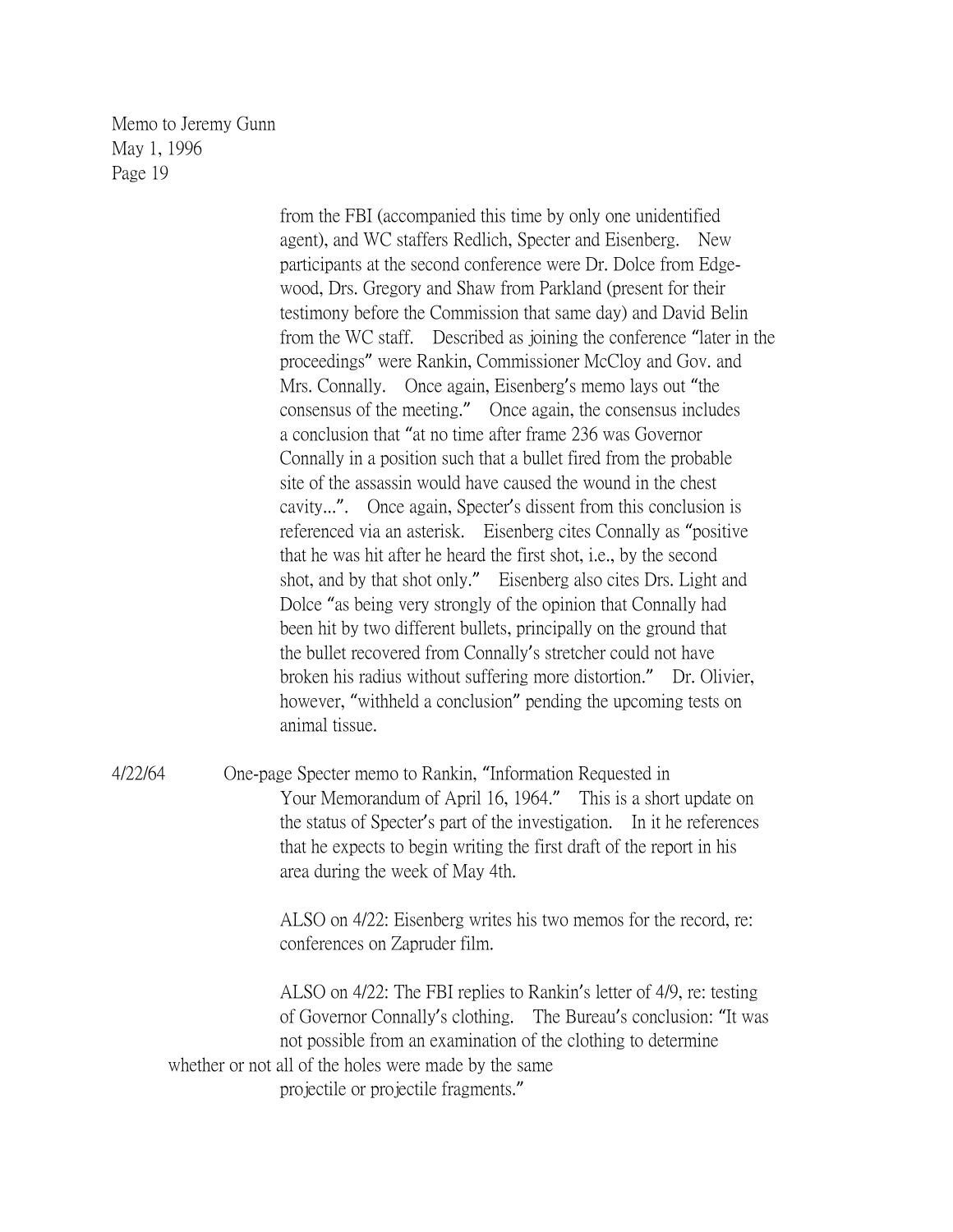4/23/64 Eisenberg writes another memo for the record which references conferences held "over the last several months" to view the Zapruder, Nix and Muchmore films, re: point of impact of the third -- head -- shot. The memo includes Specter in a list of individuals "present at most or many of these conferences" (as opposed to the list present at "all" of them).

4/24/64 Eisenberg memo to Redlich, Specter and Belin, "Determination of the Trajectories of the Three Shots." This detailed memo, a little over two pages in length, concerns itself with the mechanics of how a reenactment in Dallas should be set up. The memo's last sentence is most relevant to our purposes here in that Essenberg states:

> "In particular, an attempt should be made to photograph various relative positions of the persons simulating the President and Governor Connally with a view to determining whether the first bullet probably did or did not hit the Governor as well as the President.*"* [emphasis added]

4/27/64 Norman Redlich memo to Rankin, re: the necessity of undertaking a reenactment of the assassination in Dallas. Apparently, the final decision to undertake this project has not yet been made, and Redlich is making a strong pitch to Rankin that this is a crucial and necessary step. Remember: Redlich has been very involved in the viewing of the Zapruder film, the conferences, etc. The second sentence of his memo is therefore significant:

> "Our report presumably will state that the President was hit by the first bullet, Governor Connally by the second, and the President by the third and fatal bullet. The report will also conclude that the bullets were fired by one person located in the sixth floor southeast corner of the window of the TSBD building." [emphasis added]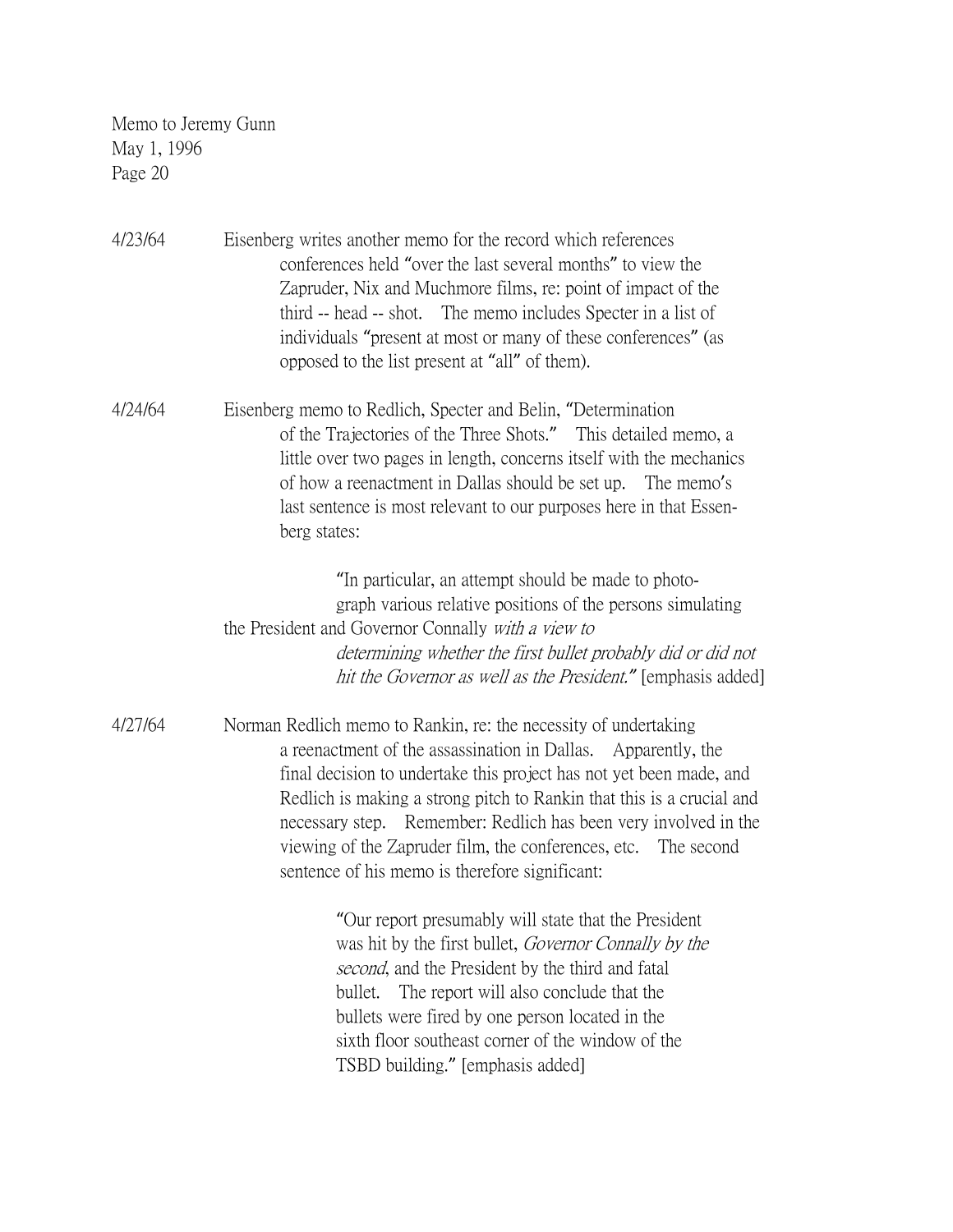Redlich's stated presumption, re: Connally's wounds, indicates that -- at least insofar as Redlich is concerned -- the single-bullet theory has not yet won the day as late as the end of April. Also clear is that, even after repeated viewing of the Zapruder film and long discussion of the timing problems it presents, Redlich, at this juncture, sees no absolute contradiction between Connally having been hit by the second bullet (not the first) and a lone assassin. (Of course, Specter himself has always insisted that the single-bullet theory is not necessary to a lone-assassin conclusion.) Redlich admits in his memo, however, that this presumed conclusion is only "a reasonable hypothesis which appears to be supported by the medical evidence...". He doesn't feel any conclusions can be comfortably posited without empirical testing in Dealey Plaza. He is especially concerned with resolving the timing problem by determining how early the President may have been hit by the first shot. Redlich concludes his memo with a prescient warning: "...it is a certainty that others will examine the Zapruder films and raise the same questions which have been raised by our examination of the films. If we do not attempt to answer these questions with observable facts, others may answer them with facts which challenge our most basic assumptions, or with fanciful theories based on our unwillingness to test our assumptions by the investigatory methods available to us." Overly sanguine as he may have been regarding the efficacy of a Dallas reenactment in deflecting future critics, Redlich subsequently signed on to the single bullet theory. Eisenberg would later tell Epstein that "at first, some lawyers were incredulous of this hypothesis" (*Inquest*, p. 126). Note: In Inquest (p.130), Epstein cites Specter as the one who proposed the reenactment, and Epstein says this happened in May. But this Redlich memo of April -- which cites several unnamed WC staffers as sharing his concerns -- would certainly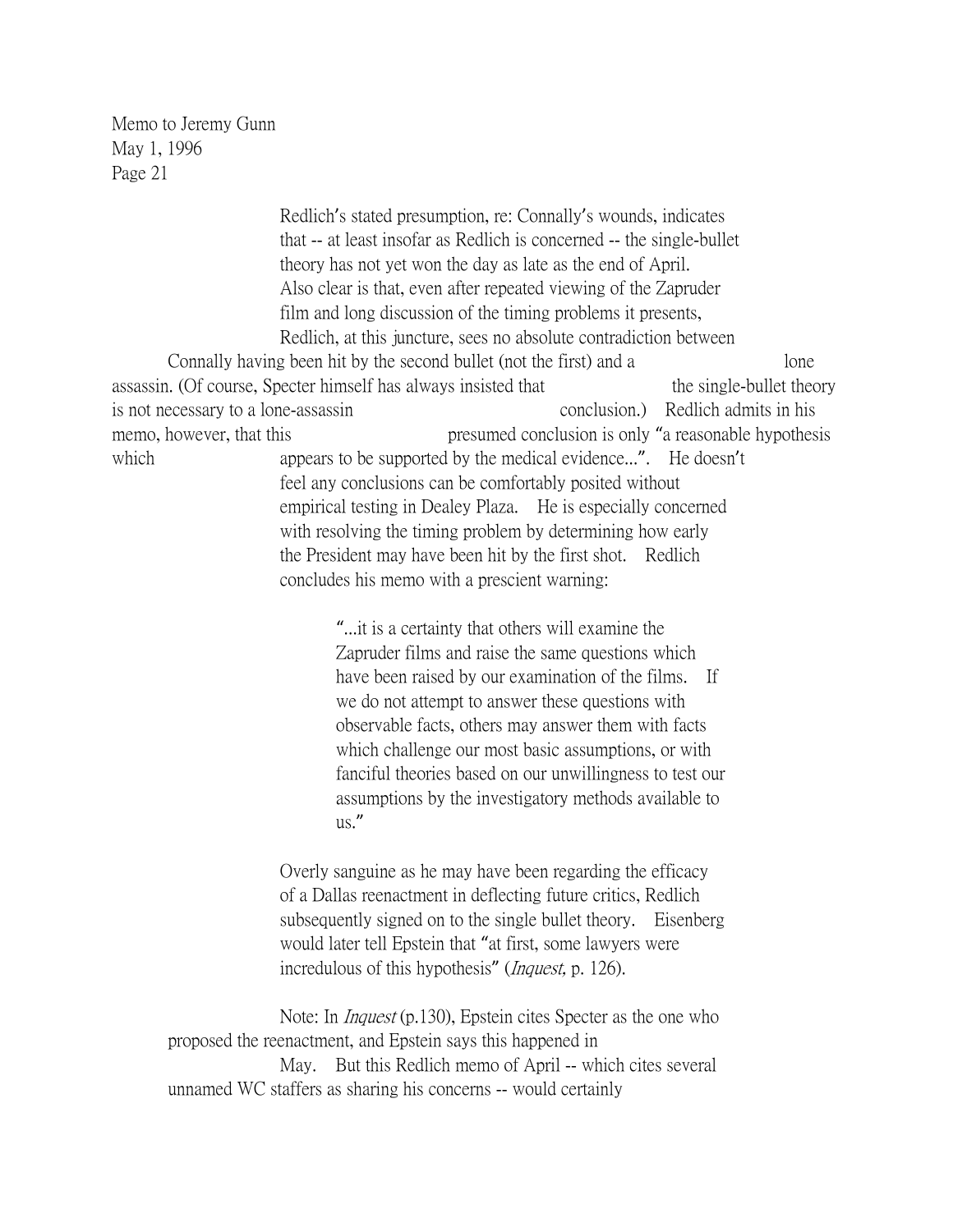predate Epstein's citation. ALSO 4/27: Wound ballistics tests conducted by U.S. Army personnel at Edgewood Arsenal. Epstein describes Specter as having supervised these tests (Inquest, p. 128). 4/29/64 Specter memo to Rankin, re: authorization of affidavits. This memo references that a decision has been made to proceed with securing affidavits from Yarborough, O'Donnell, Powers and Carter. 4/30/64 Two-page Specter memo to Rankin, "Autopsy Photographs and X-Rays of President John F. Kennedy." "In my opinion it is indispensable that we obtain the photographs and X-rays of President Kennedy's autopsy...". So begins Specter's memo. In it, Specter stresses "all of the outstanding controversy about the direction of the shots" and cites the fact that the Parkland doctors never saw the President's back wound or the entry point for the head wound. Therefore, the photos must be looked at to verify that these holes "had the characteristics of points of entry." Specter sees a need to verify the testimony of Humes, Finck and Boswell which, he points out, "has come only from Government doctors." The location of the entry wound in the back also requires verification: "It is essential for the Commission to know precisely the location of the bullet wound on the President's back so that the angle [of the shots] can be calculated." Specter is also concerned about testing the accuracy of the Rydberg drawings: "Some day someone may compare the films with the artist's drawings and find a significant error which might substantially affect the essential testimony and the Commission's conclusions. In any event, the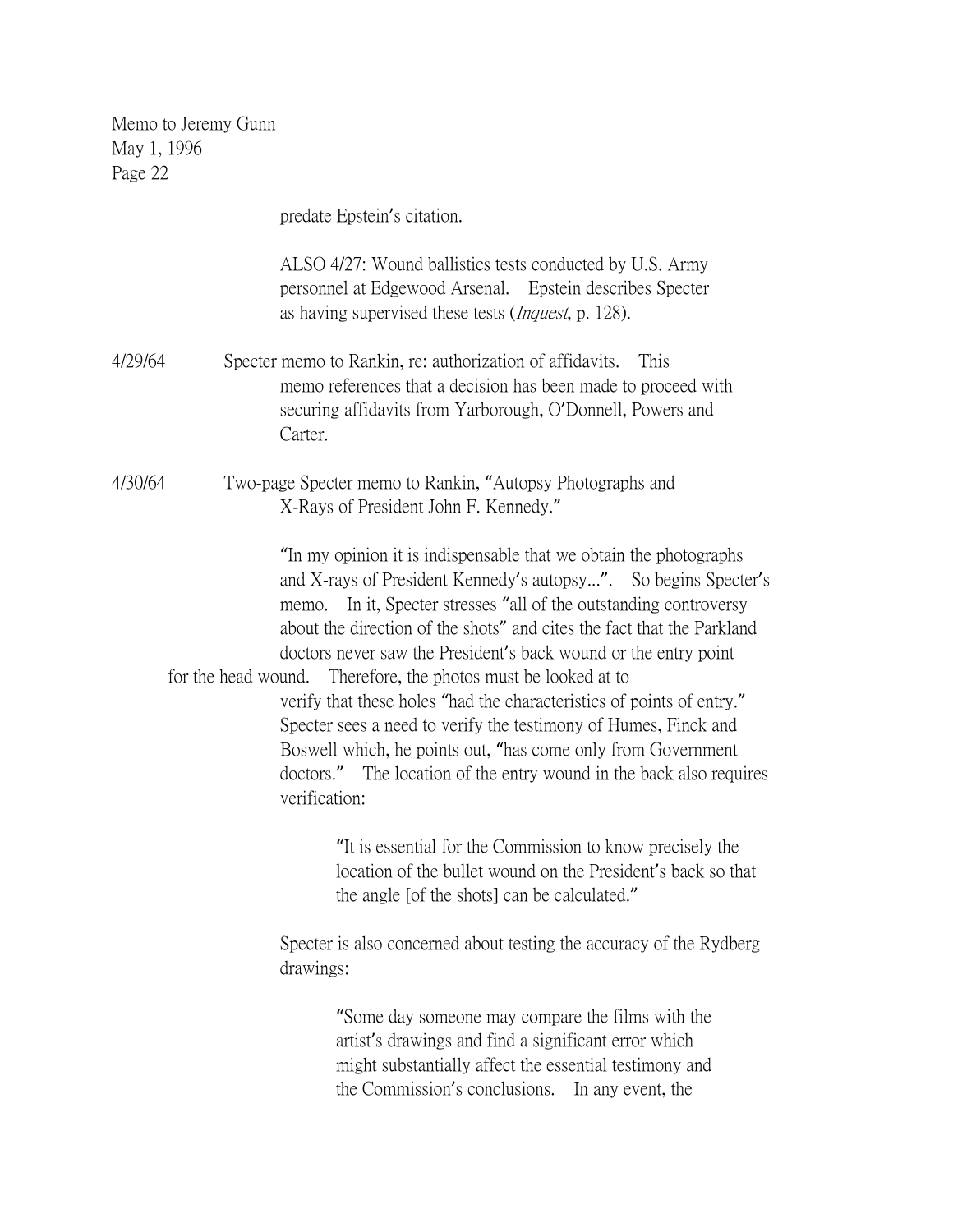> Commission should not rely on hazy recollections, especially in view of the statement in the autopsy report (Commission Exhibit #387) that 'The complexity of these fractures and the fragments thus produced tax satisfactory verbal description and are better appreciated in photographs and roentgenograms which are prepared'."

Specter is fully aware of the sensitivities regarding Commission access to the photos and X-rays and suggests that the number of individuals given access be held to an "absolute minimum" and that the photos and X-rays not be made a part of the Commission's official records.

ALSO on 4/30: Executive Session. Specter's memo sets the stage for a discussion of the autopsy photos and X-rays by the members of the Commission itself. The transcript for this session is 43 pages long. Members present are the Chief Justice, Sen. Cooper, McCloy and Dulles. Absent are Ford, Boggs and Russell. Topics discussed include general progress by staff on various issues, the General Walker case, securing more information on the Schrand incident, developments at the Ruby trial, securing the affidavits of agency heads on their respective agencies' non-involvement with Oswald, possible testimony by RFK, etc. Item 5 on Chief Counsel Rankin's agenda is: "Autopsy Pictures of President Kennedy."

p. 5880-5884:

Rankin: "The staff feels that we should have some member of the Commission examine those pictures. We have a very serious problem in the record now that Dr. Humes testified, as you recall, that the bullet in his opinion probably passed through the President and then through Governor Connally. And we now have the testimony of Governor Connally that that couldn't have happened. He is certain it didn't happen. And that the bullet that struck him is one that did not hit the President. We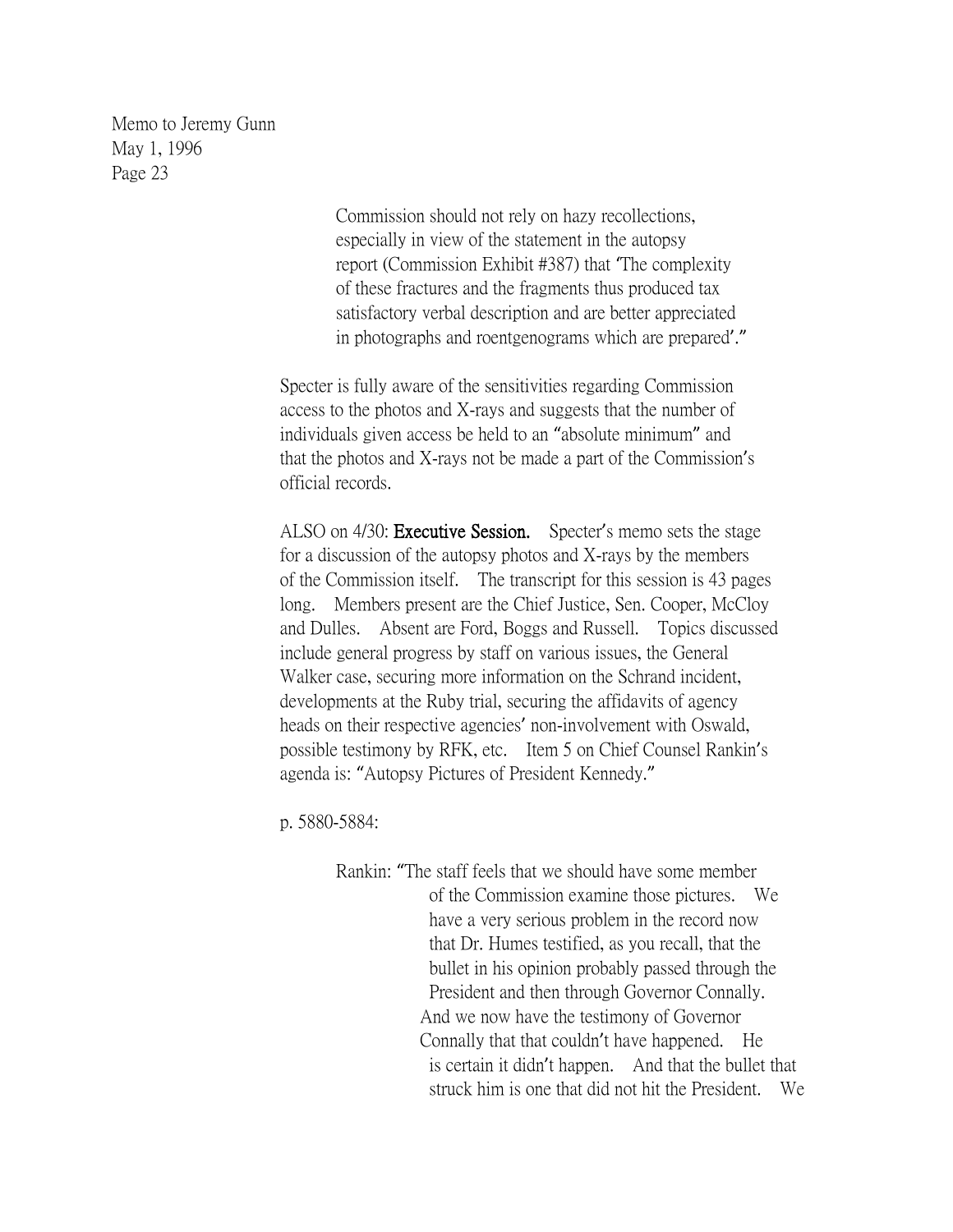> also have some drawings of President Kennedy which are reconstructions... and we don't know whether these drawings conform to the pictures of the autopsy or not...I feel that a doctor and some member of the Commission should examine them sufficiently so that they could report to the Com mission that there is nothing inconsistent with the other findings in connection with the matter in those pictures. In that way we can avoid any question that we have passed anything up that the Commission should know or that we haven't tried to take advantage of information that should be available to us."

> > $\overline{\phantom{a}}$

McCloy: "There is this element. In the record there is an indication by the doctor [Humes] that there was a certain -- he would prefer to have the pictures - see the view of the pictures in connection with the charts that he was representing to us. There was a certain little note of minor inadequacy in connection with the chart which he had, without the pictures... I remember he said, 'I think I could show you this better on the photographs than I could through these charts'." Rankin: "That is right." Warren: "Well, I think you can work that out, Lee, to do that, but without putting those pictures in our record. We don't want those in our record." McCloy: "Certainly not." Warren: "It would make a morbid thing for all time to come." Rankin: "Is that effort to proceed in that manner, without having them in the record, and having an examin ation by the doctor and one of the members of the Commission satisfactory then? Warren: "Only for verification purposes. Yes, I think that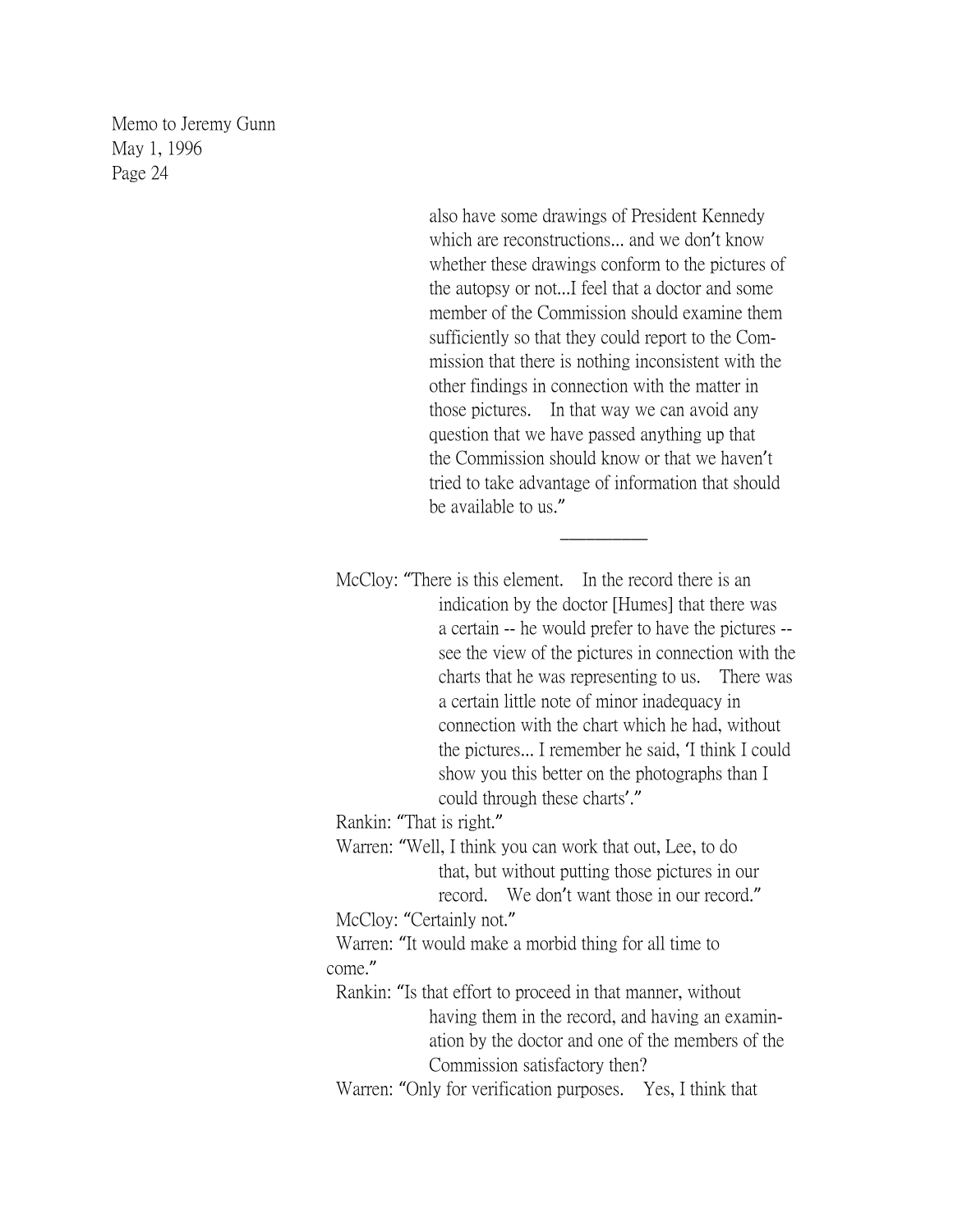> would be all." Dulles: "By the doctor and a member of the Commission." McCloy: "Oh, yes, you would need a doctor present to interpret it to you." Warren: "All right."

Rankin, and by extension Specter's memo, carries the day at this Commission meeting. The history of any follow-up to the decision recorded here is obscure. For several years, it was stated by various people (including Specter) and widely understood that no such examination of the autopsy photos and X-rays took place. Even Commissioner McCloy, in a 1967 CBS News interview (cited by Wiesberg, Post Mortem, p. 553), stated: "I thought that he [Earl Warren] was really going to see them, but it turned out that he hadn't." Warren died in 1974, but in his posthumously published memoirs he writes: "I saw the pictures when they came from Bethesda Naval Hospital, and they were so horrible that I could not sleep well for nights" (*The Memoirs of Earl Warren*, p. 371). Prior to this public admission, the Chief Justice had privately responded (in Feb.1967) to an Aug. 1966 letter from Specter concerning the autopsy materials. Warren writes: "I saw them myself and they were horrible." Whether this viewing took place before or after this 4/30 Executive session, and whether the Chief Justice was supported by medical personnel, is unclear. Later, both U.S. News and World Report ("JFK: The Untold Story of the Warren Report," August 17, 1992) and Gerald Posner (*Case Closed*, pp. 407-408) would claim that Howard Willens was instrumental in securing a Warren viewing of the autopsy materials in June of 1964. In an October 8, 1996, phone interview with the author this memo, Willens broadly corroborated these two accounts.

The Commissioners closed this session by personally examining the windshield from the President's Lincoln.

5/5/64 One paragraph memo from Specter to Rankin, re: Kenny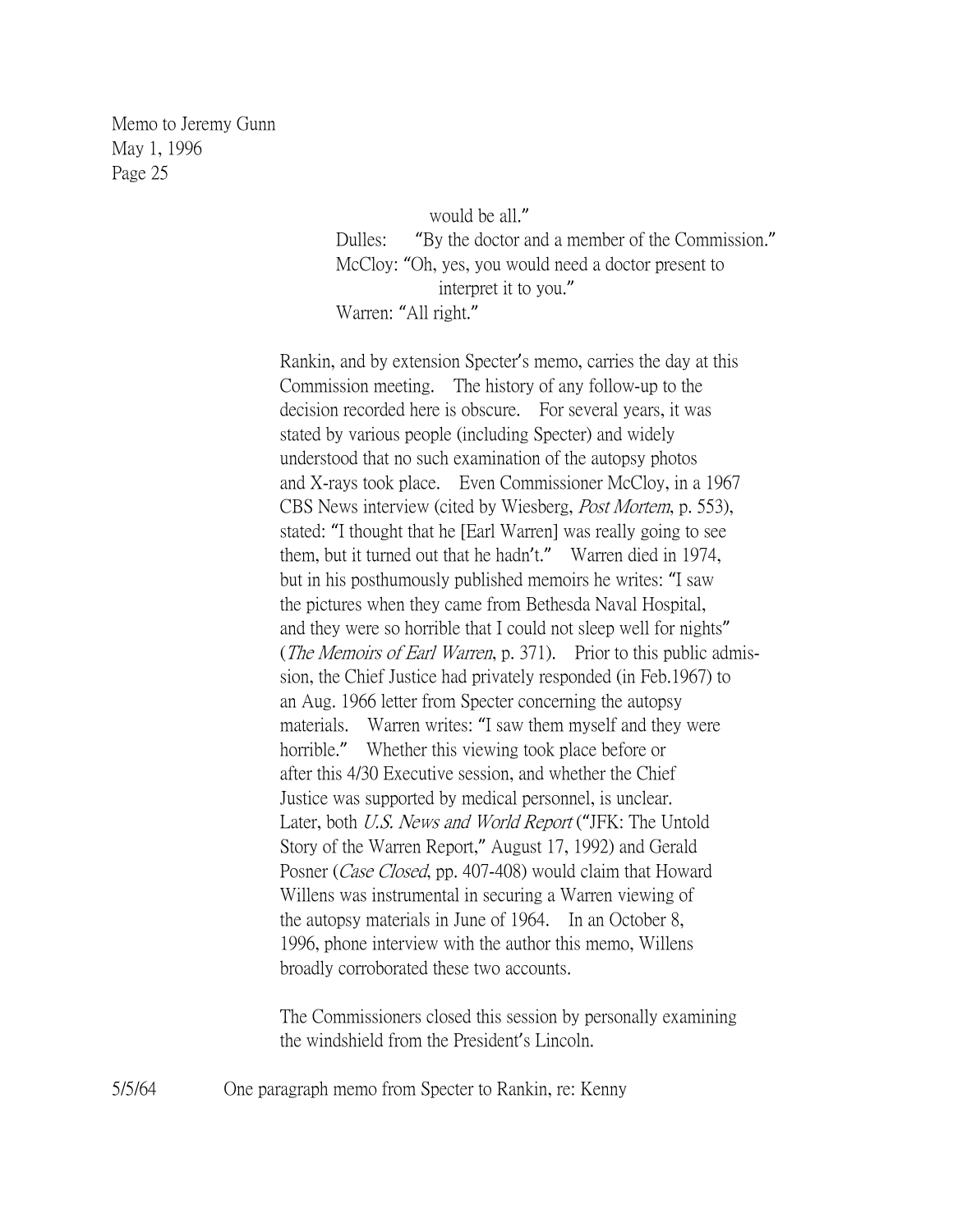|         |           | O'Donnell. Specter recounts a phone call to O'Donnell's<br>office. O'Donnell was out of town and his secretary informed<br>Specter that O'Donnell wants a letter -- presumably concerning<br>his having to testify or otherwise cooperate with the Commission.                                                                                                                                                                                                                                                                                                                                                                                                                                                                                                             |
|---------|-----------|----------------------------------------------------------------------------------------------------------------------------------------------------------------------------------------------------------------------------------------------------------------------------------------------------------------------------------------------------------------------------------------------------------------------------------------------------------------------------------------------------------------------------------------------------------------------------------------------------------------------------------------------------------------------------------------------------------------------------------------------------------------------------|
| 5/6/64  |           | One-page memo from Specter to Willens and Eisenberg; re: order<br>of his depositions.                                                                                                                                                                                                                                                                                                                                                                                                                                                                                                                                                                                                                                                                                      |
| 5/12/64 | Kennedy." | One-and-one-half-page memo from Specter to Rankin, "Ex-<br>amination of Autopsy Photographs and X-rays of President                                                                                                                                                                                                                                                                                                                                                                                                                                                                                                                                                                                                                                                        |
|         |           | This, the second of Specter's two memos on the subject, would<br>appear to reflect the Commission's decision of 4/30 in that<br>Specter writes: " <i>When</i> the autopsy photographs and X-rays are<br>examined" [emphasis added]. Specter is no longer advocating;<br>here he is explicating on what should be looked for during the<br>examination.<br>Specter appears to be assuming that he was not<br>going to be part of any viewing; hence the need to tell others what<br>to look for. His suggestions essentially restate what he has<br>already listed in his earlier memo: the need to confirm<br>the location of the wounds, exit vs. entrance characteristics<br>of the wounds, clues as to bullet trajectory, verification of the<br>Rydberg drawings, etc. |
|         |           | Specter also states: "I suggest that we have a court reporter<br>present so that we may examine Dr. Humes after the X-rays<br>and photographs are reviewed". Although it can be inter-<br>preted differently, it would appear that Specter expected Humes<br>to be part of the viewing.                                                                                                                                                                                                                                                                                                                                                                                                                                                                                    |
| 5/12/64 |           | Four-page memo from Specter to Rankin, "Agenda for On-The-<br>Site Tests at Dallas."                                                                                                                                                                                                                                                                                                                                                                                                                                                                                                                                                                                                                                                                                       |
|         |           | This is a detailed memo submitted in preparation for the re-<br>enactment in Dallas, in which Specter was a key player.<br>Among<br>the objectives Specter lists is making a determination "whether                                                                                                                                                                                                                                                                                                                                                                                                                                                                                                                                                                        |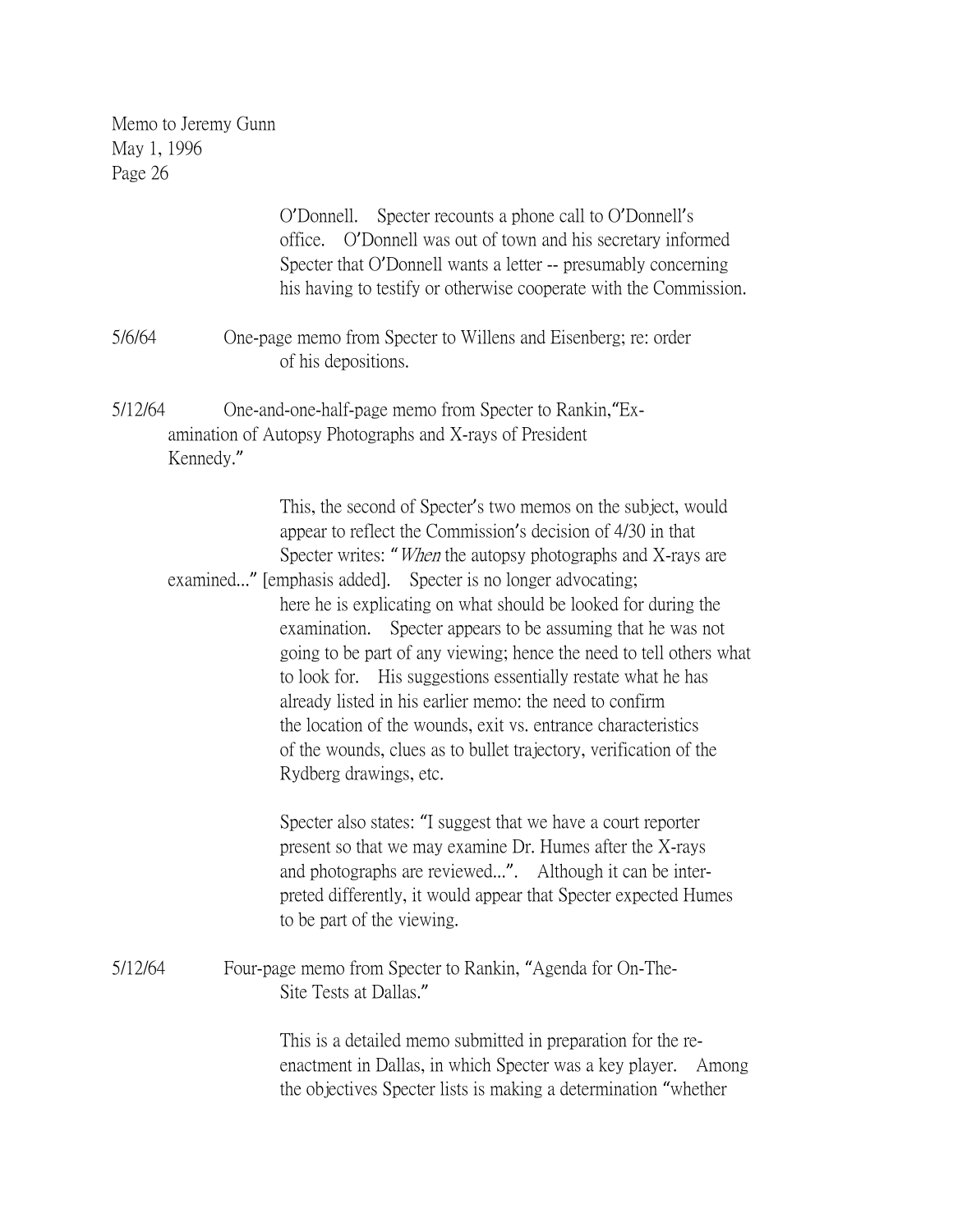|              | the wounds on President Kennedy or Governor Connally could                  |          |          |
|--------------|-----------------------------------------------------------------------------|----------|----------|
|              | have been caused by a shot fired from the Triple Underpass." But            |          |          |
|              | most of the memo assumes the shots came from the TSBD and the               |          |          |
|              | main thrust of the reenactment, clearly, is to try and nail down the        |          |          |
|              | timing of the presumed number of shots (three). While the                   |          |          |
|              | single-bullet theory is nowhere mentioned in the memo, the                  |          |          |
|              | document's attention to seating and positioning detail suggests             |          |          |
|              | the theory is not far from the author's thoughts.                           |          |          |
|              |                                                                             |          |          |
|              | The memo states that Inspector Malley of the FBI is arranging to            |          |          |
|              | have a dummy of the President made for purposes of the                      |          |          |
| reenactment. | Specter then writes: "I suggest that Commander                              |          |          |
|              | Humes mark the points of entry and exit of the neck wound and               |          |          |
|              | the point of entrance of the head wound [on the dummy] when he              |          |          |
|              | <i>reviews the X-rays and photographs of the autopsy</i> [emphasis added]." |          |          |
|              | Specter is clearly still under the impression that the photos and X-        |          | rays are |
|              | going to be viewed, and that Humes will be one of the                       | viewers. |          |
|              |                                                                             |          |          |
|              |                                                                             |          |          |

Specter also states: "Under your [Rankin's] supervision, this project should be handled by the same people who worked on these problems during the numerous viewing of the films and slides [emphasis added]." In this regard, Specter references FBI personnel Malley, Gauthier and Shaneyfelt, USSS personnel Kelley and Howlett, as well as Norman Redlich and himself.

ALSO on 5/12, Specter pens a short memo to Rankin, re: Commission exhibits which Connally, Kellerman, Greer and Hill have marked indicating when/where the various shots took place.

5/13/64 Specter conducts questioning of FBI forensic expert Robert Frazier, and Drs. Olivier and Light as well as Arthur Dziemian of Edgewood Arsenal, during their testimony before the Commission. Specter is also present for the testimony of Lt. Revill and Det. Brian of the Dallas Police Department.

ALSO on 5/13: Two-paragraph memo from Specter to Rankin, re: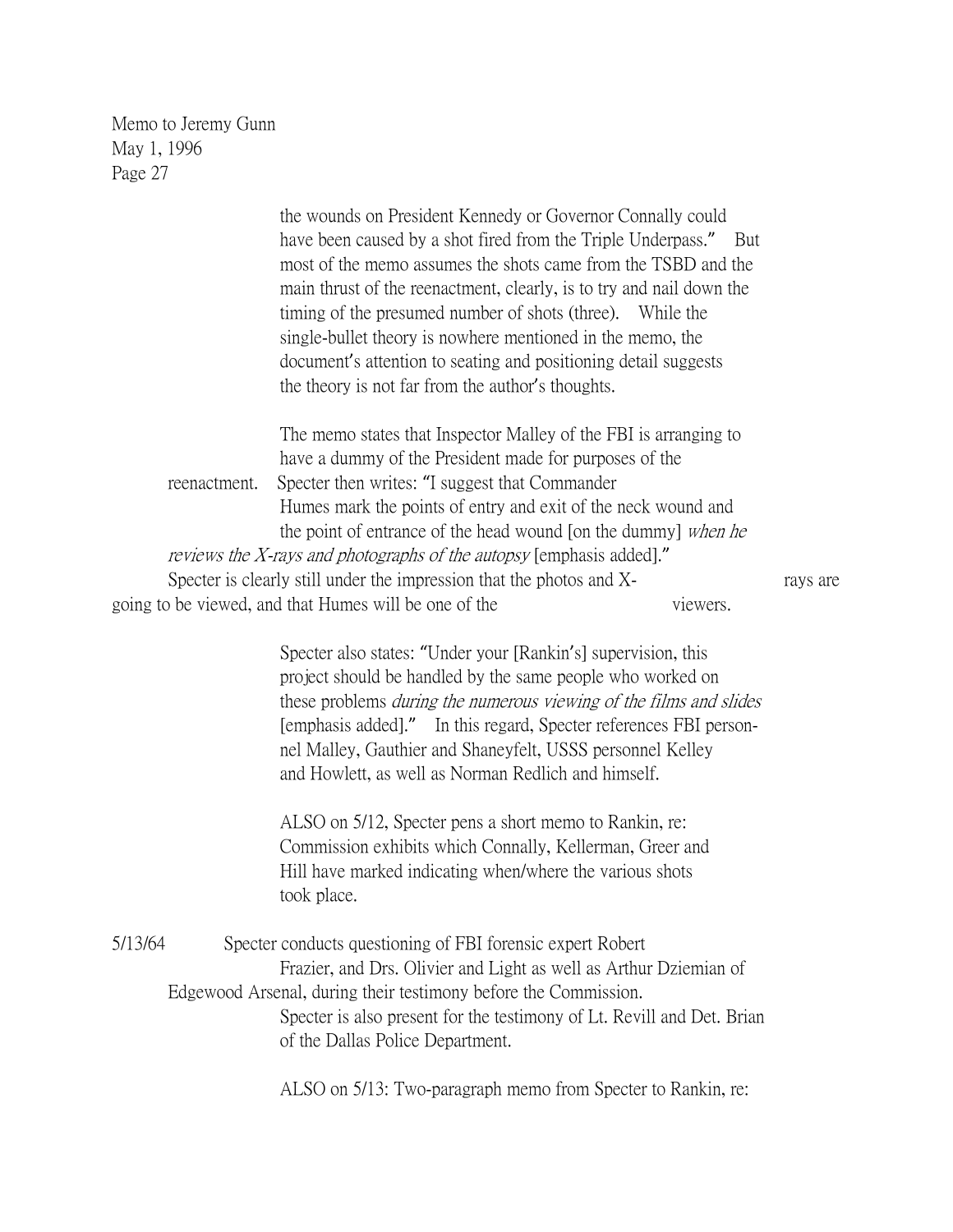> a New York Herald Tribune article of 5/7/64 which referenced a theretofore unseen film of the assassination.

5/18/64 With Norman Redlich present, Specter deposes Kenny O'Donnell. This deposition later becomes a matter of some controversy in that, in 1972's Johnny, We Hardly Knew Ye, O'Donnell states that a Warren Commission lawyer (clearly Specter) asked him to change his testimony (re: O'Donnell/LBJ conversations at Parkland Hospital) to conform with that of President Johnson's. Specter strenously denies this charge.

5/19/64 Letter from Specter to Drs. Shaw and Gregory of Parkland Hospital requesting copies of the X-rays utilized during their testimony before the Commission.

> ALSO 5/19: Executive session. This session was concerned exclusively with personnel matters regarding Norman Redlich and, to a far lesser degree, Joseph Ball.

5/23/64 Specter, along with Rankin and Redlich, departs for Dallas to conduct reenactment of assassination. Specter returns on 5/27.

5/24/64 The reenactment is conducted.

According to an 11/3/66 interview with Specter conducted by Richard Whalen, Specter -- while in Dallas on either this date or the following day -- was shown a single autopsy photo by U.S. Secret Service Inspector Tom Kelley. The photo Specter saw was the one depicting the President's back wound. Whalen's notes quote Specter:

> "I saw one picture taken at the autopsy, which was not technically authenticated, which showed the back of a body with a bullet hole, apparently of entry, in the place where the autopsy report said it was. I saw the picture in Dallas. It was shown to me by a Secret Service man. He showed it to me then and there because he'd have a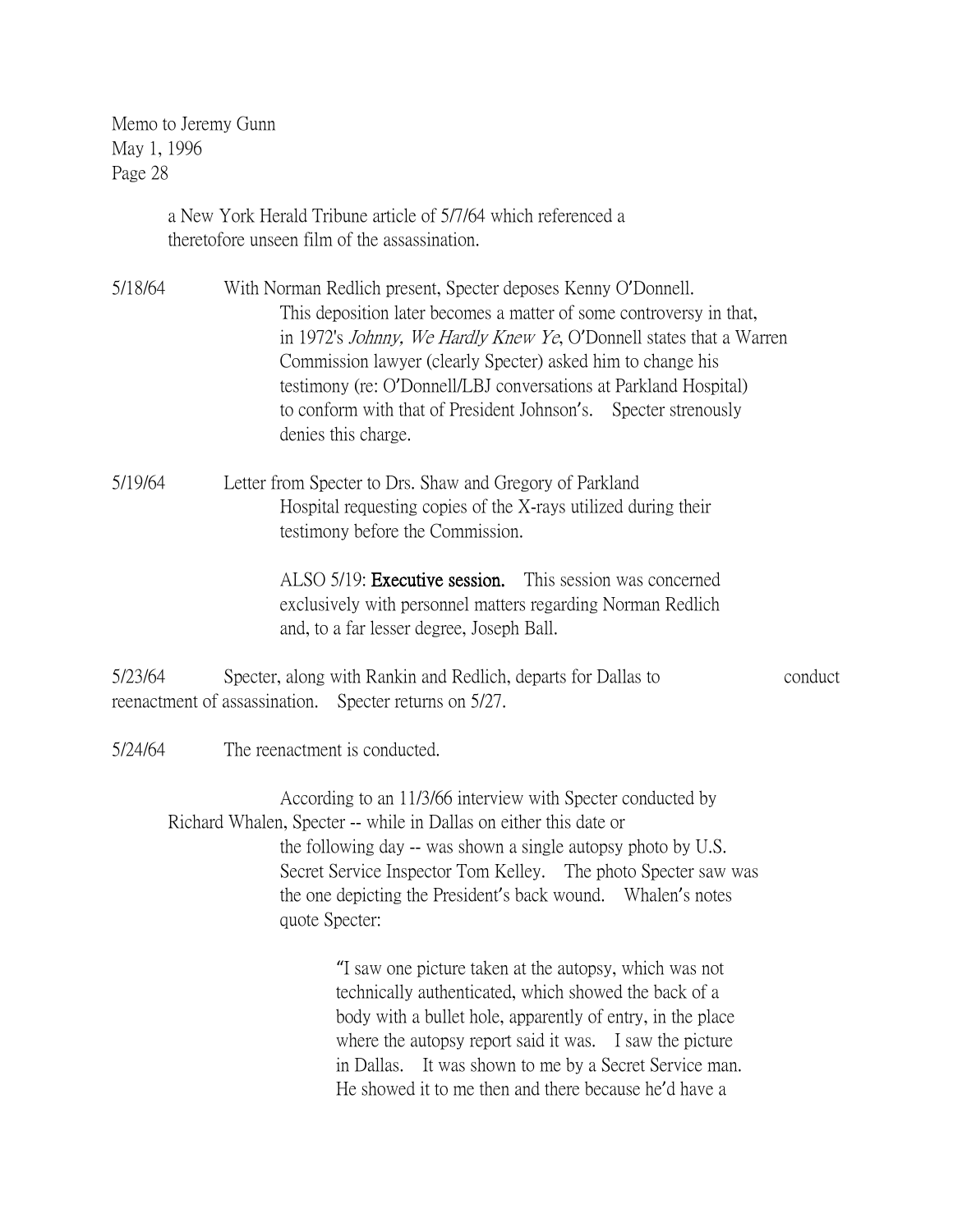chance to show it to me."

Specter told Whalen that the viewing was "very private and quite unofficial" (now quoting Whalen's notes and not his verbatim rendering of Specter's words). Specter told Whalen that he did not ask to see any photos, but that his position in regard to the need for the Commission to view the photos was well known to Kelley, who -- theorizes Whalen -- "presumably volunteered to show the picture to Specter and thereby set his mind at ease." Whalen's notes provide no hint as to whether Kelley had other photos with him, or just the one he showed Specter.

6/64 According to U.S. News and World Report and author Gerald Posner (see note at 4/30/1964), sometime this month the Chief Justice and possibly Rankin view autopsy materials. U.S. News implies only Warren saw them; Posner suggests Rankin saw them, too. Howard Willens, cited by both accounts as instrumental in securing permission for the viewing, stated in an Oct. 8, 1996, phone interview that these accounts were broadly accurate, and that the June of 1964 timeframe "sounds approximately right." In 1996, Willens stated he had "no present recollection" as to whether Rankin saw the materials, though he allowed as how Rankin "might well have been present." (See also: Freeman e:\wp-docs\100896, File 4.0.2 JFK Medical, and Freeman e:\wp-docs\062196, File 4.0.2 JFK Medical and File 4.0.2 Specter, Arlen)

6/1/64 Original deadline for submission of reports. Specter is frequently cited as the only WC counsel to meet this deadline, though it is unclear whether his draft was literally in by 6/1. Epstein says at various points that it was in by the deadline, or in by June 5 (*Inquest.* pp. 95, 132). The draft itself is dated June 8th, and the cover memo forwarding it to Rankin is dated June 9th (see below).

6/4/64 Specter conducted, before the Commission, the questioning of FBI and USSS officials who had participated in the reenactment in Dallas: Kelley, Guathier, Shaneyfelt and Frazier.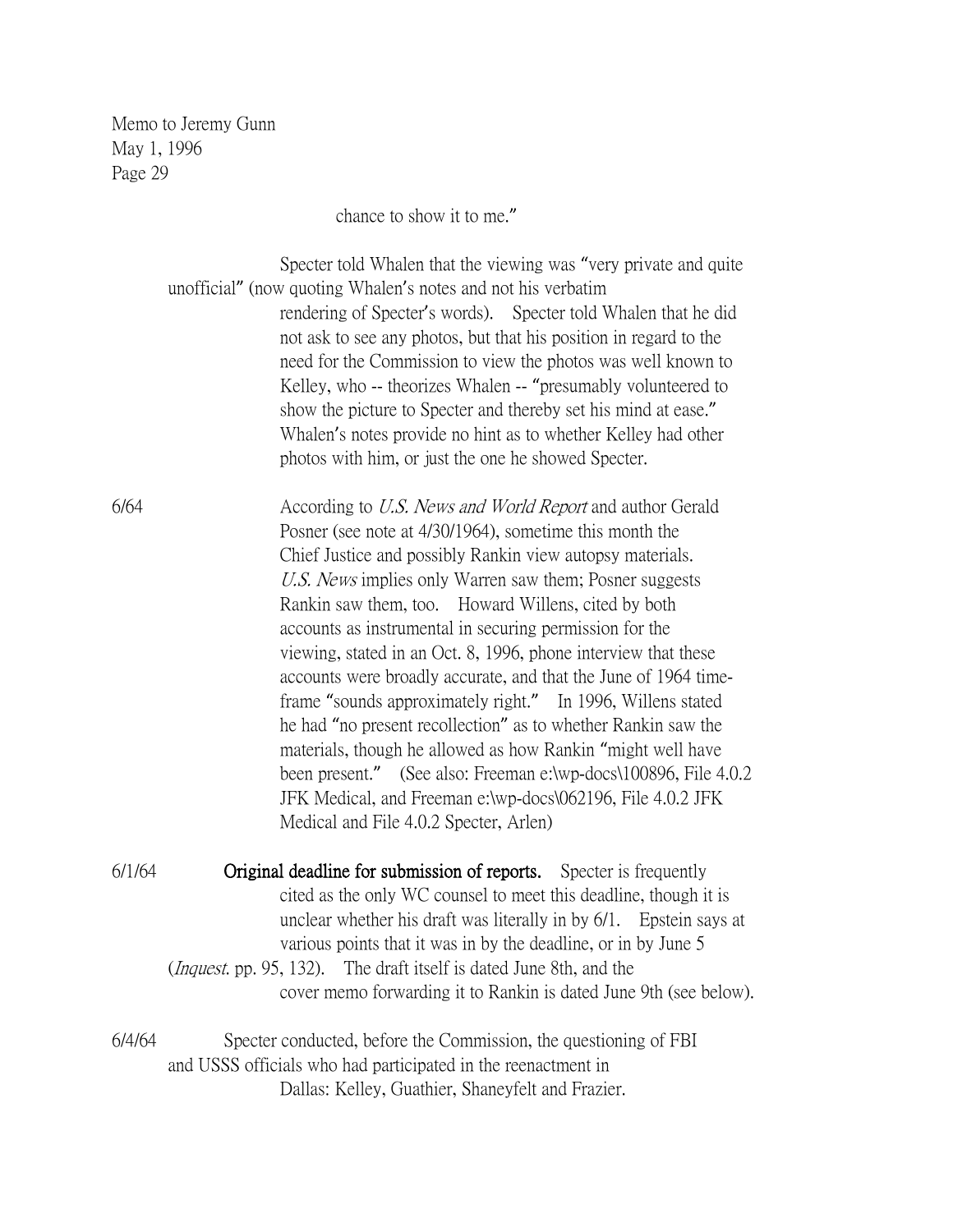> Frazier gave Specter some difficulty during his testimony insofar as he was willing only to admit the possibility of the

 the single-bullet theory -- based on the assumption that the bullet wasn't deflected by having passed through the President - rather than provide a ringing endorsement of the hypothesis. In his 11/3/66 interview of Specter, Richard Whalen quotes Specter as saying that Frazier's 'introduction' of the deflection caveat "left me out on a limb."

ALSO on 6/4. **Executive session.** This session dealt primarily with press leaks.

6/7/64 Interview, in Dallas, of Jack Ruby. Specter is part of the WC delegation, brought along at Warren's request because of his acquired expertise regarding events on the day of the assassination. Because various Dallas and Texas officials are also present at the interrogation, and there is a concern about too big a crowd, Specter is not actually in the room when the interrogation of Ruby begins, but he subsequently enters (WC Volume V, p. 190).

> After the Ruby interrogation, Warren and Ford visit Dealey Plaza. According to a 8/17/92 U.S. News and World Report article ("JFK: The Untold Story of the Warren Commission," p. 40), it was on

this trip that Specter got a few private moments with Earl Warren at the sixth-floor window of the School Book Depository Building. As Specter related to Whalen: 'it was there that Specter explained to him [Warren] how one bullet could have passed through both men. "It was the only time he was ever quiet for a few minutes; he didn't say anything but I think I convinced him".'

6/9/64 Short cover memo from Specter to Rankin, re: attached draft of Specter's portion of the Report (the draft itself is dated the day before, 6/8). The draft is 86 pages in length and contains material that ends up in both Chapter II ("The Assassination") and Chapter III ("The Shots from the Texas School Book Depository") of the final Warren Commission Report. Epstein, in *Inquest*, states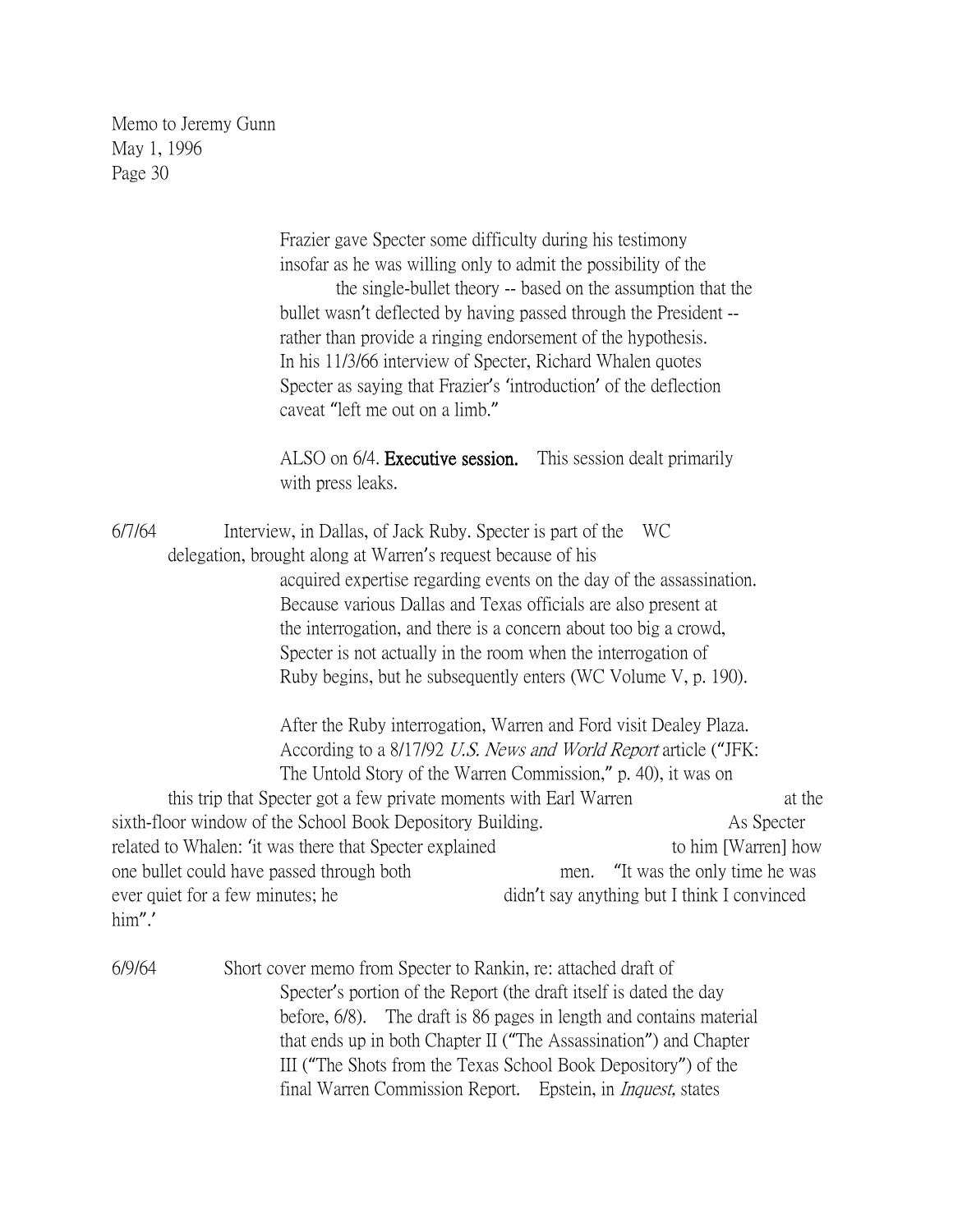|         | that Specter made "some" contributions to the writing of<br>Chapter II -- which Epstein says "was written mainly by<br>Redlich" -- and that Chapter III "was originally written by<br>Specter" but was "substantially rewritten" by Redlich (p. 138)<br>of <i>The Assassination Chronicles</i> edition). Nonetheless, a cross-<br>referencing of Specter's submission and the final Report<br>reveals that much more of Specter's work survived the<br>editing process than Epstein suggests. While there are<br>clearly changes -- and much rearranging of sections and<br>topics -- it is also true that large portions of Specter's draft<br>are retained, verbatim, in the final version. By the same token,<br>Specter must also take responsibility for some of the final<br>Report's errors: the reference to the President having given<br>a speech at Rice University earlier in the fatal Texas trip appears<br>in Specter's draft, for instance. Specter's draft also buttresses<br>his later claims that -- in his mind -- the case for the single-bullet<br>theory arose mainly out of the need to explain what happened<br>to the bullet that he believed passed through the President's back/<br>neck and exited from his throat -- if it didn't hit Gov. Connally,<br>then where did it go? |
|---------|-------------------------------------------------------------------------------------------------------------------------------------------------------------------------------------------------------------------------------------------------------------------------------------------------------------------------------------------------------------------------------------------------------------------------------------------------------------------------------------------------------------------------------------------------------------------------------------------------------------------------------------------------------------------------------------------------------------------------------------------------------------------------------------------------------------------------------------------------------------------------------------------------------------------------------------------------------------------------------------------------------------------------------------------------------------------------------------------------------------------------------------------------------------------------------------------------------------------------------------------------------------------------------------------------------------|
| 6/10/64 | Cover memo from Specter to: Willens, Redlich-Eisenberg, Ball-<br>Belin, Jenner-Liebeler, Coleman-Slawson, Hubert-Griffin, Stern,<br>Goldberg and Mosk-Ely, forwarding his draft portions of the<br>Report and indicating he would welcome suggestions.                                                                                                                                                                                                                                                                                                                                                                                                                                                                                                                                                                                                                                                                                                                                                                                                                                                                                                                                                                                                                                                      |
| 6/11/64 | One paragraph memo from Specter to Rankin, re: suggestion<br>that Jim Tague and Virgie Rackley be deposed "to determine<br>the knowledge of each on where the missing bullet struck." Now<br>that the single-bullet theory is fully developed, the third bullet<br>can be described as the "missing" one.                                                                                                                                                                                                                                                                                                                                                                                                                                                                                                                                                                                                                                                                                                                                                                                                                                                                                                                                                                                                   |
| 6/17/64 | One-and-one-half page memo from Specter, Griffin and Redlich<br>to Rankin, re: suggested topics for polygraph questioning of Jack<br>Ruby.                                                                                                                                                                                                                                                                                                                                                                                                                                                                                                                                                                                                                                                                                                                                                                                                                                                                                                                                                                                                                                                                                                                                                                  |
| 6/23/64 | The issue of Nosenko -- how much credibility<br>Executive session.                                                                                                                                                                                                                                                                                                                                                                                                                                                                                                                                                                                                                                                                                                                                                                                                                                                                                                                                                                                                                                                                                                                                                                                                                                          |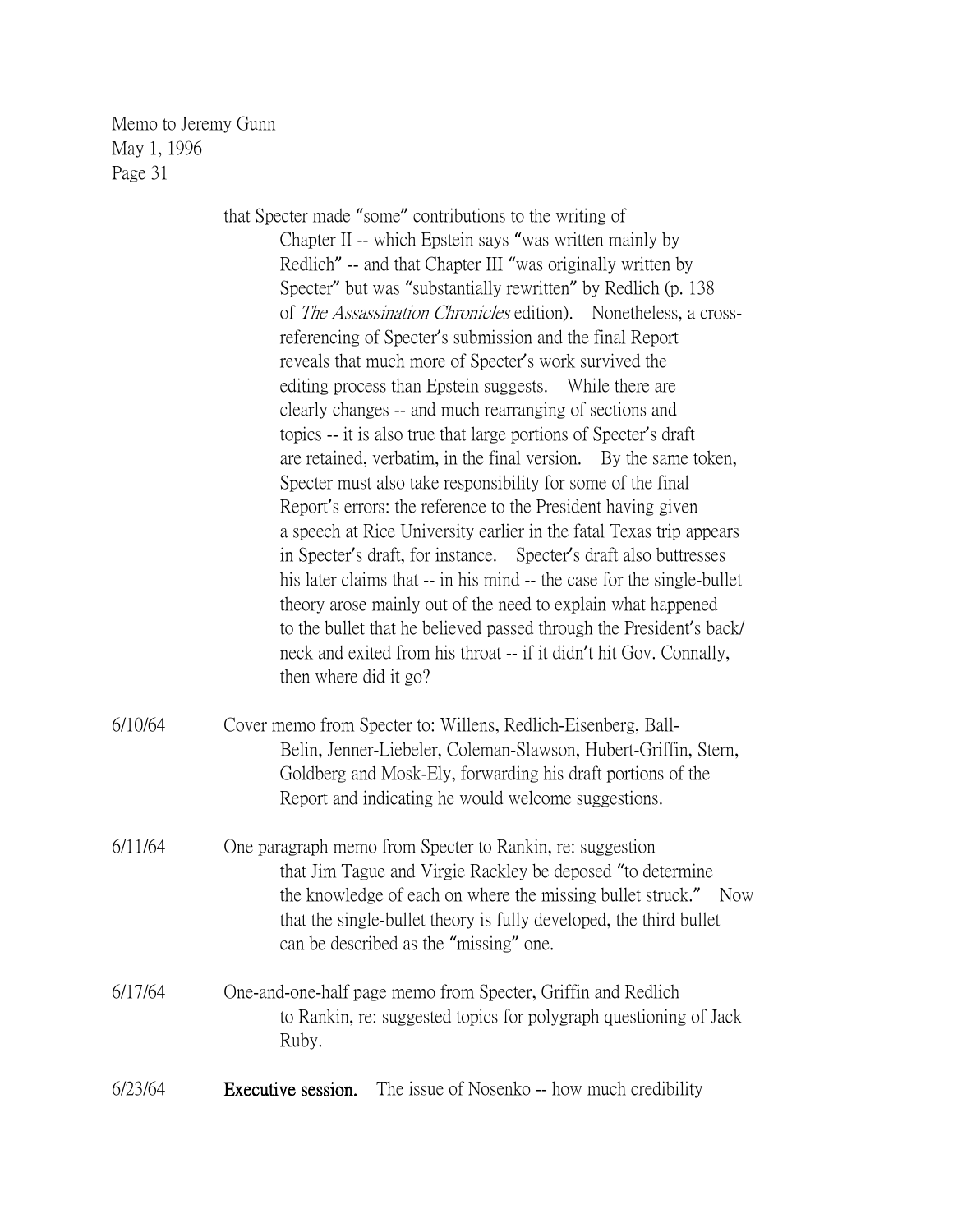| Memo to Jeremy Gunn |
|---------------------|
| May 1, 1996         |
| Page 32             |

|         | to give him, how and whether to reference him in the final report --<br>dominated this brief executive session.                                                                                                                                                                             |
|---------|---------------------------------------------------------------------------------------------------------------------------------------------------------------------------------------------------------------------------------------------------------------------------------------------|
| 6/29/64 | One page memo from Specter to Rankin, re: recommendation that<br>the original sound tape of "Four Days That Shook the World" be<br>analyzed for the sound of gunshots.                                                                                                                      |
|         | ALSO 6/29: short Specter memo to Eisenberg, re: forwarding of<br>films (CEs 904-907).                                                                                                                                                                                                       |
|         | Note: it is clear that, by sometime in June or very early July,<br>Specter has returned to Philadelphia and is no longer working<br>full-time on Commission business. He remains available for<br>specific tasks, like the Ruby polygraph test, but he is no longer<br>based in Washington. |
| 7/8/64  | Rankin letter to Jim Tague informing him that Specter will take<br>Tague's affidavit or deposition on July 16th in Dallas. Apparently,<br>this didn't work out because, as it happened, Tague wasn't<br>deposed until 7/23 and the deposition was conducted by Liebeler,<br>not Specter.    |
| 7/18/64 | Specter flies to Dallas and, with FBI personnel, conducts a<br>polygraph examination of Jack Ruby. He also deposes Ruby's<br>psychiatrist, Dr. William Beavers.                                                                                                                             |
| 7/21/64 | Four-page memo from Specter to Rankin, "Polygraph Examination"<br>of Jack Ruby on July 18, 1964."<br>Summary memo.                                                                                                                                                                          |
| 7/24/64 | Attached to the 7/21 polygraph memo is an addendum of this<br>date, re: the publication by the Dallas Times Herald of the<br>questions and answers of Ruby's polygraph examination.<br>This<br>is a significant flap and a serious embarrassment to Specter and<br>the Commission.          |
|         | ALSO ON 7/24: Rankin and Specter take depositions of Maj.<br>Eugene Anderson and Sgt. James Zahm, re: Oswald's marks-                                                                                                                                                                       |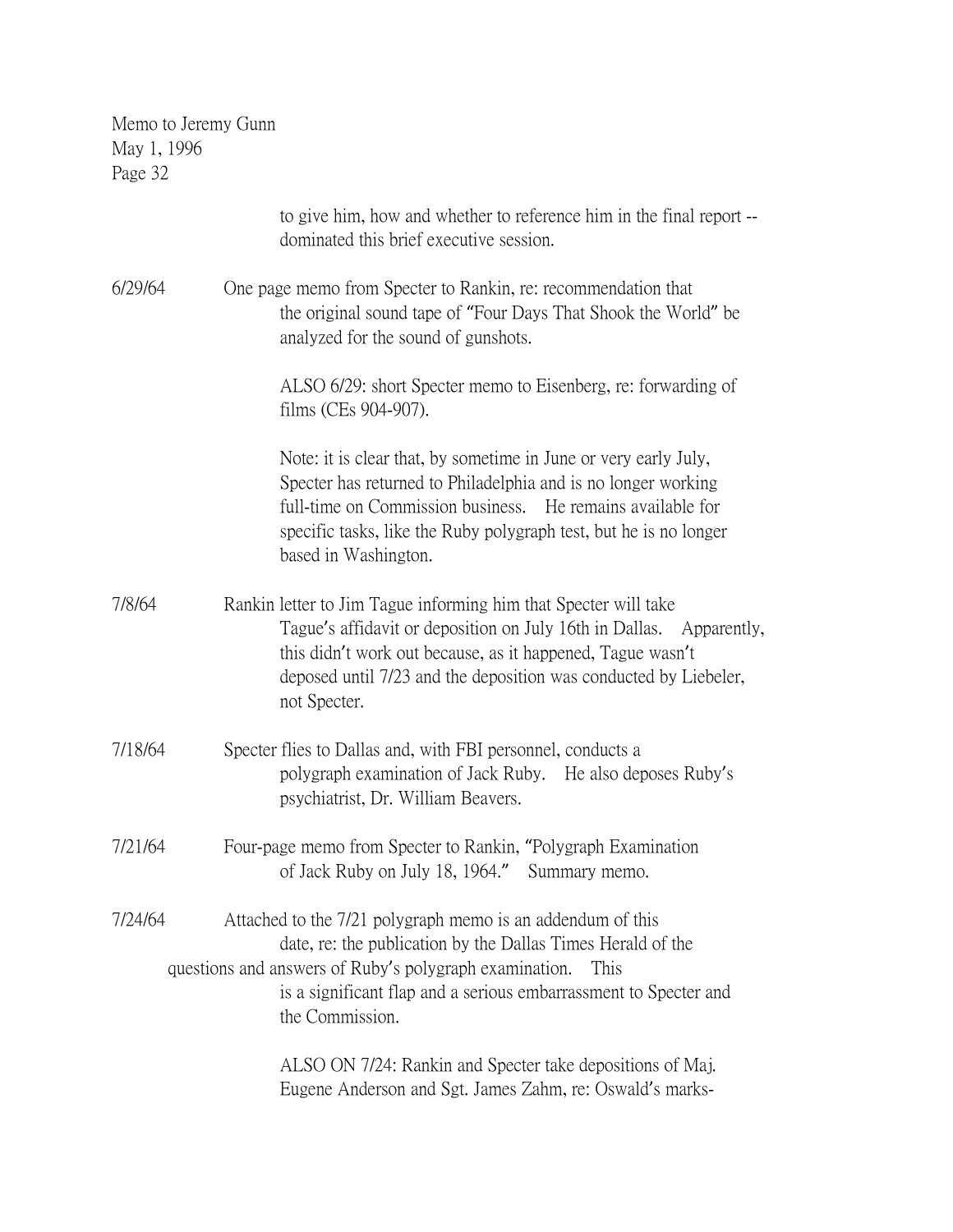manship capabilities.

ALSO ON 7/24: One-page Specter memo to Willens: "Footnotes On Chapters 2 and 3."

7/25/64 One-page memo from Specter to Rankin, "Footnotes in Report." This involves a formatting issue, re: the final report, that seems to briefly engage the attention and energies of several WC staffers. Specter urges that footnotes appear on the bottom of the same page; others argue for placing them at the end of the report. Specter loses this argument.

7/28/64 Specter deposes FBI agent Bell Herndon, re: Herndon's analysis of the results of Ruby's polygraph examination of 7/18/64 (Herndon was a polygraph expert, had worked with Specter in composing the questions for the test, and was present at the examination.

- 7/30/64 Commission, by letter of this date, asks the FBI to investigate the leak of the Ruby polygraph questions/answers.
- 8/4/64 Rankin departs for the Las Vegas and Los Angeles, returning 8/8.
- 8/5/64 Specter deposes Ruby associates Breck Wall (Billy Ray Wilson) and Joseph Peterson in Las Vegas, Nevada.
- 8/6/64 Specter is in Los Angeles, California, to take the deposition of Harry Olsen, Dallas PD member and Ruby witness, and his wife Kay Helen Olsen, former Ruby employee at Carousel Club.
- 8/17/64 One-page memo from Specter to Rankin, re: draft section on Ruby polygraph. While dated 8/17, it appears this memo may have been drafted on 8/8.

ALSO on 8/17: One-paragraph memo from Specter to Rankin, re: final draft of an insert for Chapter 4 on Oswald's capabilities as a marksman, as well as a final draft on the wound ballistics experiment to be inserted in the appendix. Says Specter: "These two drafts, together with the Ruby material which I am submitting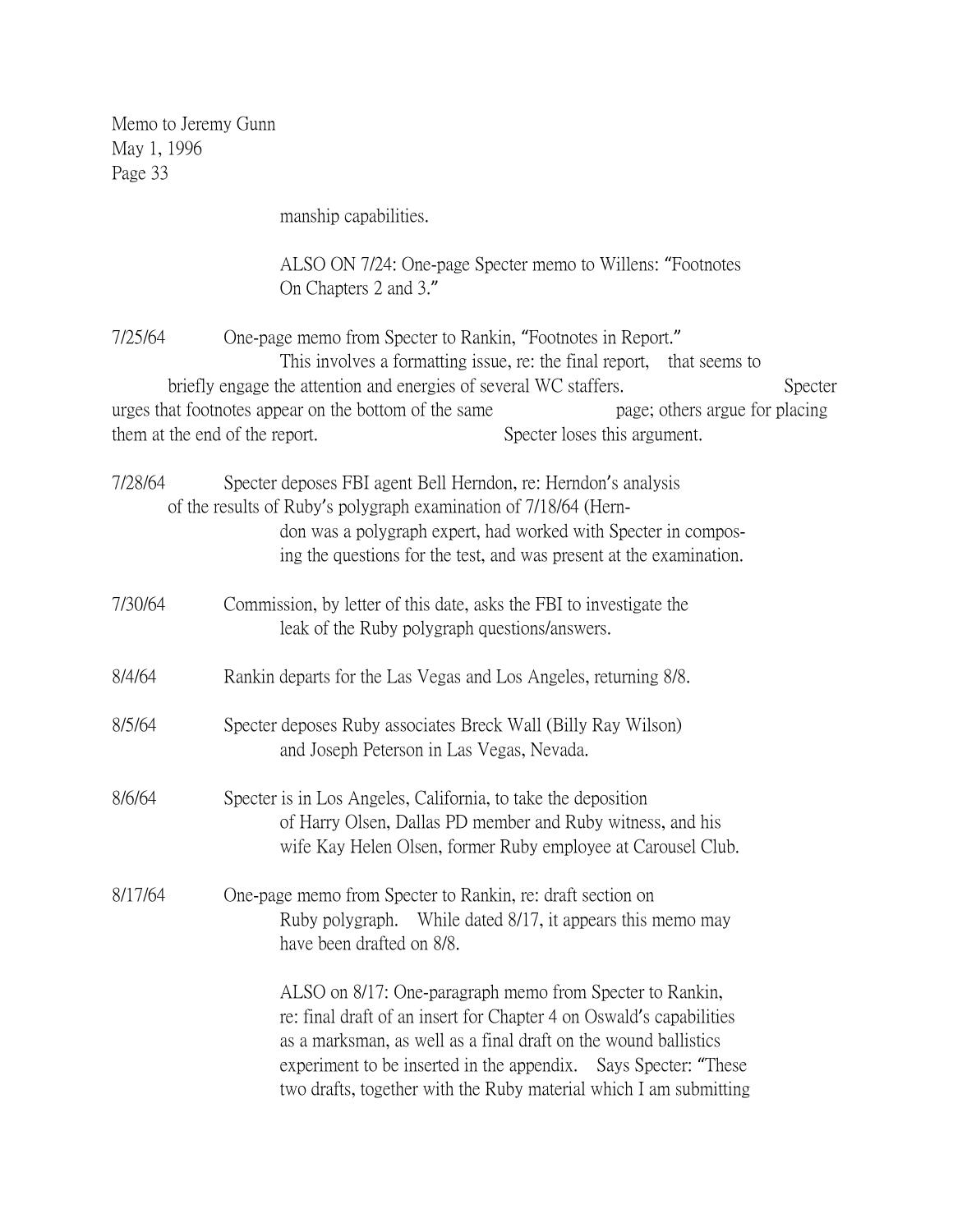| May 1, 1996<br>Page 34 | Memo to Jeremy Gunn                                                                                                                                                                                                                                                                                                                                                                                                                                                                                                                                                                                                                                                                                     |
|------------------------|---------------------------------------------------------------------------------------------------------------------------------------------------------------------------------------------------------------------------------------------------------------------------------------------------------------------------------------------------------------------------------------------------------------------------------------------------------------------------------------------------------------------------------------------------------------------------------------------------------------------------------------------------------------------------------------------------------|
|                        | today, completes the writing currently assigned to me."                                                                                                                                                                                                                                                                                                                                                                                                                                                                                                                                                                                                                                                 |
| 8/24/64                | One-page memo from Specter to Rankin, "Deposition of Mr.<br>Harry Olsen."                                                                                                                                                                                                                                                                                                                                                                                                                                                                                                                                                                                                                               |
| 9/7/64                 | Commissioners Russell, Cooper and Boggs travel to Dallas to<br>rexamine Marina Oswald.                                                                                                                                                                                                                                                                                                                                                                                                                                                                                                                                                                                                                  |
| 9/16/64                | Senator Russell has exceptions/footnotes drafted reflecting his<br>differences with the Commission's draft report; one dealt with<br>the single-bullet theory (Russell believed Gov. Connally's testi-<br>mony, re: his having been hit by a second shot, not the one that<br>first wounded the President) and the other with the possibility<br>of a conspiracy (Russell didn't feel the investigation had been so<br>complete and thorough as to rule out the possibility of conspiracy,<br>although he acknowledged that the Commission's efforts had<br>not uncovered any evidence of same).                                                                                                        |
| 9/18/64                | Warren Commission's final Executive Session.<br>No verbatim<br>transcript exists for this final session, though some researchers<br>believe a stenotape may in fact have been made but was subse-<br>quently destroyed by Warren or Rankin because they did not<br>want a verbatim record of what is believed to have been a con-<br>tentious session at which Russell (and perhaps others, like Sen.<br>Cooper) voiced strong concerns about various aspects of the draft<br>Russell wins concessions on language regarding the<br>Report.<br>single-bullet theory (drafted by McCloy, see below) and the degree<br>of certainty with which the Commission dismisses the possibility of<br>conspiracy. |
| 9/19/64                | Specter interviewed in Philadelphia by FBI, re: Ruby polygraph<br>leak.                                                                                                                                                                                                                                                                                                                                                                                                                                                                                                                                                                                                                                 |
| 9/24/64                | Presentation of Report of the Warren Commission to LBJ                                                                                                                                                                                                                                                                                                                                                                                                                                                                                                                                                                                                                                                  |
|                        | In the end, the Commission adopted compromise language<br>regarding the single-bullet theory, describing the evidence                                                                                                                                                                                                                                                                                                                                                                                                                                                                                                                                                                                   |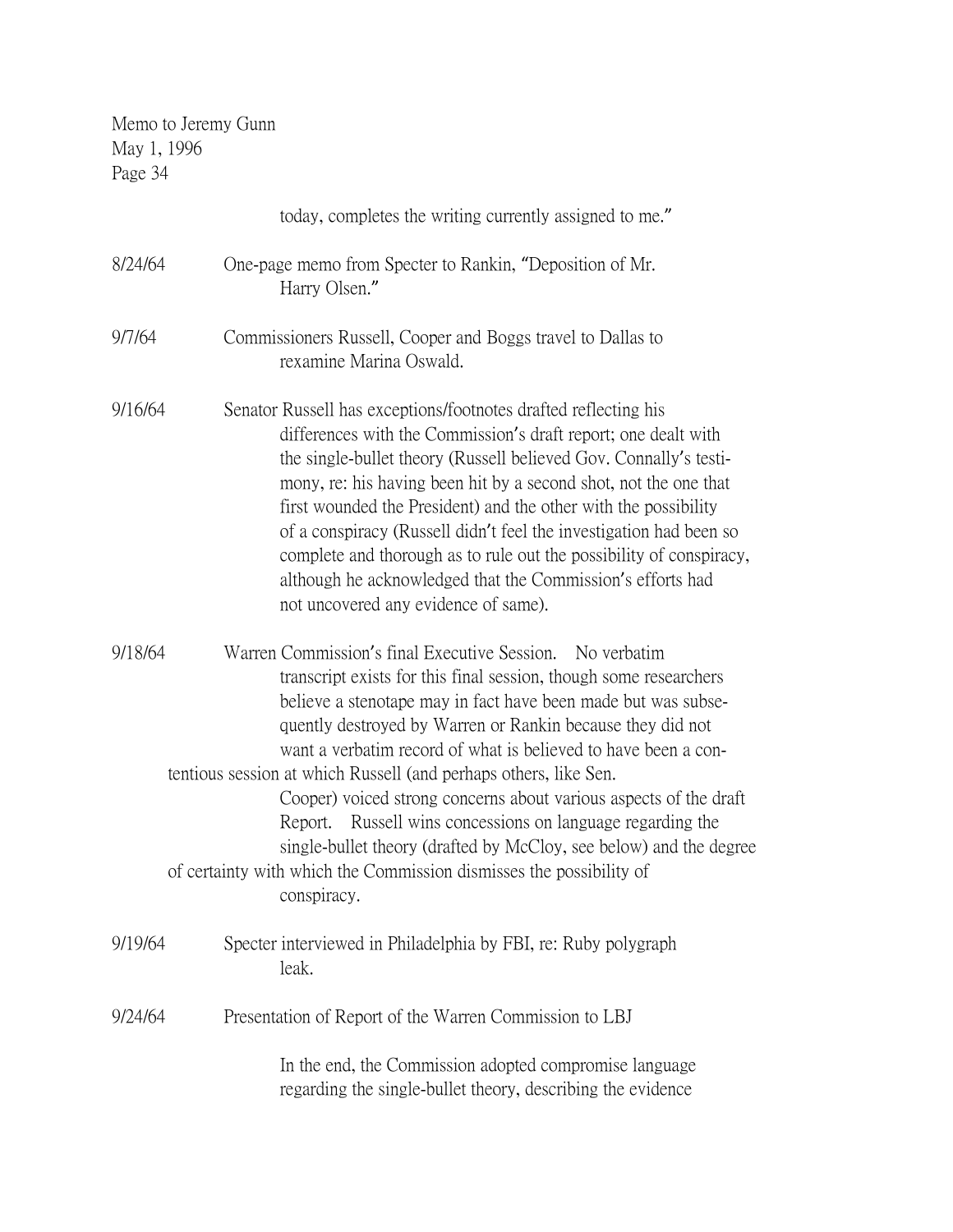in support of the theory as " very persuasive."

"Although it is not necessary to any essential findings of the Commission to determine just which shot hit Governor Connally, there is very persuasive evidence from the experts to indicate that the same bullet which pierced the President's throat also caused Governor Connally's wounds. However, Governor Connally's testimony and certain other factors have given rise to some difference of opinion as to this probability..." (WC Report, p. 19)

According to various sources, Sen. Russell was the most adamant opponent of the theory among the Commissioners, followed by Cooper and, to a lesser degree, Boggs. Ford, Dulles and McCloy, as well as Warren himself, gave less credence to Connally's testimony and were supportive of the single-bullet hypothesis. Richard J. Whalen's interview notes of his 11/8/66 interview with WC staffer Howard Willens state that the above language "was imposed on the staff by the Commission. It was written by the WC. Staff protested to Rankin and he said that's the way WC wanted it."

9/28/64 Commission's Report is released to the public.

Senator Richard Russell is questioned at a news conference, re: the newly-released Report of the Commission. Journalists Ted Lippman and Margaret Shannon -- Washington correspondents of the Atlanta Constitution and Atlanta Journal, respectively -- were present and filed stories for their papers. The Lippman/Constitution article states:

> "The only conclusion the Commission reached that he [Russell] did not agree with was on what bullet hit Governor Connally. The report says it was the same one that pierced the President's neck. Russell said he agreed with Connally's view that a later shot hit the Governor."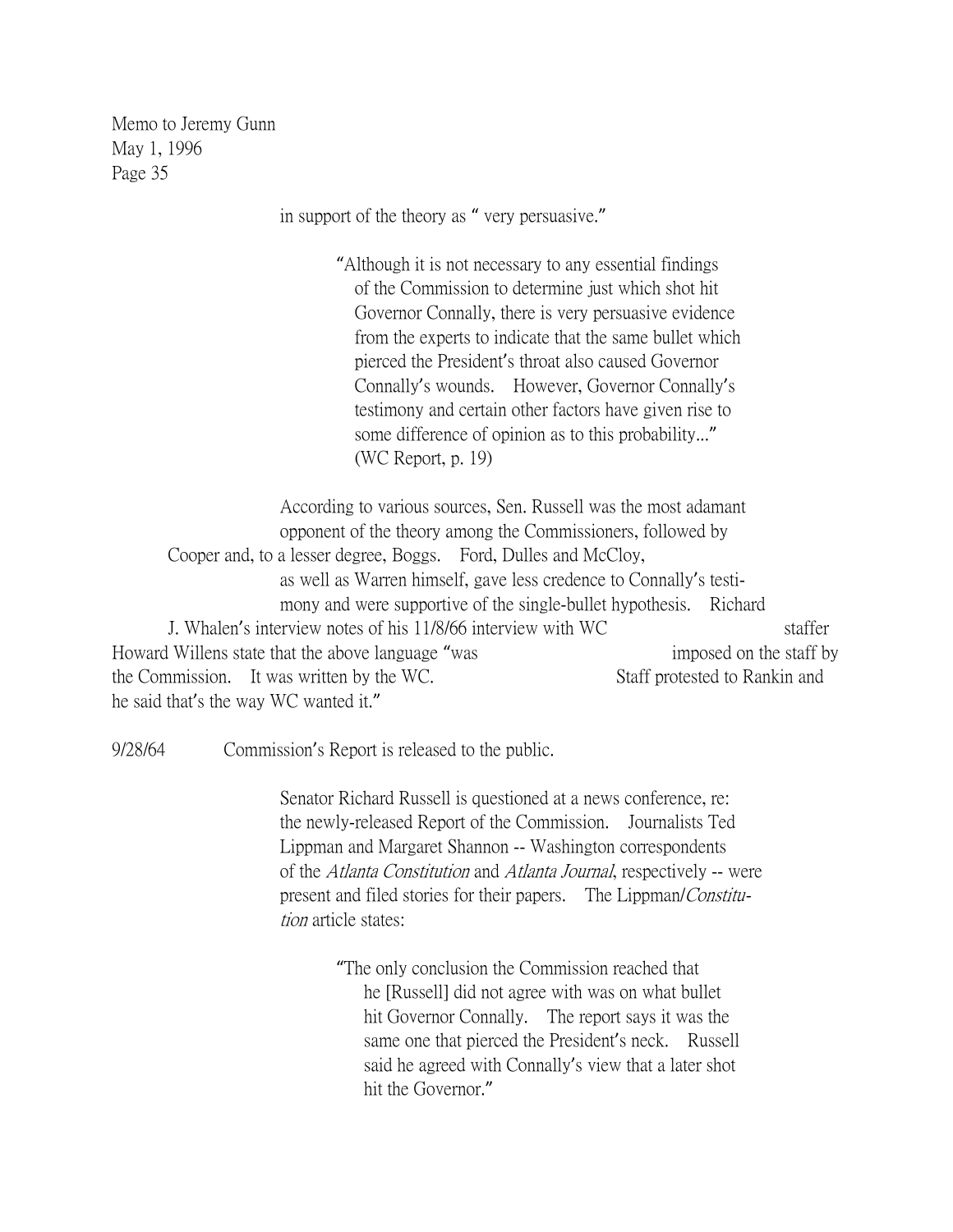Shannon's article for the *Journal* concurs:

'[Russell] disagrees with the Commission finding that the first bullet that struck President Kennedy also wounded Texas Gov. John Connally... he is convinced that Oswald's first shot hit Mr. Kennedy in the neck, his second wounded Gov. Connally, and his third was the lethal bullet that blew the President's brains out... "I strongly support Gov. Connally's testimony," Russell said.'

### 10/12/64 Specter turns in his desk and building keys.

### Post-Warren Commission Era

| 11/65    | Specter elected District Attorney in Philadelphia                                                                                                                                                                                                                                                                                                                                            |
|----------|----------------------------------------------------------------------------------------------------------------------------------------------------------------------------------------------------------------------------------------------------------------------------------------------------------------------------------------------------------------------------------------------|
| 11/25/65 | The <i>Philadelphia Inquirer</i> ran a front-page article entitled "Specter"<br>Predicted One-Bullet Theory Would Stir Doubt." This article                                                                                                                                                                                                                                                  |
|          | is cited by Josiah Thompson in Six Seconds in Dallas.<br>When                                                                                                                                                                                                                                                                                                                                |
|          | Specter returned to Philadelphia following his stint on the                                                                                                                                                                                                                                                                                                                                  |
|          | Warren Commission staff -- according to Thompson (pp. 196 and                                                                                                                                                                                                                                                                                                                                |
|          | 213) -- he told his then-boss (and later his opponent in the District<br>Attorney race) DA James Crumlish that "I don't think the people<br>are going to believe [the single-bullet theory] -- this year, next<br>year, or a hundred years from now This thing will be challenged<br>today, tomorrow and forever."                                                                           |
| 4/66     | Jacob Cohen writes Robert Wallace, Assistant Secretary of the<br>Treasury, re: autopsy photos and X-rays. David C. Acheson<br>replies and states that "X-ray films were made available to the<br>[Warren] Commission and were in fact used in briefing the<br>Commission staff on the autopsy procedure and results."<br>According to Cohen, the reply made no mention of autopsy<br>photos. |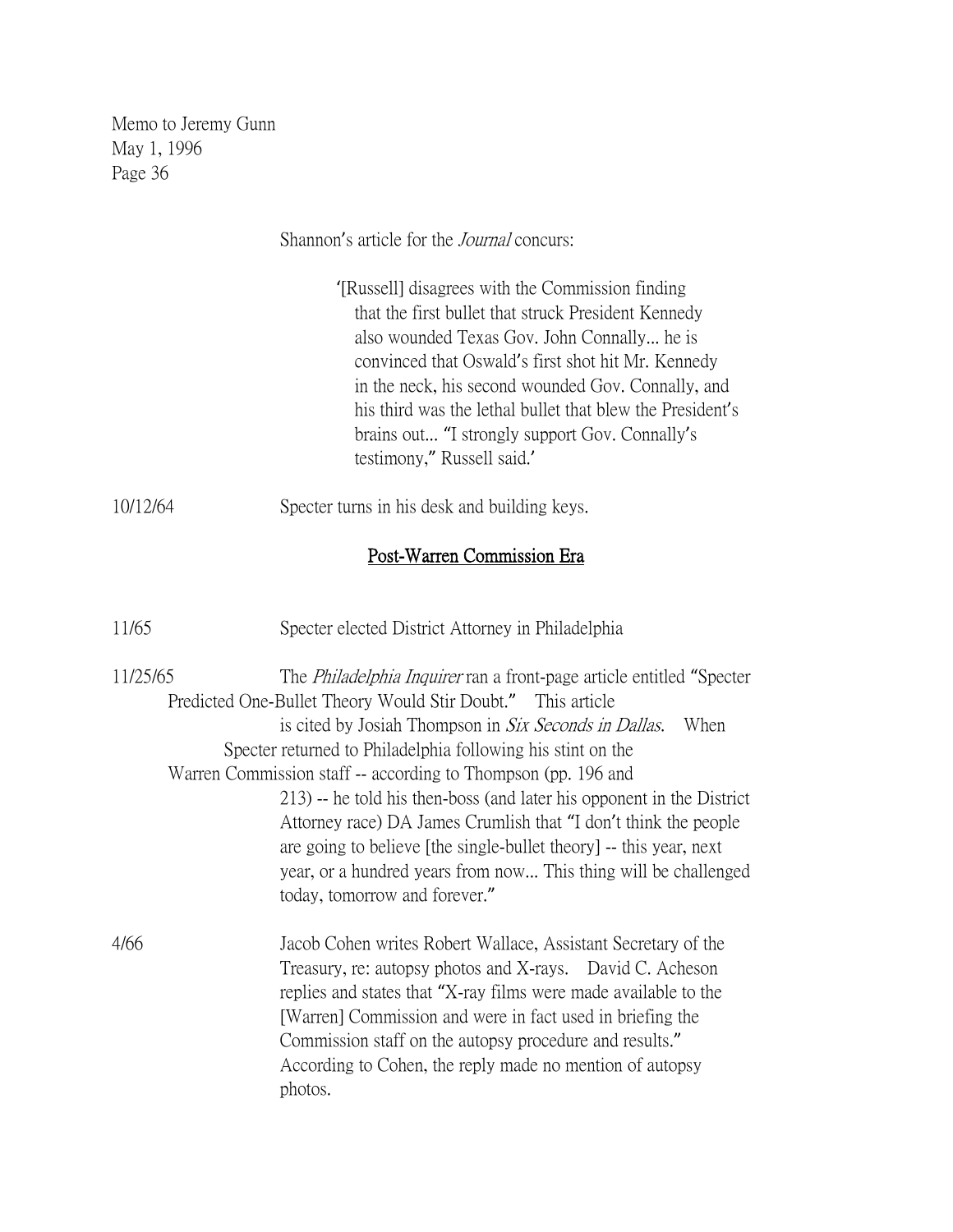| 5/66                         | Epstein's <i>Inquest</i> is published.                                                                                                                                                                                                                                                                                                                                                                                                                                                                                                                                                                                                                                                                                                                                                                                                                                                                    |
|------------------------------|-----------------------------------------------------------------------------------------------------------------------------------------------------------------------------------------------------------------------------------------------------------------------------------------------------------------------------------------------------------------------------------------------------------------------------------------------------------------------------------------------------------------------------------------------------------------------------------------------------------------------------------------------------------------------------------------------------------------------------------------------------------------------------------------------------------------------------------------------------------------------------------------------------------|
| 6/13/66                      | Jacob Cohen conducts what he later described as a "lengthy"<br>interview with Specter for an article which runs in the 7/11/64<br>edition of the <i>Nation</i> . Cohen claims Specter told him that "that<br>he had not seen any of <i>these documents</i> , and that when he asked<br>Justice Warren for them Warren said that the Commission had<br>decided 'not to press the matter' [emphasis added]." "These<br>documents" refers to the X-rays; it is unclear whether Specter<br>is also talking about the autopsy photos.                                                                                                                                                                                                                                                                                                                                                                          |
| 6/14/66                      | Memo from Robert E. Jordan, III, Staff Assistant to the Special<br>Assistant to the Secretary (for Enforcement), apparently to Burrill<br>Peterson, Assistant to the Director (Information and Liaison),<br>U.S. Secret Service, re: "Responding to Inquiries Concerning<br>Autopsy Films."<br>This memo concerns an agreed text for<br>such responses and indicates that the language therein has<br>been cleared with the Dept. of Treasury Public Affairs Office,<br>and that the White House "has been told that we are using<br>this text." The agreed text includes the following language:<br>"The X-ray films were used for the briefing of the Warren<br><i>Commission's staff on the autopsy procedure and results.</i> " According<br>to Weisberg ( <i>Post Mortem</i> , p. 555), a statement incorporating this<br>language was given to Paul Hoch by the USSS a week later, on<br>June 21st. |
| 7/11/66                      | "The Vital Documents: What the Warren Report Omits," by<br>Jacob Cohen, runs in Nation.                                                                                                                                                                                                                                                                                                                                                                                                                                                                                                                                                                                                                                                                                                                                                                                                                   |
| 8/66<br>$II$ ).<br>saw them: | Gaeton Fonzi publishes "The Warren Commission, Arlen Specter<br>and the Truth" in <i>Philadelphia Magazine</i> . Unclear when the inter-<br>views (there were two sessions) took place. Fonzi taped the<br>interviews (the tape of at least one of the sessions is at Archives<br>There are at least four instances in the article where Fonzi<br>references the autopsy photos and X-rays and the fact that Specter<br>never                                                                                                                                                                                                                                                                                                                                                                                                                                                                             |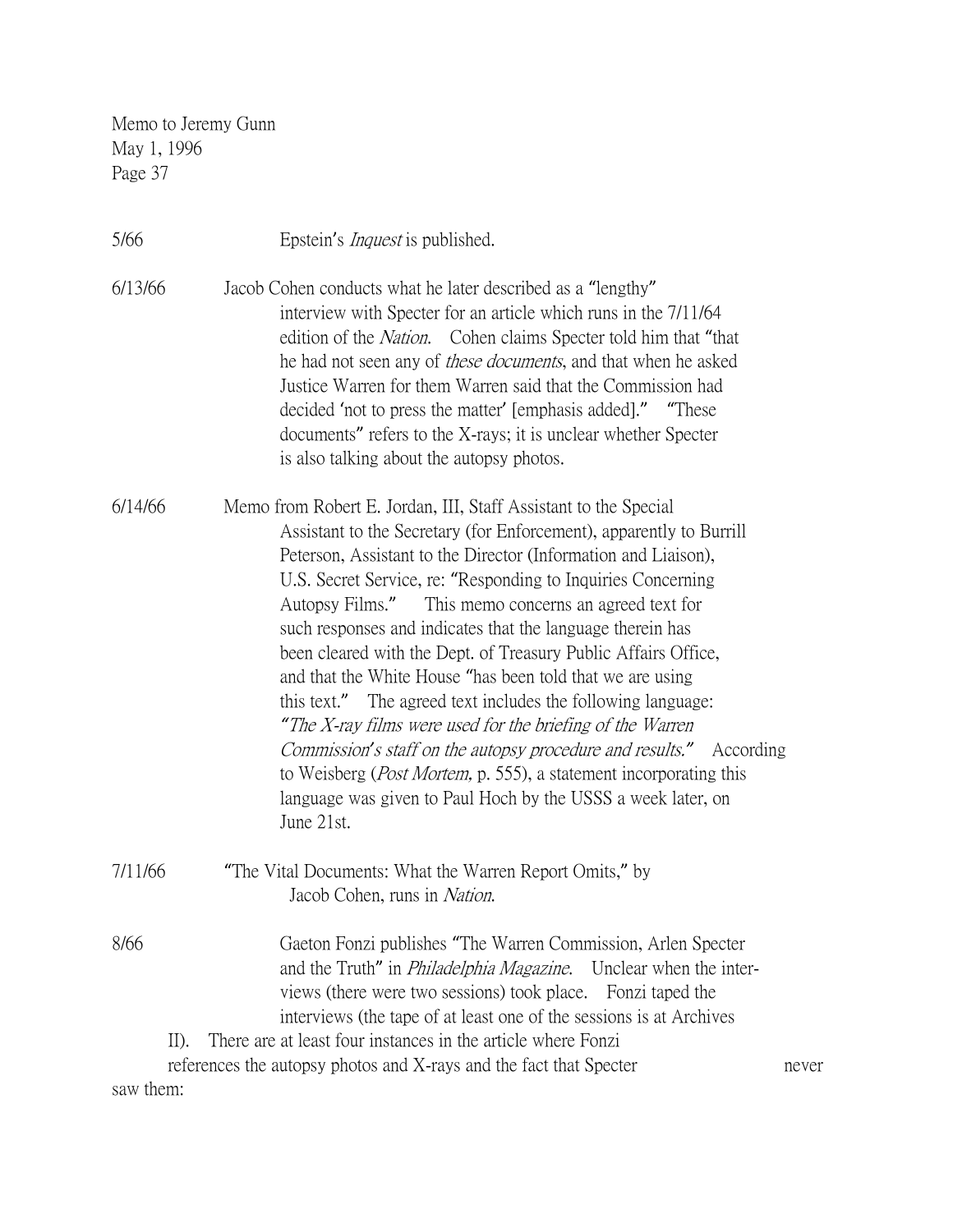- p. 45 "Neither the Commission nor Specter ever saw any photographs or X-rays which would have corroborated the autopsy report."
	- "Arlen Specter never saw the most important pieces of evidence directly related to his area of investigation."
	- "He [Specter] admitted he never saw the X-rays and photographs."
- p. 79 "... Arlen Specter never saw those X-rays or photographs."
- p. 86 "Specter never saw the X-rays and photographs that would have without question removed any doubt [about the entry/exit, back/neck wounds]."
- On the tape itself there is this exhange, not quoted in the article:

Fonzi: "Did you see the X-rays yourself?" Specter: "No."

The article also discusses the single-bullet theory:

- p. 79. 'The fact that the bullet exited through Kennedy's throat was, according to Specter, the prime factor which led to the double hit theory. The bullet had to have hit Connally because there was no indication that it hit anywhere else in the car. "That was the single most persuasive piece of evidence," says Specter.'
- 8/9/66 Specter letter to Chief Justice Earl Warren, re: expressing his concern over the fact that the Commission never viewed the autopsy photos and X-rays and suggesting that the now-former Commissioners reconvene to do so. Specter also expresses his concern that there appears to be some doubt even as to the whereabouts of the photos and X-rays. (While I do not have an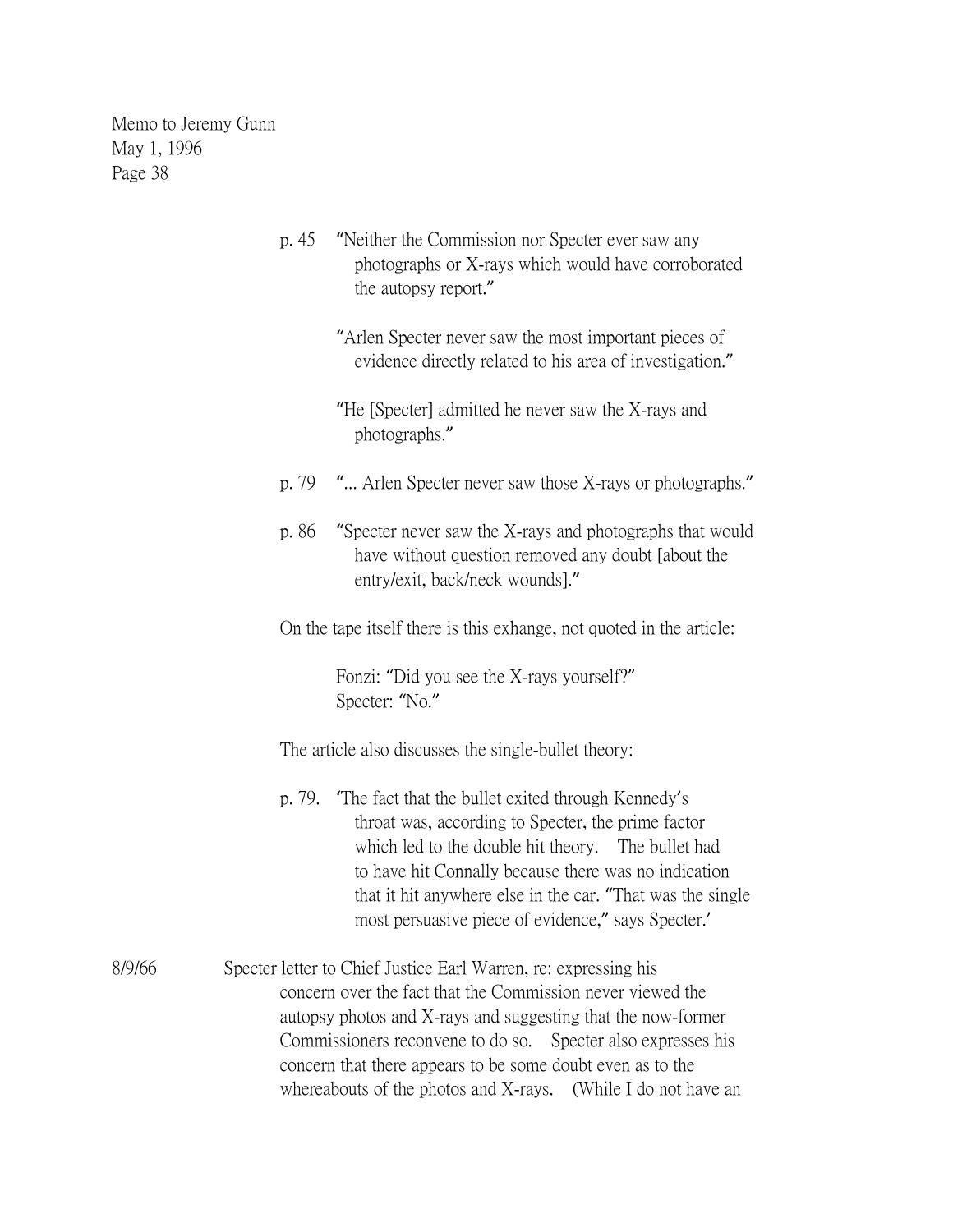|          | exact publication date for the Fonzi interview of Specter -- see<br>above -- it is not unreasonable to speculate on a connection<br>between the interview/article and Specter's letter to Warren.)                                                                                                                                                                                                                                                                                                                                                                                                                                                                                                                                                                                                                                                                                                                                                                                                                                                   |
|----------|------------------------------------------------------------------------------------------------------------------------------------------------------------------------------------------------------------------------------------------------------------------------------------------------------------------------------------------------------------------------------------------------------------------------------------------------------------------------------------------------------------------------------------------------------------------------------------------------------------------------------------------------------------------------------------------------------------------------------------------------------------------------------------------------------------------------------------------------------------------------------------------------------------------------------------------------------------------------------------------------------------------------------------------------------|
| 10/10/66 | Interview of Specter runs in U.S. News & World Report.                                                                                                                                                                                                                                                                                                                                                                                                                                                                                                                                                                                                                                                                                                                                                                                                                                                                                                                                                                                               |
|          | Specter is asked: "Have you seen the pictures [of the President's<br>body]?". He replies:                                                                                                                                                                                                                                                                                                                                                                                                                                                                                                                                                                                                                                                                                                                                                                                                                                                                                                                                                            |
|          | "The complete set of pictures taken at the autopsy was<br>not made available to me or to the Commission. I was<br>shown one picture of the back of a body which was<br>represented to be the back of the President, although<br>it was not technically authenticated. It showed a hole<br>in the position identified in the autopsy report.<br>To the<br>best of my knowledge, the Commission did not see any<br>photographs or X-rays."                                                                                                                                                                                                                                                                                                                                                                                                                                                                                                                                                                                                             |
|          | On the single-bullet theory, Specter notes:                                                                                                                                                                                                                                                                                                                                                                                                                                                                                                                                                                                                                                                                                                                                                                                                                                                                                                                                                                                                          |
|          | " I think it is important to note that the [the single-<br>bullet theory] was not a prerequisite to the<br>Commission's conclusion that Oswald was the sole<br>The point is often made that such a conclusion<br>assassin.<br>is indispensable to a single-assassin finding, but that is not<br>As a matter of fact, the original thought, before the<br>SO.<br>Commission conducted its extensive investigation, was --<br>or the preliminary thinking was -- that a single bullet passed<br>through the President's neck, a second bullet struck the<br>Governor and a third bullet hit the President's head<br>the [single-bullet theory] is not a <i>sine qua non</i> for the<br>conclusion that Oswald was the sole assassin it was a<br>theory reached after exhaustive study and analysis,<br>largely because of the factor that when the car was lined<br>up, as we lined it up in Dallas, and you looked through<br>the Oswald rifle, as the assassin must have stood, based<br>on all the other independent evidence, the bullet that went |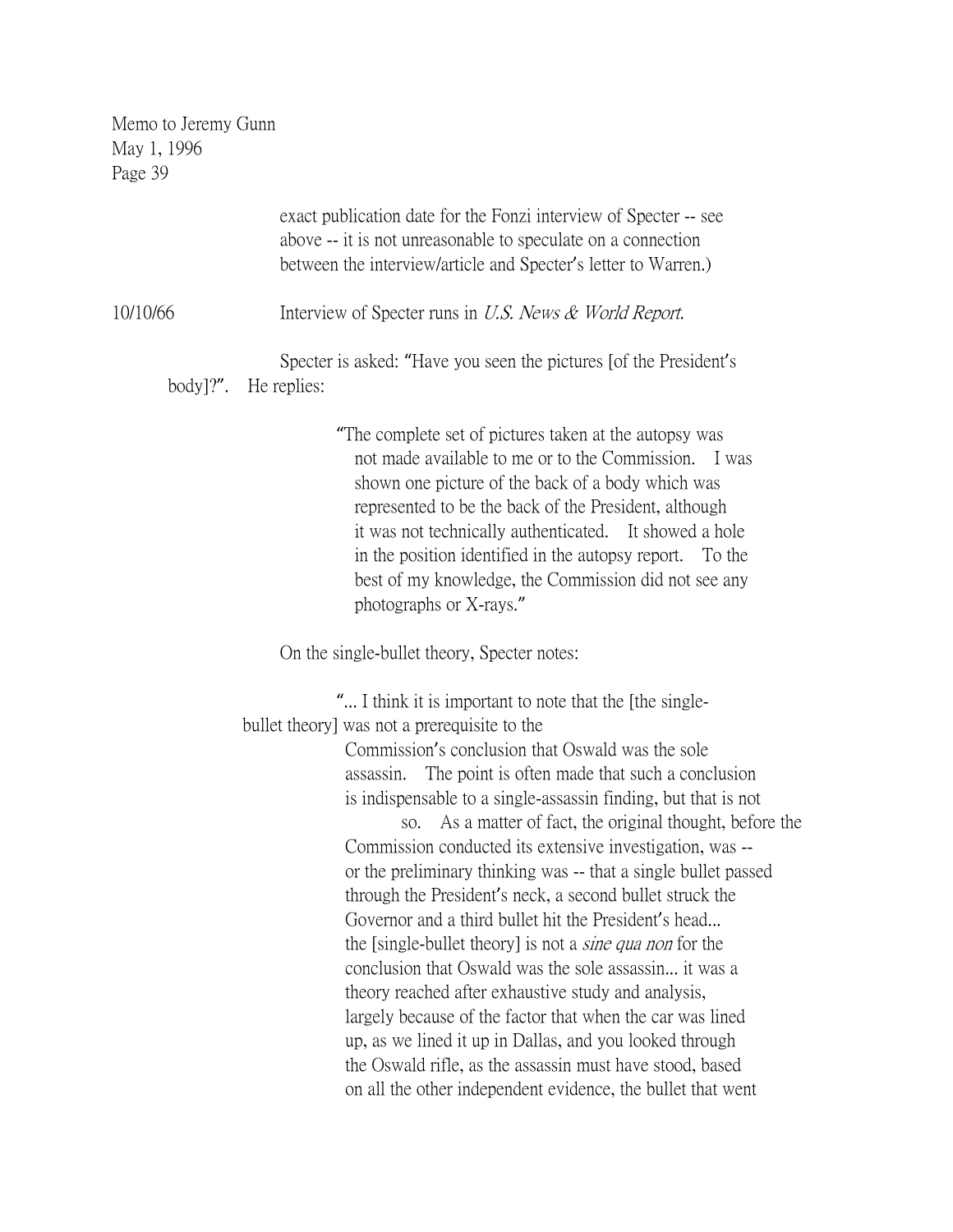| Page 40  |                                                                                                                                                                                                                                                                                                                                                                                                                                                                                                                                                                                                                                                                                                                                                                                                                                                                                                                                                                                                                                                                                                                                                                                                                                                                                                                                                                                                                                                                      |
|----------|----------------------------------------------------------------------------------------------------------------------------------------------------------------------------------------------------------------------------------------------------------------------------------------------------------------------------------------------------------------------------------------------------------------------------------------------------------------------------------------------------------------------------------------------------------------------------------------------------------------------------------------------------------------------------------------------------------------------------------------------------------------------------------------------------------------------------------------------------------------------------------------------------------------------------------------------------------------------------------------------------------------------------------------------------------------------------------------------------------------------------------------------------------------------------------------------------------------------------------------------------------------------------------------------------------------------------------------------------------------------------------------------------------------------------------------------------------------------|
|          | through the President's neck would most certainly -- or<br>perhaps I should say only most probably -- have had to<br>strike either some occupant in the car or something else<br>in the car".                                                                                                                                                                                                                                                                                                                                                                                                                                                                                                                                                                                                                                                                                                                                                                                                                                                                                                                                                                                                                                                                                                                                                                                                                                                                        |
| 10/24/66 | According to Lifton's <i>Best Evidence</i> (p. 224), Liebeler calls<br>Specter on this date to discuss Lifton's 'discovery' of the<br>Sibert/O'Neill language concerning "surgery" to the top<br>of the President's head. Lifton describes this call as lasting<br>about ten minutes. A week later, Specter tells Richard Whalen<br>that "He's [Liebeler] on the telephone to me interminably from<br>California."                                                                                                                                                                                                                                                                                                                                                                                                                                                                                                                                                                                                                                                                                                                                                                                                                                                                                                                                                                                                                                                   |
| 10/29/66 | Deed of Gift transfers autopsy photos and X-rays from the<br>Kennedy family to the National Archives.                                                                                                                                                                                                                                                                                                                                                                                                                                                                                                                                                                                                                                                                                                                                                                                                                                                                                                                                                                                                                                                                                                                                                                                                                                                                                                                                                                |
| 11/1/66  | Richard J. Whalen phone interview of David C. Acheson of<br>Treasury, re: autopsy photographs. Acheson tells Whalen that "at<br>least<br>Acheson is also of the<br>one [staff] member of the WC saw them [autopsy photos]."<br>opinion that one or more of the Commission<br>members saw the photos. Many of Acheson's comments, as<br>reported by Whalen, appear highly speculative. Whalen talks to<br>Acheson a second time later this same day and -- confronted with<br>Specter's statement in <i>U.S. News and World Report</i> to the effect that<br>Commission members had <i>not</i> seen the photos -- Acheson retracts<br>his earlier contention, indicating that he "would certainly resolve<br>any question in favor or Specter's recollection." In this second<br>phone interview, as in the first, Acheson's utterances contain<br>various errors in fact and reveal, more than anything else, his<br>relatively limited knowledge as to the handling and disposition<br>of the autopsy photos. Perhaps realizing he has made statements<br>he can't substantiate, Acheson apparently does some checking<br>before speaking to Whalen for the third and final time that day.<br>In this last conversation, Acheson displays knowledge concerning<br>the Secret Service's transfer of autopsy materials to the<br>Kennedy family at an office in the National Archives.<br>Whalen's<br>notes indicate that "in reply to my question, Acheson clarifies |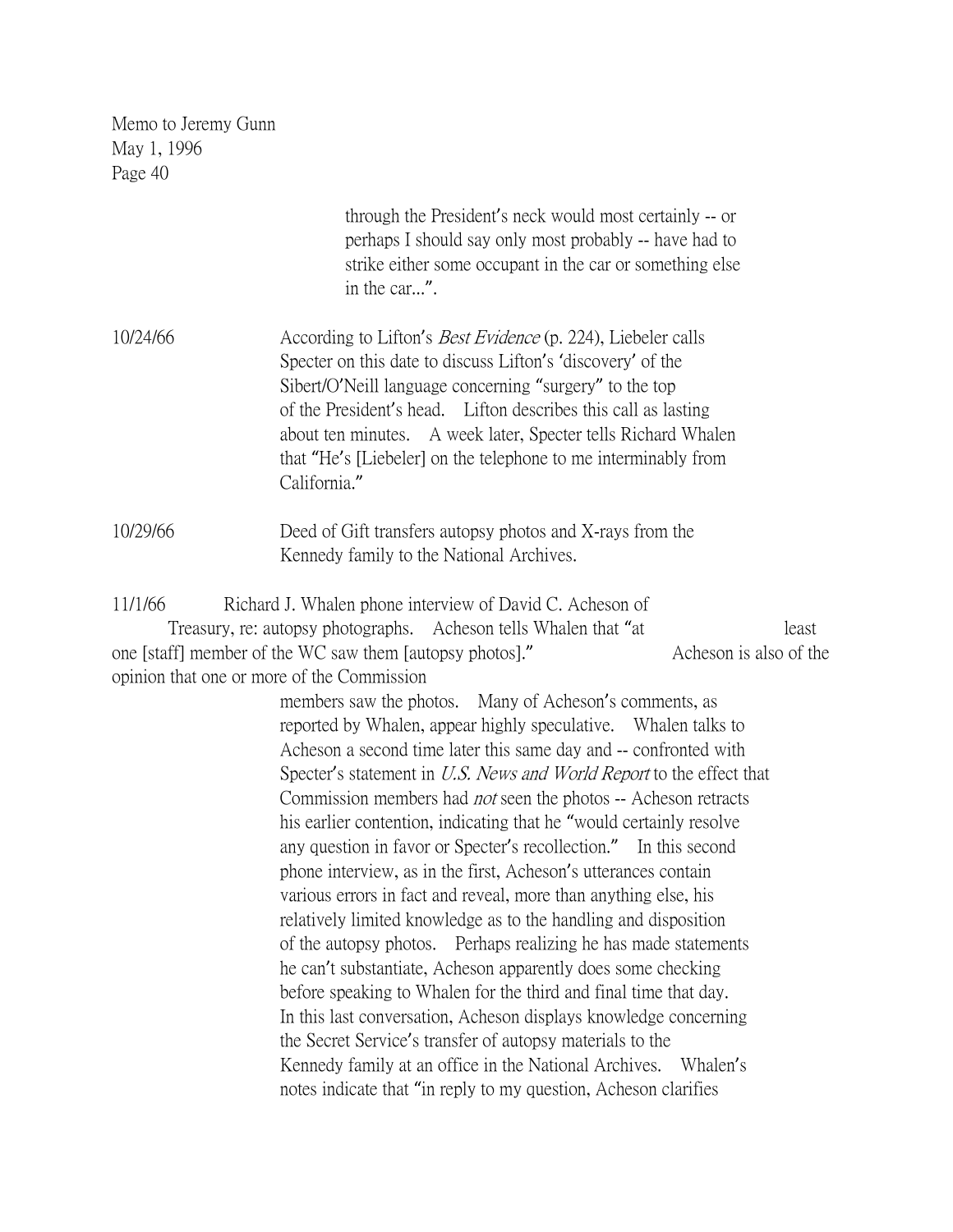|         | the nature of the Secret Service custody [of the autopsy materials].<br>The photographs and X-rays did <i>not</i> ever leave the Protective<br>Research Section of the Secret Service; they were never turned<br>over to the Commission, although Acheson assumes that Specter<br>must have had at least one photo briefly in his hands at some<br>point [emphasis in original]." The handwritten version of the<br>notes put this a slightly different way: "Photographs examined<br>by Specter evidently were in his custody at some point."                                                                                                                                                                                                        |      |
|---------|-------------------------------------------------------------------------------------------------------------------------------------------------------------------------------------------------------------------------------------------------------------------------------------------------------------------------------------------------------------------------------------------------------------------------------------------------------------------------------------------------------------------------------------------------------------------------------------------------------------------------------------------------------------------------------------------------------------------------------------------------------|------|
| 11/2/66 | According to a memo to Chief Justice Warren from one of his<br>aides, a <i>New York Times</i> article of this same date states that<br>Warren saw the autopsy photos and X-rays. UPI and AP<br>follow up; Warren refuses comment.                                                                                                                                                                                                                                                                                                                                                                                                                                                                                                                     |      |
| 11/3/66 | Richard J. Whalen interview of Arlen Specter (see entry for<br>5/24/64 and elsewhere). Specter again admits having seen the<br>single autopsy photo, using language very similar to his remarks<br>in U.S. News and World Report. Specter states his belief to Whalen<br>that Chief Justice Warren did <i>not</i> view any autopsy photos. (This<br>interview takes place prior to the Chief Justice's letter to Specter<br>in which he informs Specter that he, Warren, did in fact see the<br>autopsy photos). Specter also stresses the impossibility of<br>knowing <i>exactly</i> when Connally was struck: "Nobody can tell<br>where in the Zapruder film Connally was hit. It simply doesn't<br>itself to that precision. You just can't tell." | lend |
| 11/7/66 | Whalen conducts phone interview with USSS Asst. Director Tom<br>Kelley, who "can't confirm or deny" the accuracy of Specter's<br>recollection, re: being shown the autopsy photo. Whalen relates<br>Kelley as being unwilling to say whether or not Rankin asked him<br>to show the photo to Specter in Dallas. Whalen cites Kelley as<br>being "very nervous on the phone, long pauses, trembling voice<br>and breathing."                                                                                                                                                                                                                                                                                                                           |      |

11/8/66 Whalen interviews WC staffer Howard P. Willens. According to Whalen's notes of the interview, Willens credits Specter (plus Belin, Redlich and Eisenberg) with single-bullet theory. Whalen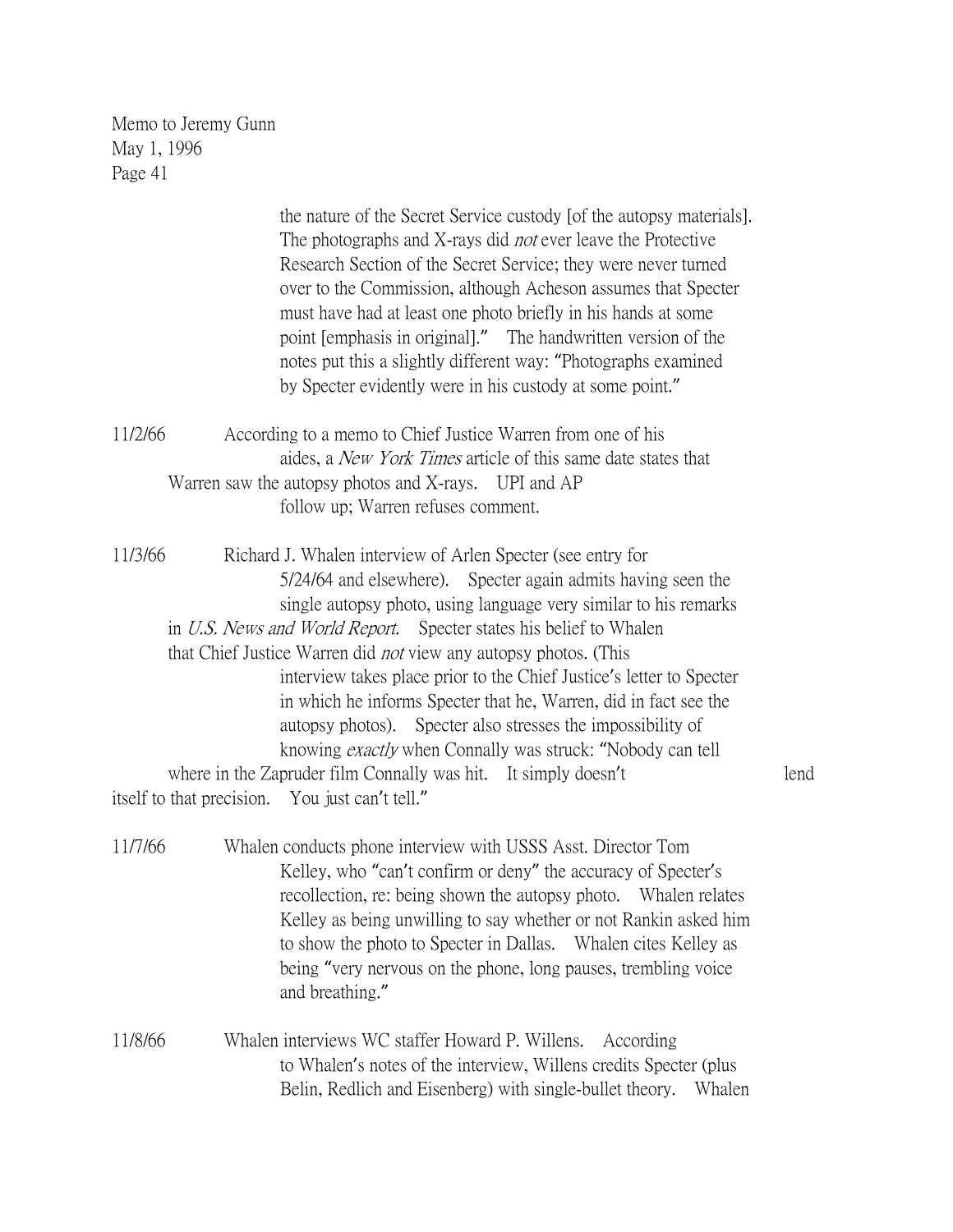apparently raised the issue of Specter's admission of having seen an autopsy photo: Whalen cites Willens as stating that Rankin did not ask Kelley to show the picture to Specter. Says Willens: "These fellows [Specter and Kelley] had close working relationships." He adds: "Specter, I'm sure, didn't tell you he saw a picture for certain. He just saw a picture [emphasis in original]." ALSO on 11/8: date of Wesley Liebeler's celebrated (by Lifton) memo, "Autopsy Photographs and X-Rays of President Kennedy." In the memo, Liebeler states: "It does not appear from the Commission's Record that these pictures and x-rays were ever examined by any member of the President's Commission or by any of its counsel." Liebeler's memo calls for an independent examination of the materials to verify the autopsy report and, by extension, the Commission's report. 11/16/66 Wesley Liebeler letter to J. Lee Rankin, forwarding memo on autopsy photos and X-rays (see 11/8 above). In this letter, Liebeler states that "Arlen Specter and I have spent considerable

time with the editors of Life magazine, pointing out why the Governor [Connally] is most probably mistaken [re: timing of shots]." Liebeler's and Specters consultations with *Life* are in the context of the magazines upcoming piece on the assassination (see 11/25 below). Liebeler copies former Commissioners, various WC counsels, AG Clark and Burke Marshall.

| 11/23/66 | J. Edgar Hoover writes Specter, taking issue with what Hoover<br>states were inaccurate representations of his (Hoover's) comments<br>before and about the Warren Commission that were attributed to<br>Specter in articles which appeared in the Chicago Daily News and<br>New York Post on 11/16/66.                                                      |
|----------|-------------------------------------------------------------------------------------------------------------------------------------------------------------------------------------------------------------------------------------------------------------------------------------------------------------------------------------------------------------|
| 11/25/66 | Life magazine runs "A Matter of Reasonable Doubt: Did Oswald<br>Act Alone." Specter was interviewed for the article. In Six Seconds<br><i>in Dallas</i> , Josiah Thompson claims to have seen an interview report<br>done for the article that quotes Specter as saying: " the dominant<br>thinking with many people right up to the time of the Report was |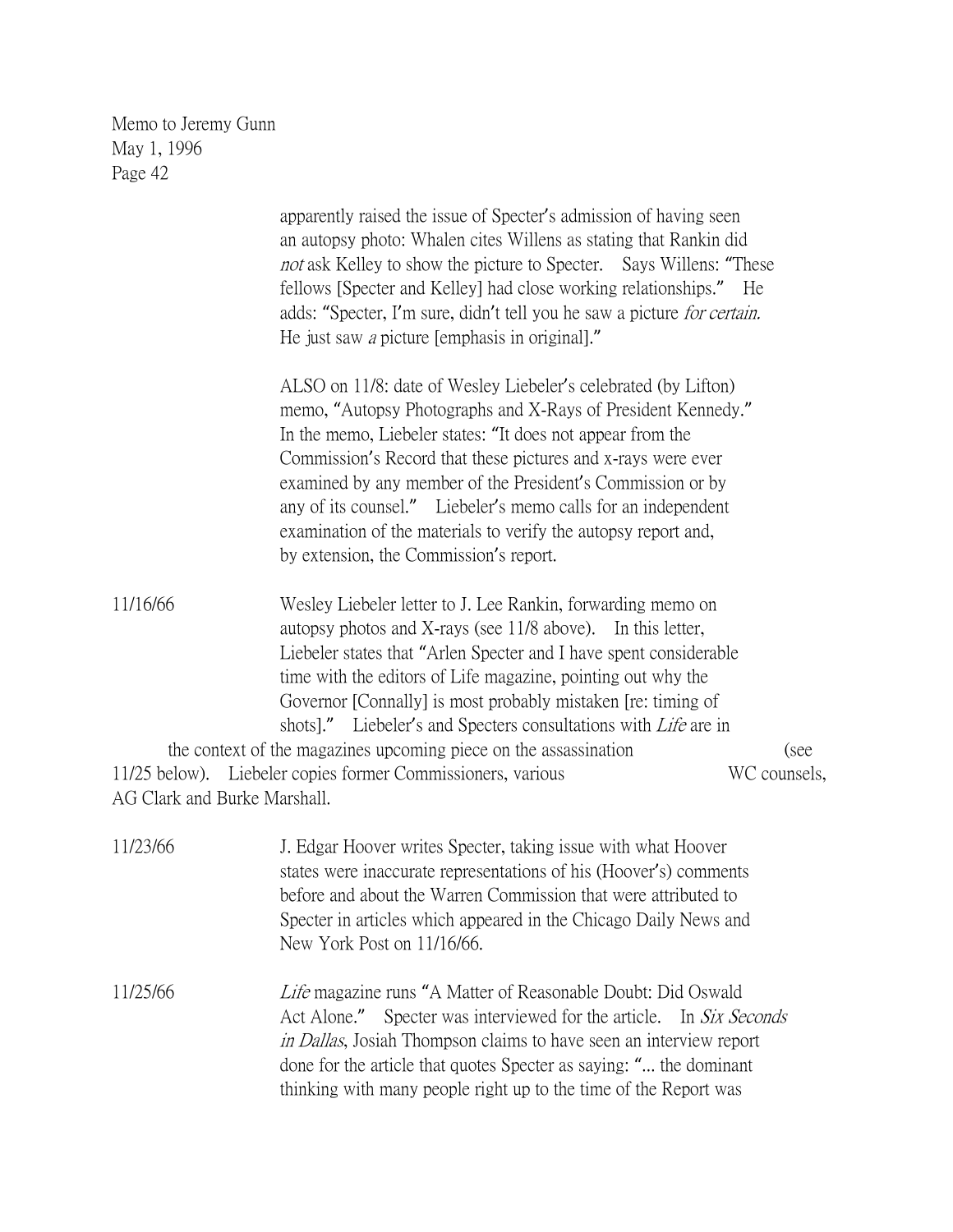> published" was that JFK and Connally were hit by different bullets. While this quote does not appear in the article, one which does has Specter again citing what he believes is the most compelling evidence in support of the single-bullet theory:

> > "One of our most impressive pieces of evidence is the FBI report on an examination of the limousine. It concludes that no part of the car's interior was struck by a whole bullet... where, if it didn't hit Connally, did that bullet [the one that passed through the President's neck] go? This is the single most important reason why I concluded that one bullet hit both men."

- 12/1/66 Rankin replies to Liebeler's letter of 11/8 with a polite brush-off, declining to get involved in any effort to organize an official examination of the autopsy photos and X-rays: "For myself, I am satisfied with the testimony of the doctors who performed the autopsy and whose statements, in my opinion, were the best evidence of what was seen and heard at the autopsy." Rankin apparently copies Earl Warren.
- 12/12/66 Warren letter to Rankin, thanking him for the copy of the latter's reply to Liebeler: "I think what you said was correct and in the right tone."
- 2/3/67 Earl Warren replies to Specter's letter of the previous August, re: autopsy photos and X-rays. Warren states: "I saw them myself and they were horrible. The other members of the Commission had no desire to see them." Warren invokes the recent deed of gift transfer (which had taken place since Specter had written Warren on the issue) by way of reassuring Specter that the issue of access and verification is being taken care of.
- 2/27/67 Specter replies to Warren's letter of 2/3: "I am very much assured by the contents of your letter."
- 3/4/70 In Post Mortem, Harold Weisberg states that he met with USSS Inspector Thomas Kelley on this date: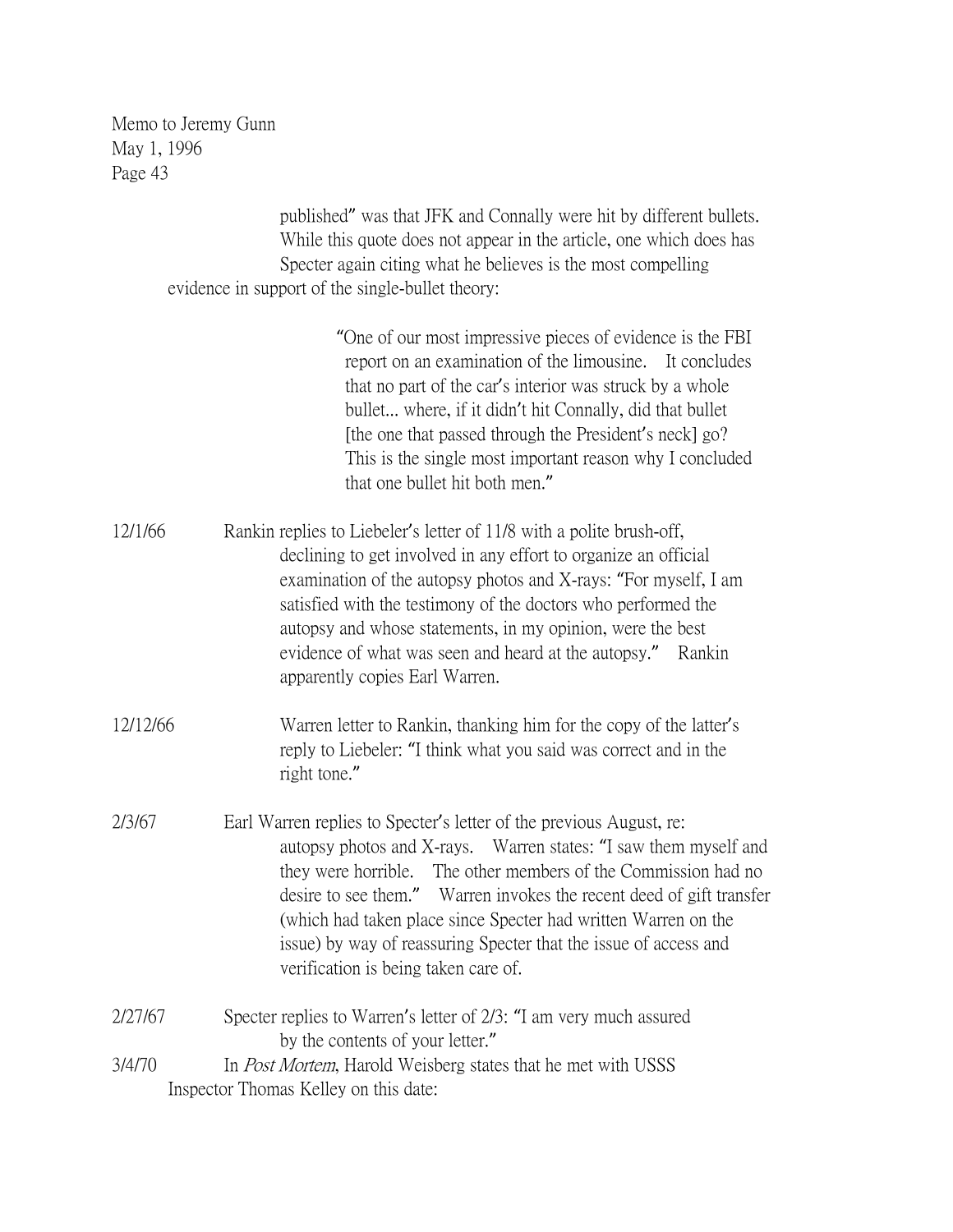|          | p. 285 "It was on this occasion that Kelley first told me that<br>it is he who showed the X-Rays, not the pictures, to<br>certain members of the Commission's staff.<br>Although<br>he did not know the exact date, he is certain it was <i>before</i><br>the autopsy doctors testified, and as a preparation for the<br>taking of that testimony [emphasis in original]."                                                                                                                                   |
|----------|--------------------------------------------------------------------------------------------------------------------------------------------------------------------------------------------------------------------------------------------------------------------------------------------------------------------------------------------------------------------------------------------------------------------------------------------------------------------------------------------------------------|
|          | If Kelley <i>did</i> say this to Weisberg, and if Kelley's recollection of<br>the timing and purpose of the showing is accurate, it is hard to<br>imagine that Specter was <i>not</i> among those who saw the X-rays:<br>he was, after all, the counsel who took the testimony of the<br>autopsy prosectors before the Commission.                                                                                                                                                                           |
| 12/18/72 | Specter writes letters to Kenny O'Donnell, Dave Powers, Joe<br>McCarthy (writer) and Little, Brown and Company (publisher),<br>re: an apparent reference to him in the recently-published book,<br>Johnny, We Hardly Knew Ye, as having asked Kenny O'Donnell to<br>change his testimony regarding a conversation he had with LBJ<br>at Parkland Hospital (pp. 37-38). Specter strenuously denies<br>having done any such thing and asks the publisher to delete the<br>reference from any future printings. |
| 1/9/73   | Specter letter to Warren, re: dispute over reference in O'Donnell-<br>Powers book. Specter tells Warren that the publisher has agreed<br>to delete the reference from future printings.                                                                                                                                                                                                                                                                                                                      |
| 1977     | Earl Warren's posthumous memoirs are published, confirming<br>what he wrote privately to Specter in early 1967: Warren did, in<br>fact, see the autopsy photos (Warren had passed away in 1974).                                                                                                                                                                                                                                                                                                             |
| 8/30/77  | The HSCA's Jim Kelly and Andy Purdy interview Robert<br>Bouck, USSS. This interview is summarized in a 9/6/77<br>memo from Kelly and Purdy to HSCA counsel Ken Klein.<br>According to the memo:                                                                                                                                                                                                                                                                                                              |
|          | Prior to the transfer [to Evelyn Lincoln], Bouck said                                                                                                                                                                                                                                                                                                                                                                                                                                                        |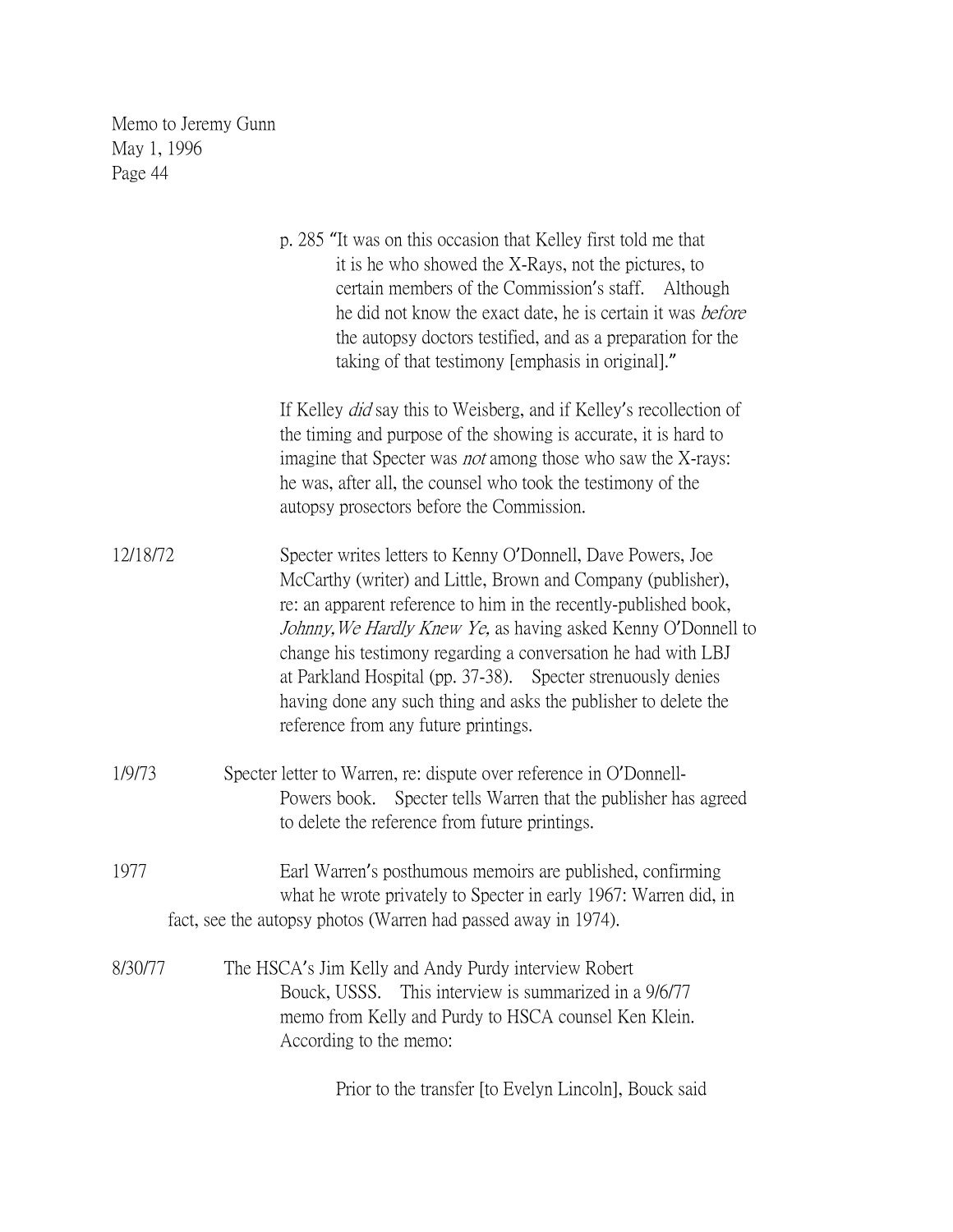| Memo to Jeremy Gunn<br>May 1, 1996<br>Page 45 |                                                                                                                                                                                                                                                                                                                                                                                                                                                                                                                                                                                                                                                                                                                                                                                                                                                                        |
|-----------------------------------------------|------------------------------------------------------------------------------------------------------------------------------------------------------------------------------------------------------------------------------------------------------------------------------------------------------------------------------------------------------------------------------------------------------------------------------------------------------------------------------------------------------------------------------------------------------------------------------------------------------------------------------------------------------------------------------------------------------------------------------------------------------------------------------------------------------------------------------------------------------------------------|
|                                               | the [autopsy] materials had only been seen "about<br>twice" He said he did not recall when they were<br>seen but believes was seen [sic] by "some repre-<br>sentative of the Warren Commission who asked to<br>see the inventory or the materials." Mr. Bouck said<br>he " at least gave them the inventory to see, but a<br>copy was not given to them." He said the " stuff<br>basically remained in the drawer." Bouck said he is<br>not sure the materials themselves were viewed and<br>believes Tom Kelley may have been present during<br>the inspection by the Warren Commission represen-<br>tative who he believes was " possibly the general<br>counsel or a staff attorney." Bouck believes the other<br>time the material was viewed was " rather early,<br>when someone from Secret Service and possibly Mr.<br>Kelley looked to see what was in there." |
| 10/27/77                                      | HSCA counsel Ken Klein interviews Specter in Philadelphia.                                                                                                                                                                                                                                                                                                                                                                                                                                                                                                                                                                                                                                                                                                                                                                                                             |
| 11/2/77                                       | HSCA counsel Ken Klein talks with Specter on the phone, re:<br>upcoming testimony.                                                                                                                                                                                                                                                                                                                                                                                                                                                                                                                                                                                                                                                                                                                                                                                     |
| 11/8/77                                       | Specter and Norman Redlich testify before the HSCA.<br>Specter's<br>testimony is 68 pages long.                                                                                                                                                                                                                                                                                                                                                                                                                                                                                                                                                                                                                                                                                                                                                                        |
|                                               | Specter on the single-bullet theory, to which he still subscribes:                                                                                                                                                                                                                                                                                                                                                                                                                                                                                                                                                                                                                                                                                                                                                                                                     |
|                                               | p. 25 " the most persuasive evidence was the alignment of<br>the President, the trajectory of the bullet and the neces-<br>sity for the bullet to have hit someone in the car in the<br>absence of having struck the car."                                                                                                                                                                                                                                                                                                                                                                                                                                                                                                                                                                                                                                             |
|                                               | Specter on the issue of the indispensability of the single-bullet<br>theory to the lone-assassin hypothesis:                                                                                                                                                                                                                                                                                                                                                                                                                                                                                                                                                                                                                                                                                                                                                           |
|                                               | Q - In your opinion if the single-bullet theory was not<br>p. 27                                                                                                                                                                                                                                                                                                                                                                                                                                                                                                                                                                                                                                                                                                                                                                                                       |

valid could there still have been only one shooter?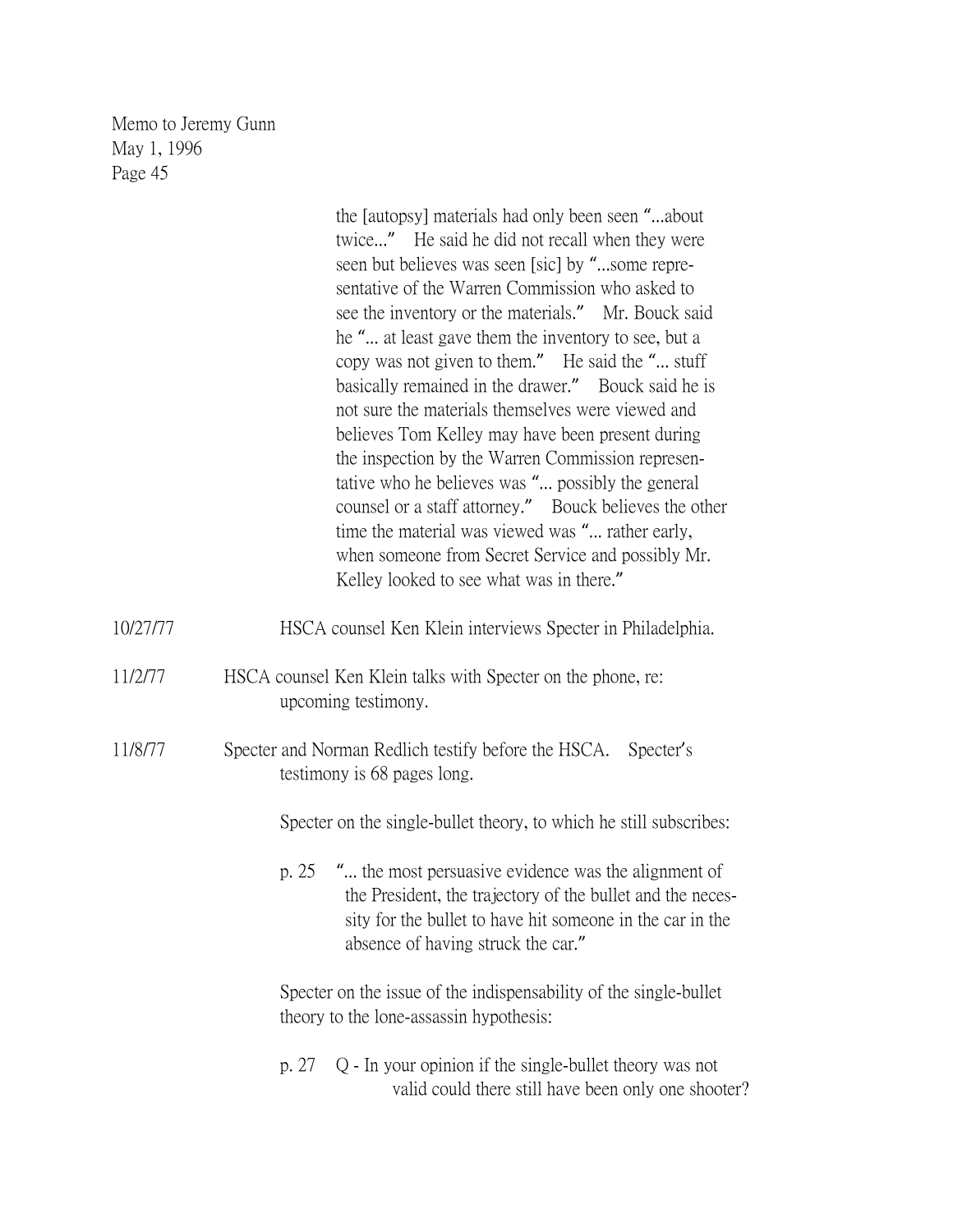> "Yes.... it is entirely possible that President Kennedy was struck in the neck by a bullet which was fired before President Kennedy went behind the tree and that Governor Connally was struck by a bullet while the President and the Governor were behind the sign, so that the single bullet conclusion in my judgment is not [at] all [in]dispensable to the single assassin theory... I do not think that they were struck by separate bullets... but I think they could have been struck by separate bullets, all fired by Oswald."

Specter on the issue of the autopsy photos and X-rays:

p. 66 "...while I did not see the photographs and X-rays, others did. I was concerned about the question after the Commission concluded and once wrote to the Chief Justice about that subject. Precisely when I couldn't tell you. I think he responded to me. We had some meetings about it afterward. I think he may have seen the X-rays. I did not."

Redlich is asked: "Can you tell us how the single-bullet theory evolved?" He replies:

p. 104 "I can't recall any specific moment in which someone said that this is the way it was. We were studying the film very carefully. By we I mean Mr. Specter, Mr. Belin, Mr. Eisenberg, myself, Special Agent Shaneyfelt who was a photography expert for the Bureau... Now, a question that was troublesome was that as one looked at Governor Connally's position in the car and realizing the time within which it took to fire bullets from the rifle, if Governor Connally was hit at a certain frame, and I forget the number, but at a certain frame based upon his body position, and if President Kennedy was hit at a certain frame based upon our observation of the film, and if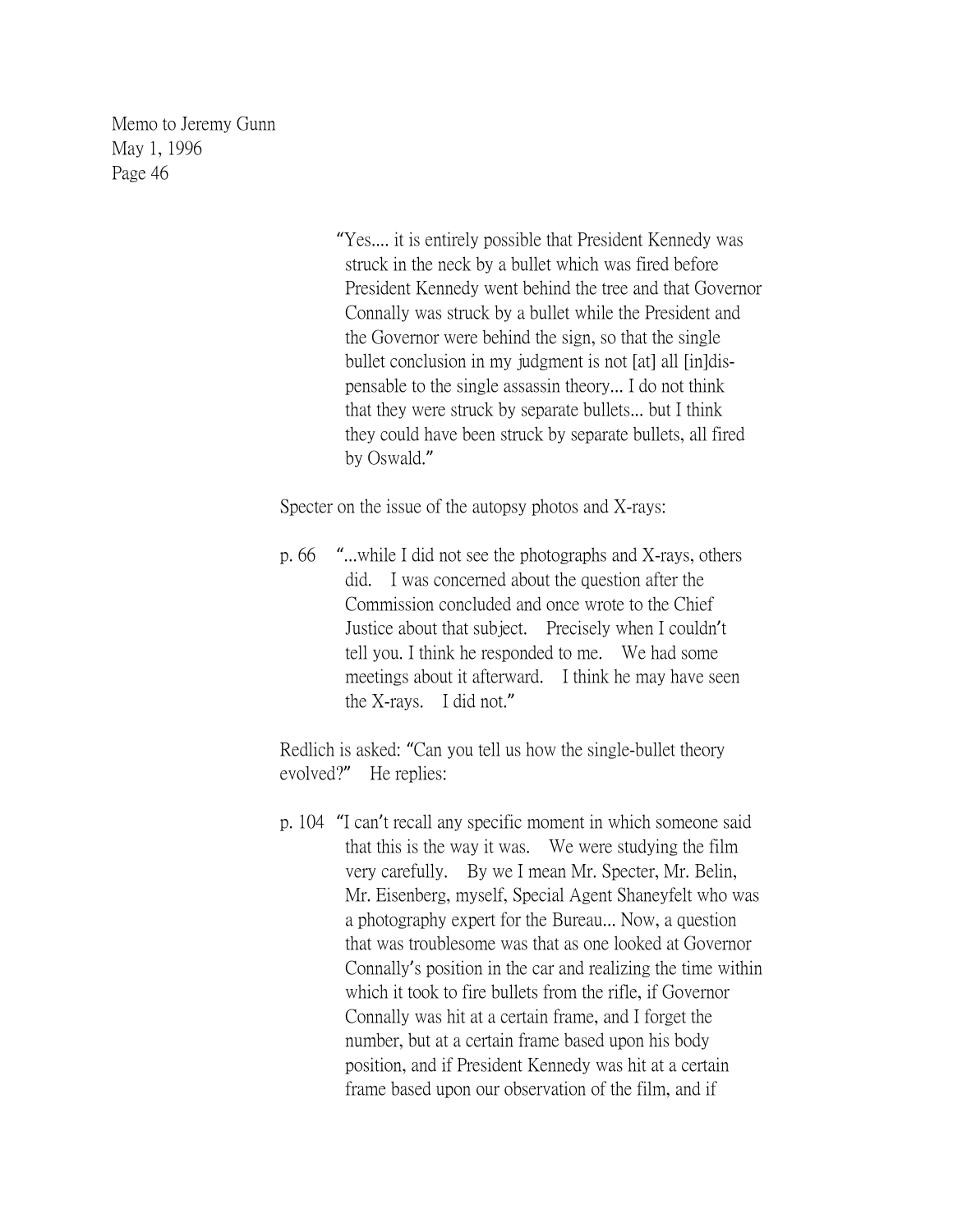> those frames were so close together that one person physically could not have squeezed off the two bullets, we would have had a situation where all the known facts that we had -- remember, there were no facts that we had that the bullets had come from anyplace other than the sixth floor window -- we would have had a situation where the facts imply would have presented an irreconcilable conflict. Now since Governor Connally was in front of President Kennedy one hypothesis which started to emerge, and I repeat I can't tell you when it emerged, but one hypothesis that started to emerge, and it would have been logical to have emerged with Arlen Specter, one hypothesis was that the same bullet struck both men."

5/12/92 Specter testifies before the Senate Committee on Governmental Affairs, strongly supportive of S.J. Res. 282 (which would become the President John F. Kennedy Assassination Records Collection Act of 1992). Senate Hearing 102-721, 2nd Session, 102nd

Congress.

On autopsy photos and X-rays:

"... the Chief Justice may have seen them privately...I have reason to believe he did see them privately." (p. 37)

"I asked to see the photos and X-rays... and I know that I did not get to see them." (p. 49)

On release of records:

"I personally know of no materials which ought not to be released... Perhaps there is something that ought not to be released, but I think that there should be a very, very, very strong case made before any information is withheld, and I would have a doubt expressed here this morning that any

information ought not to be released... I think it is very